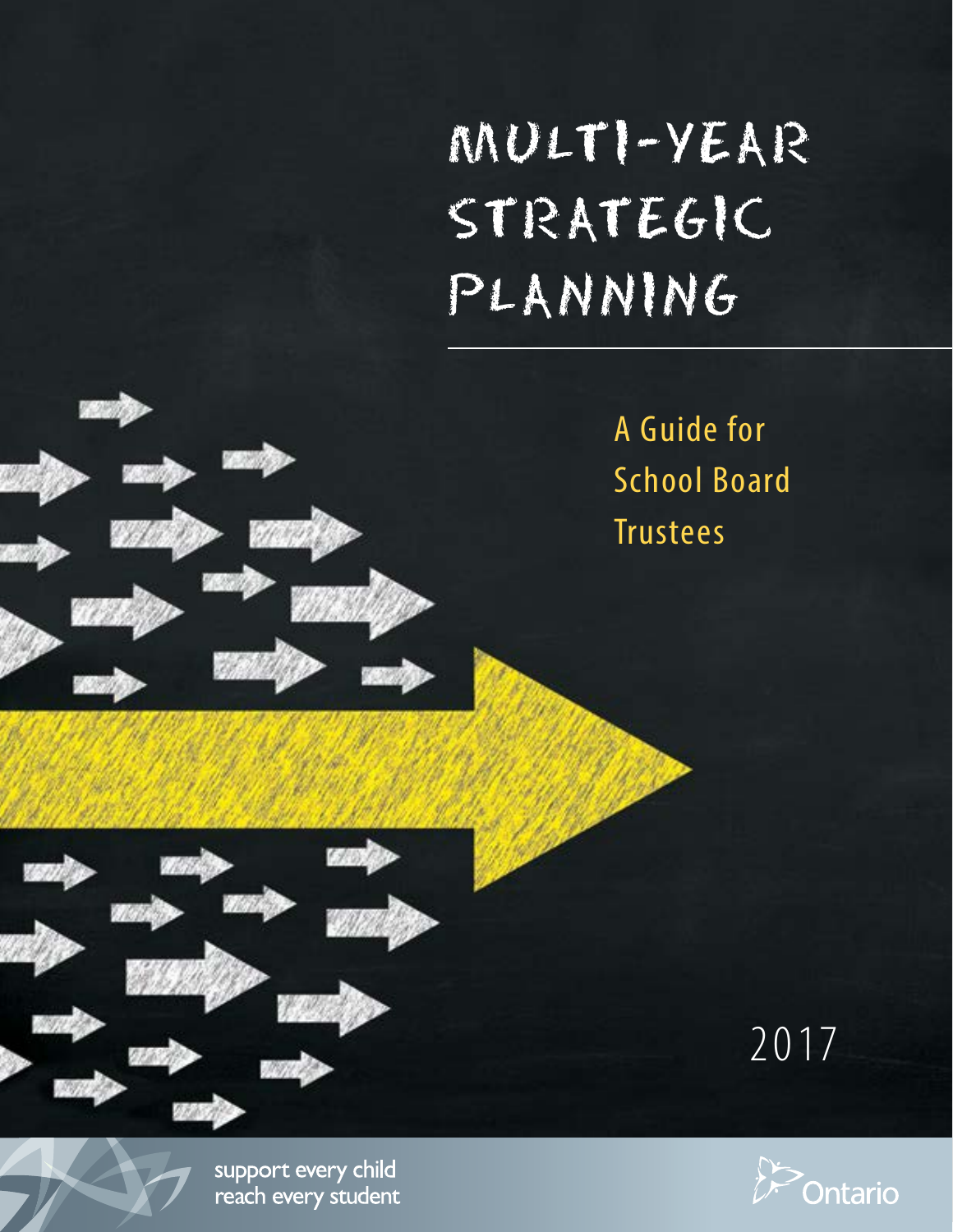This document has benefited from feedback and input from a variety of organizations and individuals, both inside and outside the education sector. The Ministry of Education is grateful to the Multi-Year Planning Resource Guide Advisory Committee, to Ontario's school board associations, to the Council of Ontario Directors of Education, and to the many trustees, directors of education, and senior administrators who provided their advice and significant contributions to the materials in this guide.

The Ontario Public Service endeavours to demonstrate leadership with respect to accessibility in Ontario. Our goal is to ensure that Ontario government services, products, and facilities are accessible to all our employees and to all members of the public we serve. This document, or the information that it contains, is available, on request, in alternative formats. Please forward all requests for alternative formats to ServiceOntario at 1-800-668-9938 (TTY: 1-800-268-7095).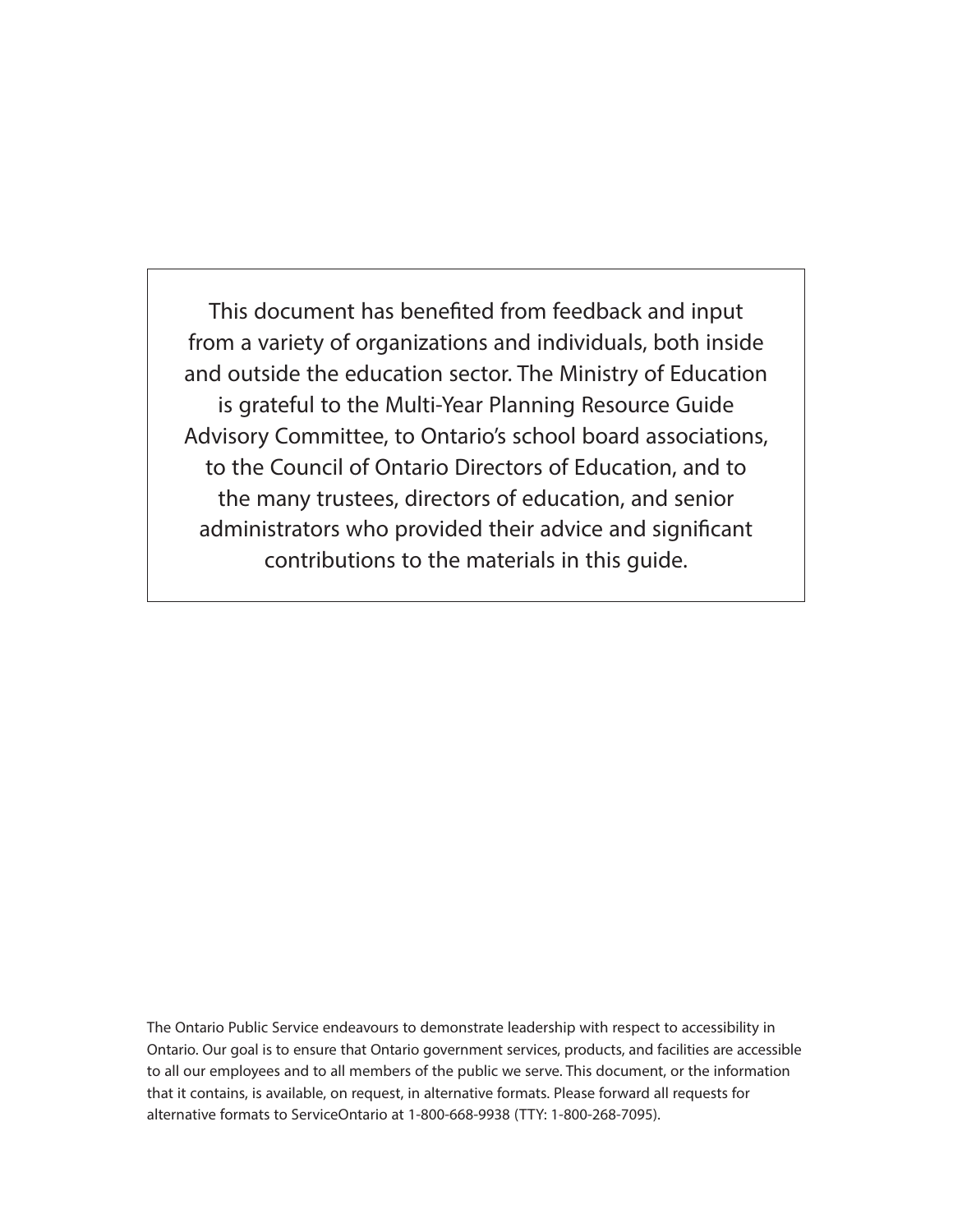# **Contents**

| <b>Seeing Our Students</b>                                                | 3              |
|---------------------------------------------------------------------------|----------------|
| <b>Introduction</b>                                                       | 5              |
| <b>About This Guide</b>                                                   | $\overline{7}$ |
| <b>The MYSP Process</b>                                                   | 10             |
| <b>Phase 1: Getting Organized</b>                                         | 13             |
| How Can We Best Build Capacity?                                           | 13             |
| Could Our Planning Process Benefit from the Perspective of a Third Party? | 15             |
| How Will We Assign Responsibilities?                                      | 16             |
| What Will Our Timelines Be?                                               | 18             |
| Have We Reviewed Our Mission, Vision, and Values Statements?              | 18             |
| <b>Phase 2: Gathering Information</b>                                     | 20             |
| How Will We Collect and Analyse Data?                                     | 20             |
| How Will We Engage with Our Stakeholders?                                 | 26             |
| <b>Phase 3: Developing the MYSP</b>                                       | 31             |
| What Would Be the Ideal Duration of Our MYSP?                             | 31             |
| Which Strategic Priorities Should We Finalize?                            | 32             |
| What Criteria Should Determine Our Strategic Goals?                       | 33             |
| How Will We Develop an Evaluation Framework?                              | 34             |
| How Can We Tell Our MYSP Story?                                           | 38             |
| When Should We Submit Our MYSP for Final Approval?                        | 38             |
| How Will We Create a Communications Plan?                                 | 39             |
| <b>Phase 4: Implementing and Monitoring the MYSP</b>                      | 41             |
| What Are the Director of Education's Responsibilities?                    | 41             |
| What Are the Board of Trustees' Responsibilities?                         | 45             |
| <b>Looking Ahead</b>                                                      | 48             |

Une publication équivalente est disponible en français sous le titre suivant : *Planification stratégique pluriannuelle: Guide à l'intention des conseillères et conseillers scolaires*, 2017.

This publication is available on the Ministry of Education's website, at www.ontario.ca/edu.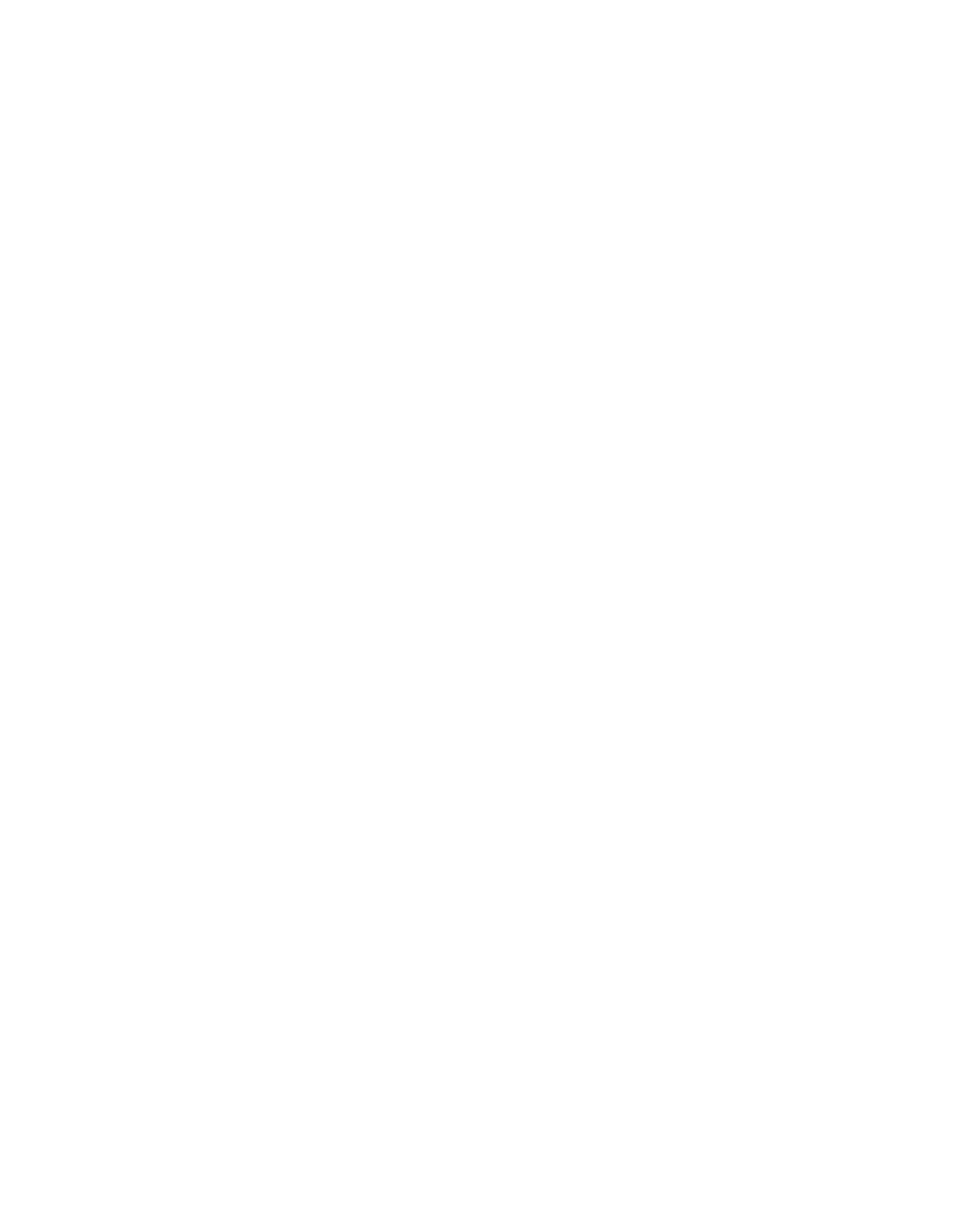# Seeing Our Students

Our students come to us with a lifetime of different experiences, beliefs, hurts, hopes, fears, questions, and dreams. Some come with many successes. Some with many disappointments. We must see our students with all their talents, skills, differences, and potential.

Our students come to us with different connections to this land and place. Some of our students have ancestral ties to this land, and their Indigenous histories and ways of knowing have been disrupted and harmed in the creation of our country. Some of our students are the descendants of those who came here generations ago. Some came by choice as immigrants, some came as part of a slave trade, some came desperate for economic opportunity, some came as refugees. Some of our students are recent immigrants who are just beginning to call Ontario home.

Our students come to us speaking many different languages. Some of our students are children of French-language rights holders in our predominantly English-speaking province. Some speak in sign language. Some speak languages they do not hear at school or on television.

Our students are differently abled. Some come ready to learn independently. Some need greater levels of support to reach their potential. All need support from their teachers, families, and friends.

Our students have various affiliations with religion and religious practices. Some see their religion celebrated in the public sphere. Some experience prejudice because of their religion. Some do not follow a religion.

Our students come from families of different configurations. Some have parents who are accepted in our society. Some see their guardians questioned about their parenting roles. Some have stable families. Some have families that are struggling. Some students live in hospitals, foster homes, shelters, and group homes. Some students live in houses and apartments. Some live alone.

Our students have diverse gender identities and sexual orientations. Some of our students are racialized. Some experience closed doors and closed hearts because of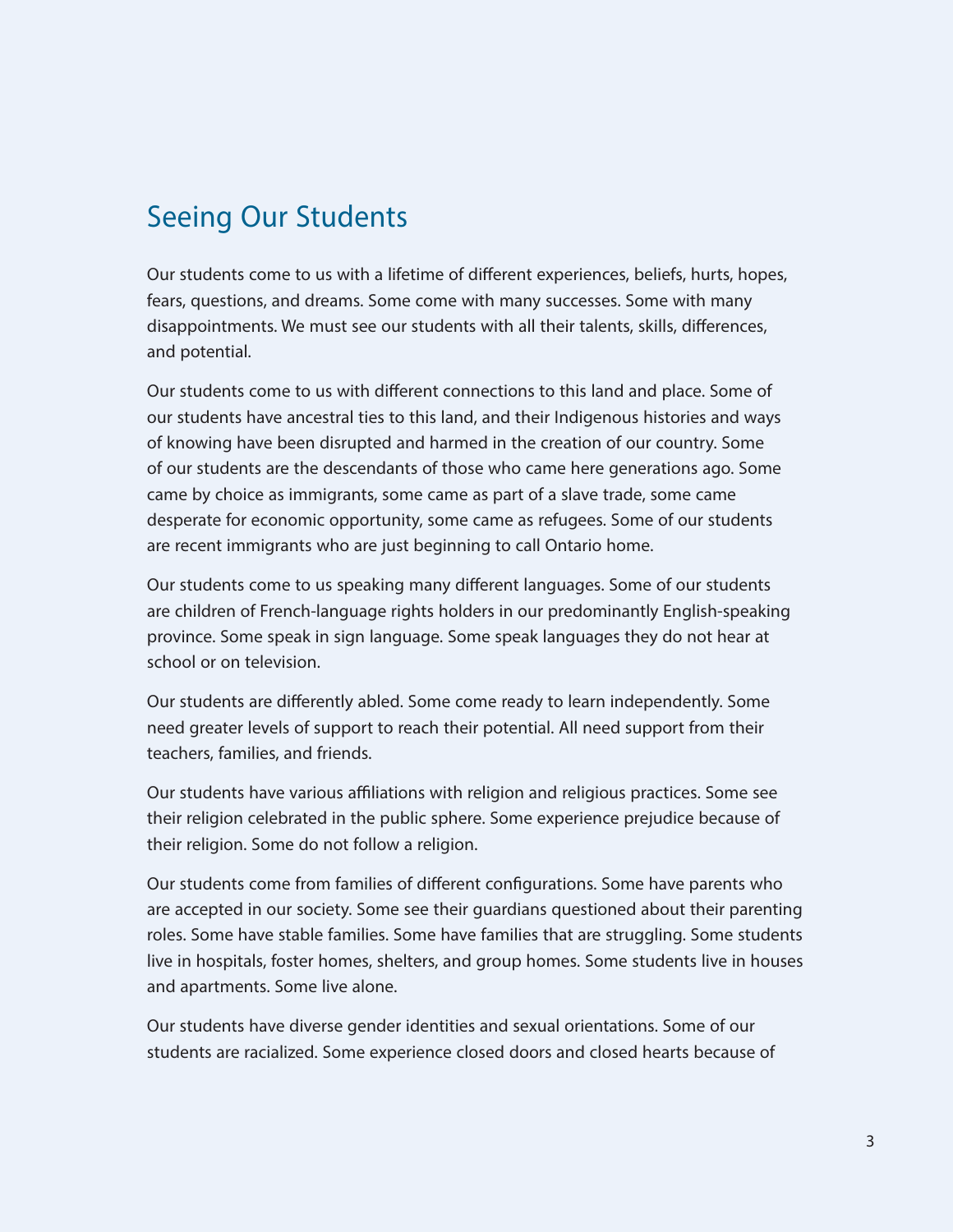the colour of their skin, or the way they dress, or how they look. Some fit in easily to society's norms. Others struggle to find their place. Some experience bullying. Some act as bullies.

Our students are children, adolescents, and adults. They bring with them different experiences with scarcity and plenty, safety and violence, poverty and privilege, acceptance and discrimination, opportunity and rejection. Our students are reflections of their histories and experiences, as well as of their future potential and hope in the world. Some arrive ready to succeed. For others, the success is in arriving at all.

They all arrive on our doorstep.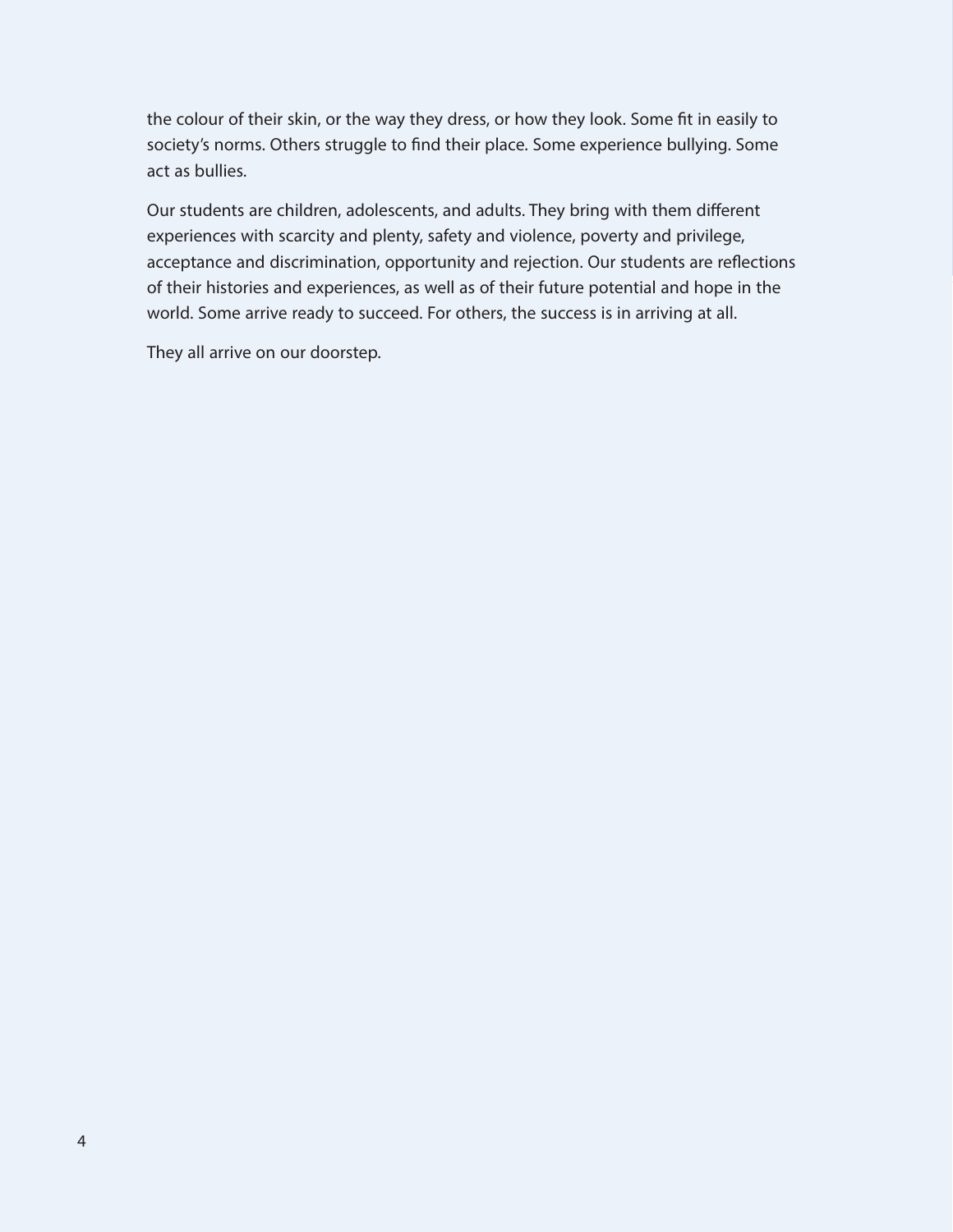# Introduction

Every school board<sup>1</sup> in Ontario is governed by a board of trustees that has a legislated requirement to ensure the creation of a multi-year strategic plan  $(MYSP)$ .<sup>2</sup> The MYSP is a visioning and policy document that sets the direction for the board. It is fundamental to ensuring good governance and to building public trust in boards of trustees not only to safeguard our schools, but also to ensure that they are caring, equitable, innovative, and flexible. While our schools make every effort to offer stability, they also strive to meet the changing needs and realities of our society. The operational and improvement plans created by the director of education<sup>3</sup> and senior administrators are based on the MYSP and map out how the MYSP will be implemented.

Creating a strong MYSP requires careful planning at every step in the process. **A thoughtful and robust plan reflects what has been learned from the past, not what has been done in the past.** It provides a solid framework for shared ownership and meaningful impact.

To help ensure the success and well-being of *every* child and student, boards of trustees should strive to create MYSPs that are courageous, hopeful, and resilient. A strong MYSP is a driver for positive change in the board. When developing their plans, they should be relentless in their efforts to address the needs of all students and changing communities. There are many realities to consider. Technology is affecting us all in significant and ever-changing ways. Parental expectations are growing broader and deeper. Provincial priorities for education are continuing to expand beyond academics. Our understanding of equity is becoming increasingly sophisticated, yet inequity of outcomes for students persists. Our demographics are

<sup>1.</sup> The terms *school board* and *board* are used in this document to refer to district school boards and school authorities.

<sup>2.</sup> The Education Act requires that "every board shall develop a multi-year plan". In practice, a multiyear plan is a strategic plan. In this document, the term *multi-year strategic plan* (MYSP) is used to encompass both the legislated requirement and the strategic nature of multi-year planning.

<sup>3.</sup> In this document, *director* is used to refer to the director of education.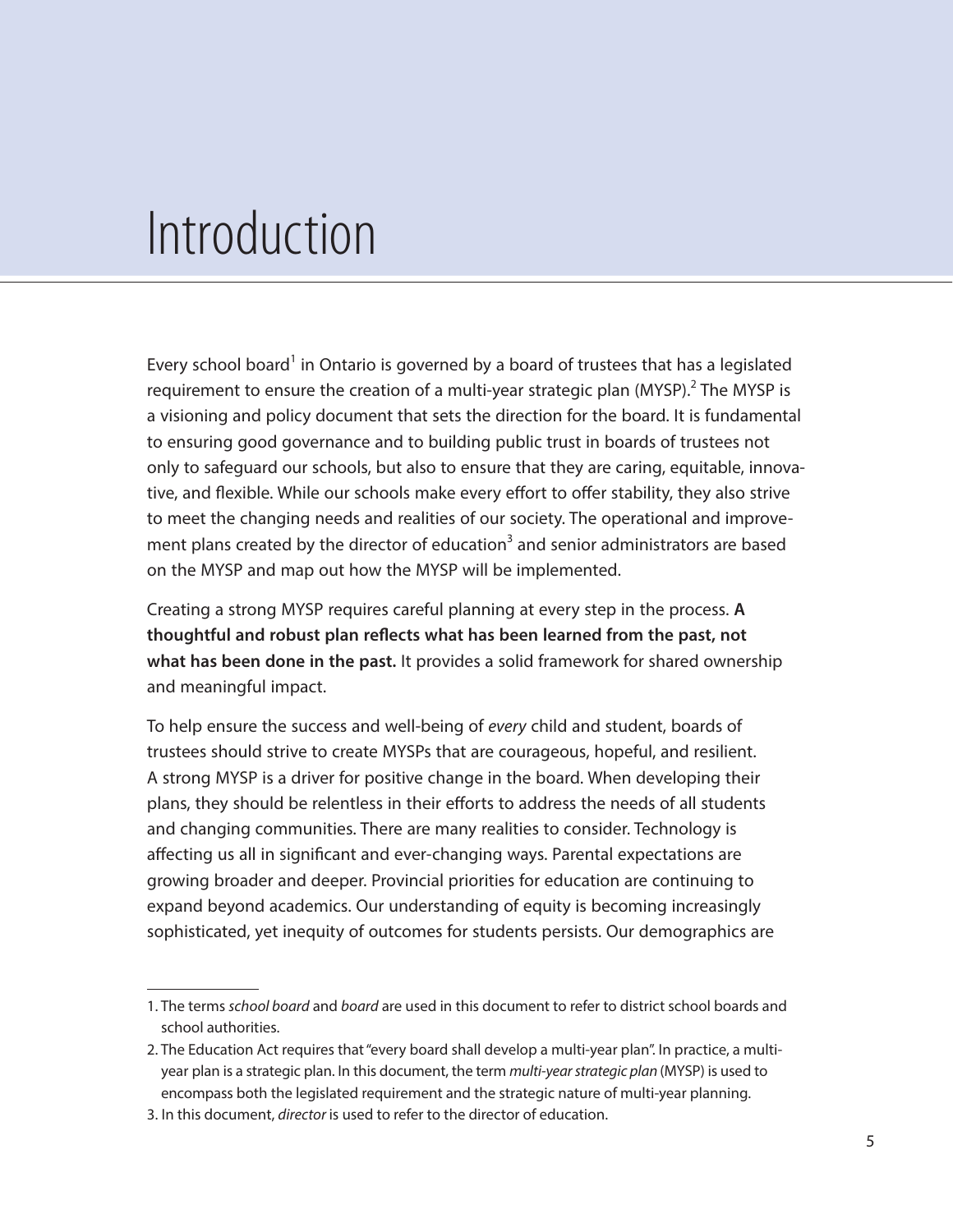shifting due to immigration in some communities and population decline in others. These realities require that boards of trustees show leadership and drive, and that they collaborate closely with families, staff, and community members. The strategic planning process is the primary opportunity for boards to put leadership and collaboration into action.

A strong MYSP not only points the way forward, it provides a framework for how to get there by:

- detailing the allocation of the board's resources among its strategic priorities;
- **•** functioning as a guide for the board of trustees and senior administrators when they are making difficult choices;
- **•** illustrating to stakeholders how decisions are made;
- **•** focusing the board's attention when it is dealing with unexpected challenges, and thus preventing reactive or short-sighted decision making;
- **•** creating a shared vision for diverse internal and external stakeholders;
- motivating the board's staff and giving employees at every level of the organization a sense of purpose.

An effective MYSP will also:

- **•** help boards to reach the renewed provincial goals for education outlined in *Achieving Excellence: A Renewed Vision for Education in Ontario* (2014);
- **•** support the Ontario government's commitment to building a highly skilled workforce;
- help create coherence and cohesion for Ontario's publicly funded education system;
- $\bullet$  encourage collaborative professionalism and a collective growth mindset<sup>4</sup> among educational stakeholders;
- **•** engage communities in ongoing conversations about education;
- **•** stand as a beacon for boards as they focus on creating a measurably better future for all children, students, and staff;
- **•** not only protect, but promote human rights and ensure equity in achievement and well-being.

The Ministry of Education policy on collaborative professionalism, outlined in Policy/Program Memorandum No. 159, "Collaborative Professionalism" (2016), reflects the commitment of all education partners to work together on creating

<sup>4.</sup> A growth mindset refers to the belief that people can acquire any given ability, provided they invest effort or study. Research shows that individuals and groups are more likely to be successful if they have a growth mindset rather than a fixed mindset. See Carol S. Dweck, *Mindset: The New Psychology of Success* (New York, NY: Random House, 2006).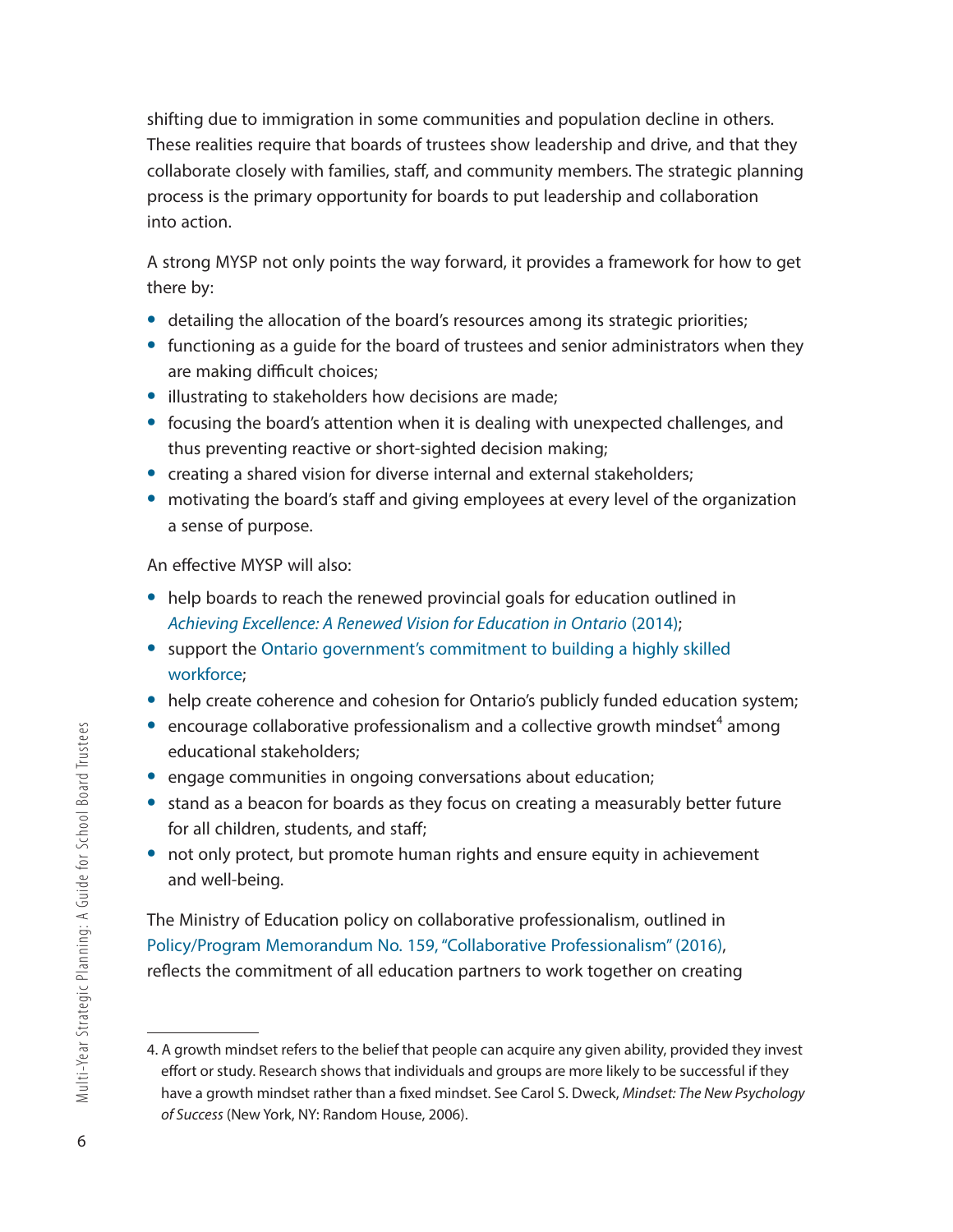the necessary conditions of trust and shared thinking required to improve student achievement and student and staff well-being. PPM No. 159 builds on the shared commitments summarized in *Achieving Excellence*.

Communication and engagement with internal and external stakeholders is vital throughout the strategic planning process in order to confirm respect for and inclusion of all voices. Effective communication and community engagement by the board of trustees should include providing regular updates; opening doors for discussion, feedback, and input; and ensuring that the planning process follows the principles of the Ontario government's Equity and Inclusive Education Strategy.<sup>5</sup> Transparency and collaboration will improve the quality of the MYSP and increase the likelihood that it will be wholly adopted by all members of the board community.

# **About This Guide**

This guide is designed to support boards of trustees in the process of developing and monitoring their MYSPs. It builds on the innovative and bold work that school boards have done to date. Ontario has one of the best publicly funded education systems in the world and this is due, in large part, to the **clear and flexible thinking** of boards of trustees across the province who have prioritized the success and well-being of *every*  child and student.

To best serve the evolving needs of students, each board of trustees should recognize that even as their existing targets are being realized, new goals must be set. An appreciation that "the work is never done" enables children and students who are underserved or who are not meeting their full potential to experience real and tangible improvement.

The seventy-two district school boards in Ontario include English- and French-language boards, and public and Catholic boards. There are also ten school authorities. This guide strives to meet the needs of all of these boards but cannot address the particular nuances of each individual board. The MYSP is an opportunity for each board to demonstrate its identity and values in ways that drive the board forward.

Although this guide is written primarily for trustees, it will be useful for everyone involved in the strategic planning process. The director of education, who, under the Education Act, is the chief executive officer and the chief education officer of the board,

<sup>5.</sup> Ontario's Equity and Inclusive Education Strategy provides a framework for the education community to identify and remove discriminatory biases and systemic barriers that may limit access to, and opportunity for, effective student engagement and achievement.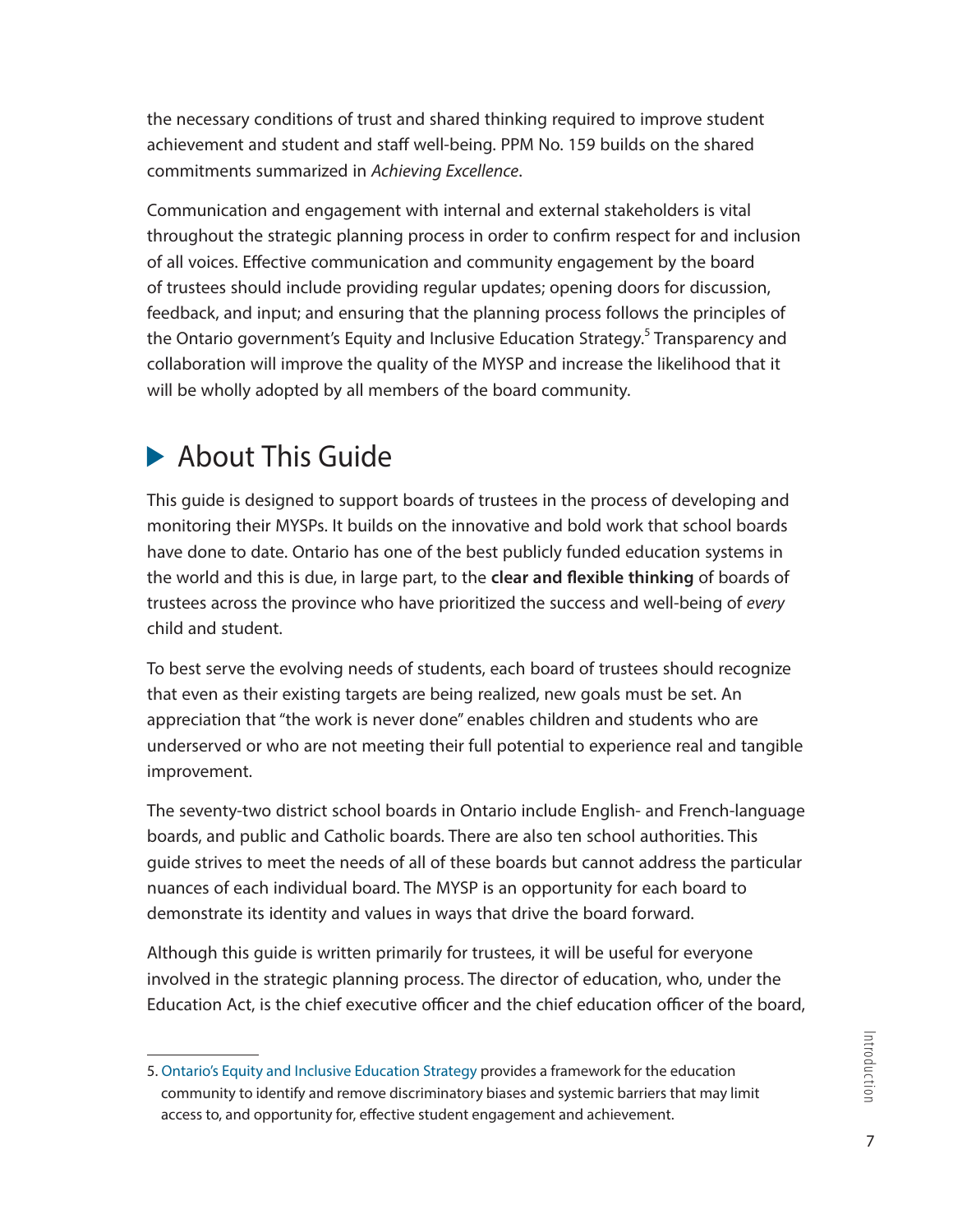must operationalize the MYSP. This guide identifies both the specific accountabilities of the director and the key moments when the director must support and work collaboratively with the board of trustees to develop the MYSP. Note that, in some cases, the director may delegate responsibilities to senior administrators (e.g., ask them to write reports for the board of trustees on the progress towards achieving the strategic goals or to develop aspects of the board operational plan), but the director remains accountable to the board of trustees for any functions so delegated.

The board chair, the director, and senior administrators play a pivotal role in the development of the MYSP, as do board support staff, parents,<sup>6</sup> students, and community partners. This collaboration ensures that the goals of the MYSP are deeply rooted in the realities of the children, students, families, and communities within the board.

This guide focuses on the four key phases involved in developing and monitoring the strategic plan. Recognizing that boards have different contexts, this guide provides guiding questions and considerations to account for differences in board size, geographic circumstances, and demographic trends. This guide also recognizes that boards of trustees are at different stages in the strategic planning process. While the strategic planning process is essentially the same for all boards of trustees, each one must determine the best way of using this guide. The MYSP process is not always linear and the phases may overlap and inform each other in various ways.

Some sections in this guide include electronic links to supplementary resources that provide more detailed information on aspects of the strategic planning process.

This guide strives to reflect current thinking and best practices in the strategic planning process of school boards. It will be updated periodically in response to emerging trends and changes in the sector.

<sup>6.</sup> In this document, *parent(s)* refers to both parent(s) and guardian(s). It may also be taken to include caregivers or close family members who are responsible for raising the child.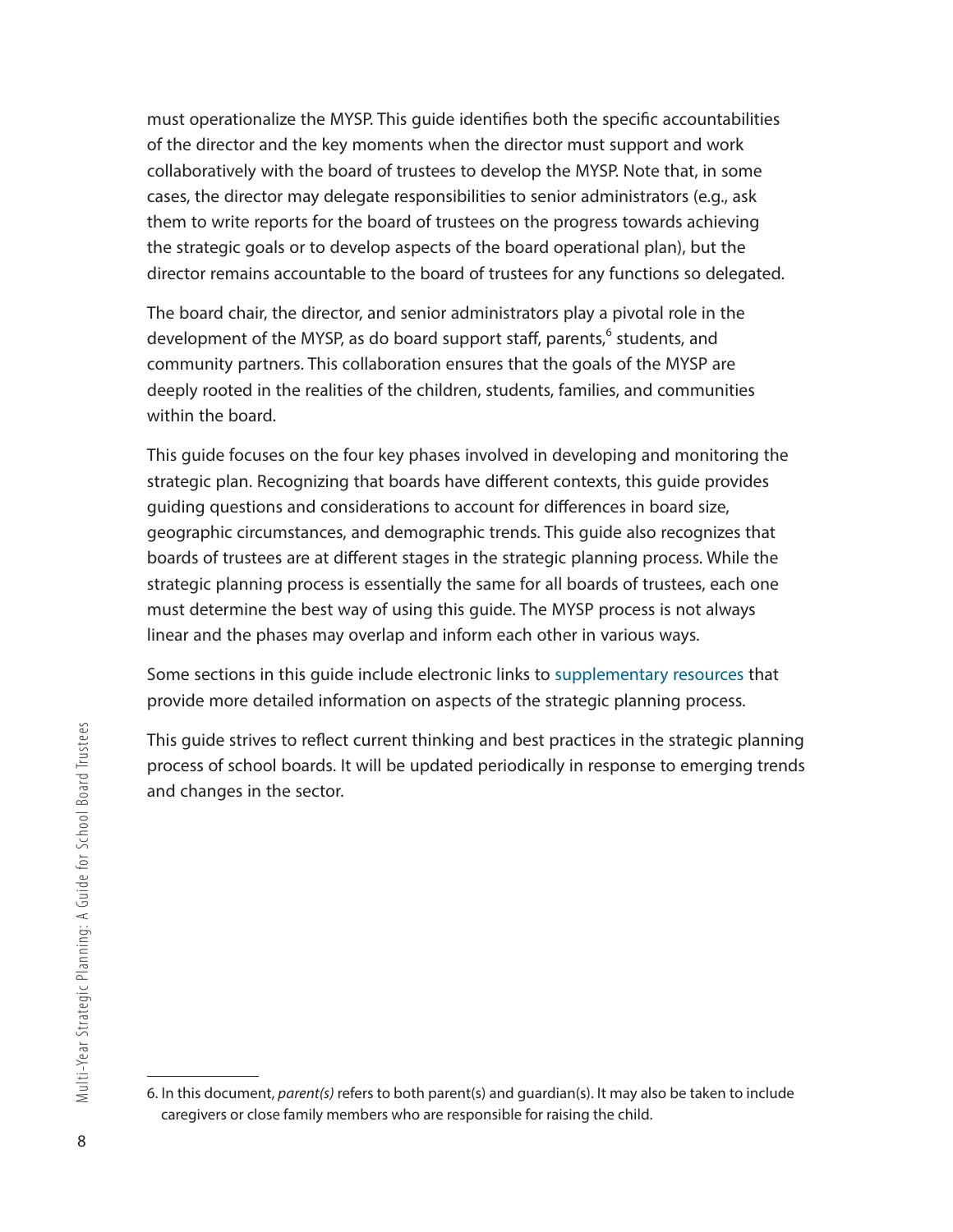## **Alignment with Effective Practices Outlined in** *Strong Districts & Their Leadership*

*Strong Districts & Their Leadership* (2013) is a paper that was commissioned by the Council of Ontario Directors of Education (CODE) and the Institute for Education Leadership. Written by Kenneth Leithwood, it outlines the characteristics of strong districts and the specific leadership practices necessary to develop these characteristics. The strategic planning process offers many opportunities for boards of trustees to demonstrate these leadership practices and make these characteristics seen, felt, and heard. In this guide, the icon that appears below indicates where the guide's recommended strategic planning process is directly aligned with these characteristics.

As outlined on page 11 of *Strong Districts & Their Leadership*, strong districts have the following nine characteristics:

- 1. a broadly shared mission, vision, and goals founded on ambitious images of the educated person
- 2. a coherent instructional guidance system
- 3. deliberate and consistent use of multiple sources of evidence to inform decisions
- 4. learning-oriented organizational improvement processes
- 5. job-embedded professional development for all members
- 6. budgets, structures, personnel policies and procedures, and uses of time aligned with the district's mission, vision and goals
- 7. a comprehensive approach to leadership development
- 8. a policy-oriented board of trustees
- 9. productive working relationships with staff and other stakeholders

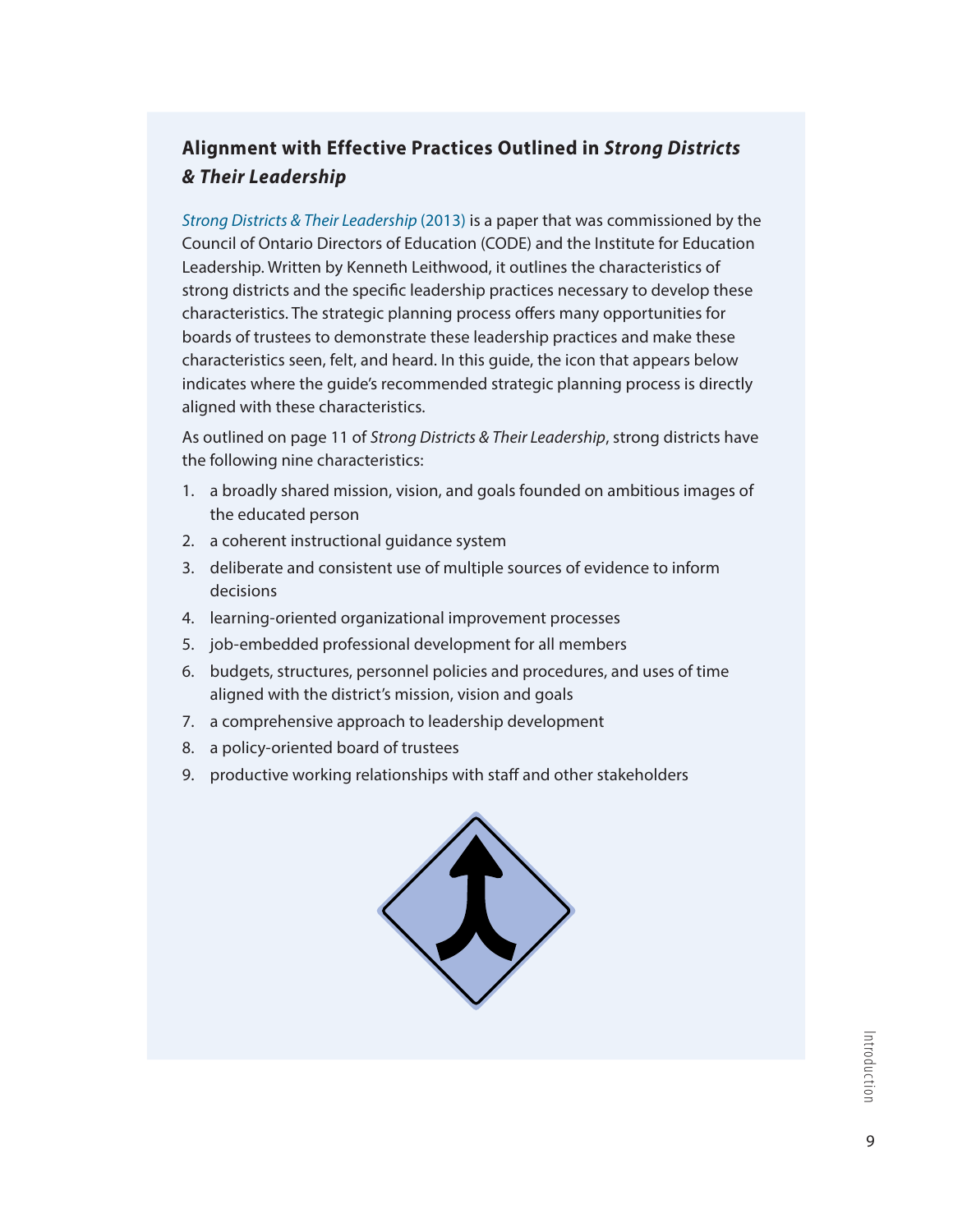# The MYSP Process

Under the Education Act, every school board must create a multi-year plan that spans a minimum of three years. The purpose of the MYSP is to help boards set long-term strategic priorities and goals. The plan must be based on evidence to ensure that it has a clear purpose and that it is effective. Once the MYSP is developed, all other shortterm planning should be aligned with it and support progress towards its long-term vision.

It is important that both the board of trustees and the director create and maintain processes for capturing institutional memory of what's been learned in the development of the MYSP. This helps to ensure that the MYSP is understandable to incoming trustees and directors and to inform future strategic planning processes.

It is also important that boards use a collaborative process at every step in the MYSP's development, so that everyone can take ownership of the MYSP and feel responsible for its success.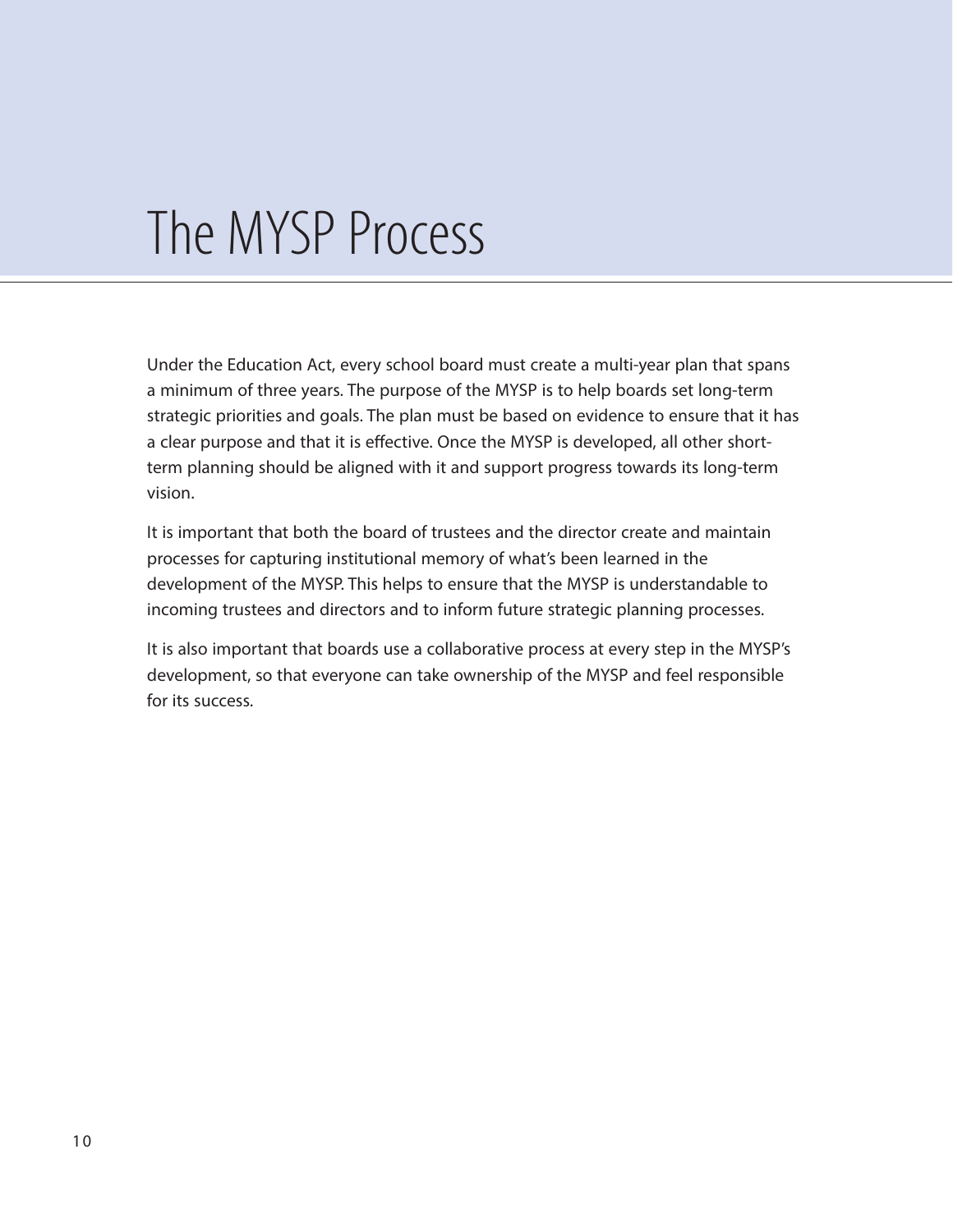The MYSP process involves four phases, as illustrated in this graphic.



Phases 1, 2, and 3 can each take up to a few months to complete, while Phase 4 can last anywhere from three to five years, the duration of the plan itself. In this graphic, the white arrow in Phase 4 represents the longer time frame. Each phase in the process is discussed in detail in the following pages.

 $\mathscr{O}$ **SUPPLEMENTARY RESOURCE: Legal Obligations for Multi-Year Strategic Planning**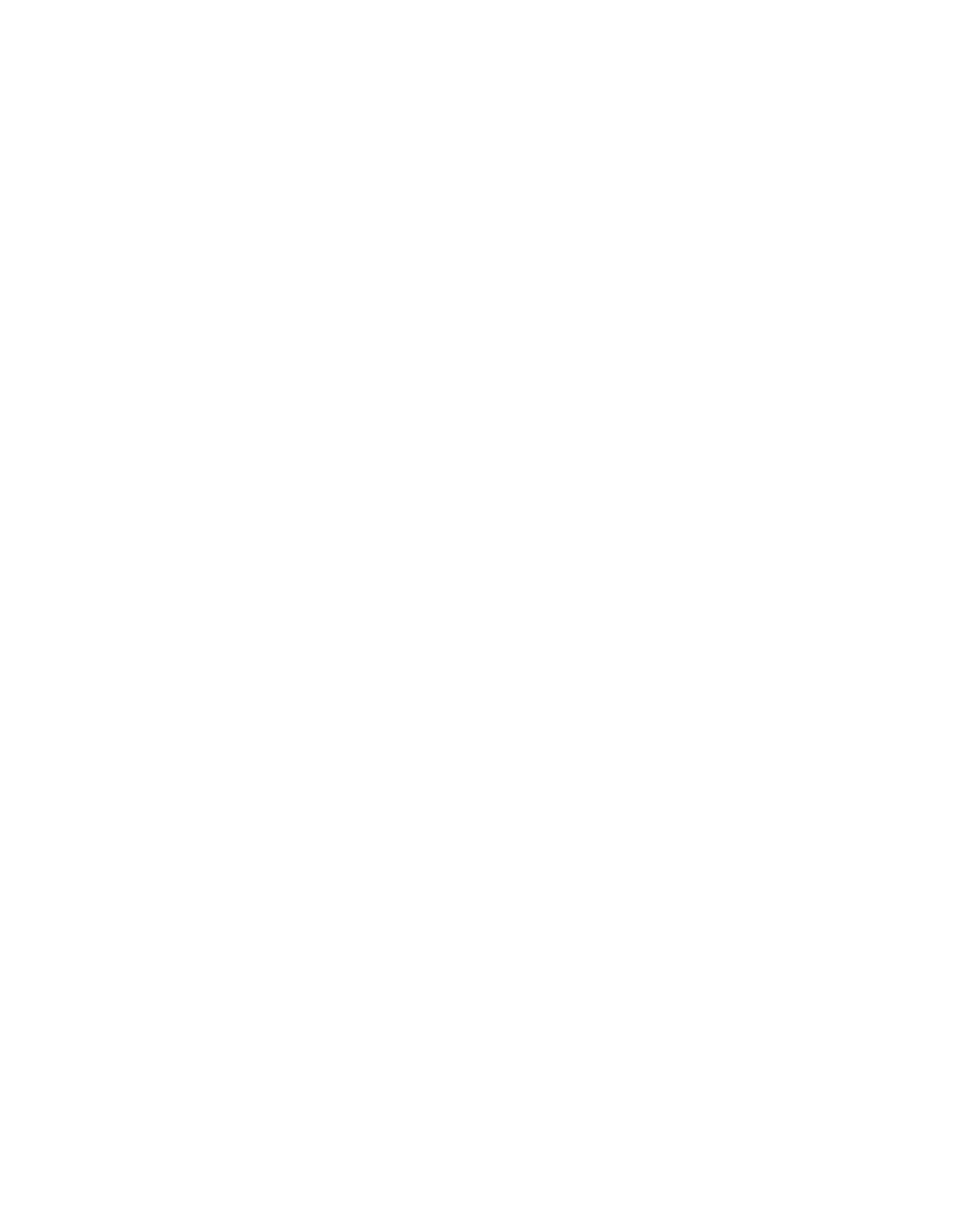# **Phase 1**

# Getting Organized

For the development of the MYSP to be effective and meaningful, it is important to first devote time and attention to getting organized. Reviewing and coordinating the strategic planning process at the outset will ensure that future discussions stay focused on the content of the MYSP, rather than veering off course to procedural questions or next steps. At this stage of the process, a number of questions will need to be addressed, including questions about how the board of trustees can best hone its strategic thinking and planning skills. Discussions about this question and others appear in the following pages.

# ▶ How Can We Best Build Capacity?

Building capacity in this context means improving both **strategic thinking** and **strategic planning** skills. These are different but connected activities. Strategic thinking is creative thinking that tackles the big issues facing an organization in clever, resourceful, and imaginative ways. Strategic thinking skills take dedicated time to develop. Like a muscle that needs to be used regularly and purposefully to make it strong, strategic thinking requires ongoing practice and refinement. An external facilitator (see the next section) can help the board of trustees to develop skills that strengthen strategic thinking.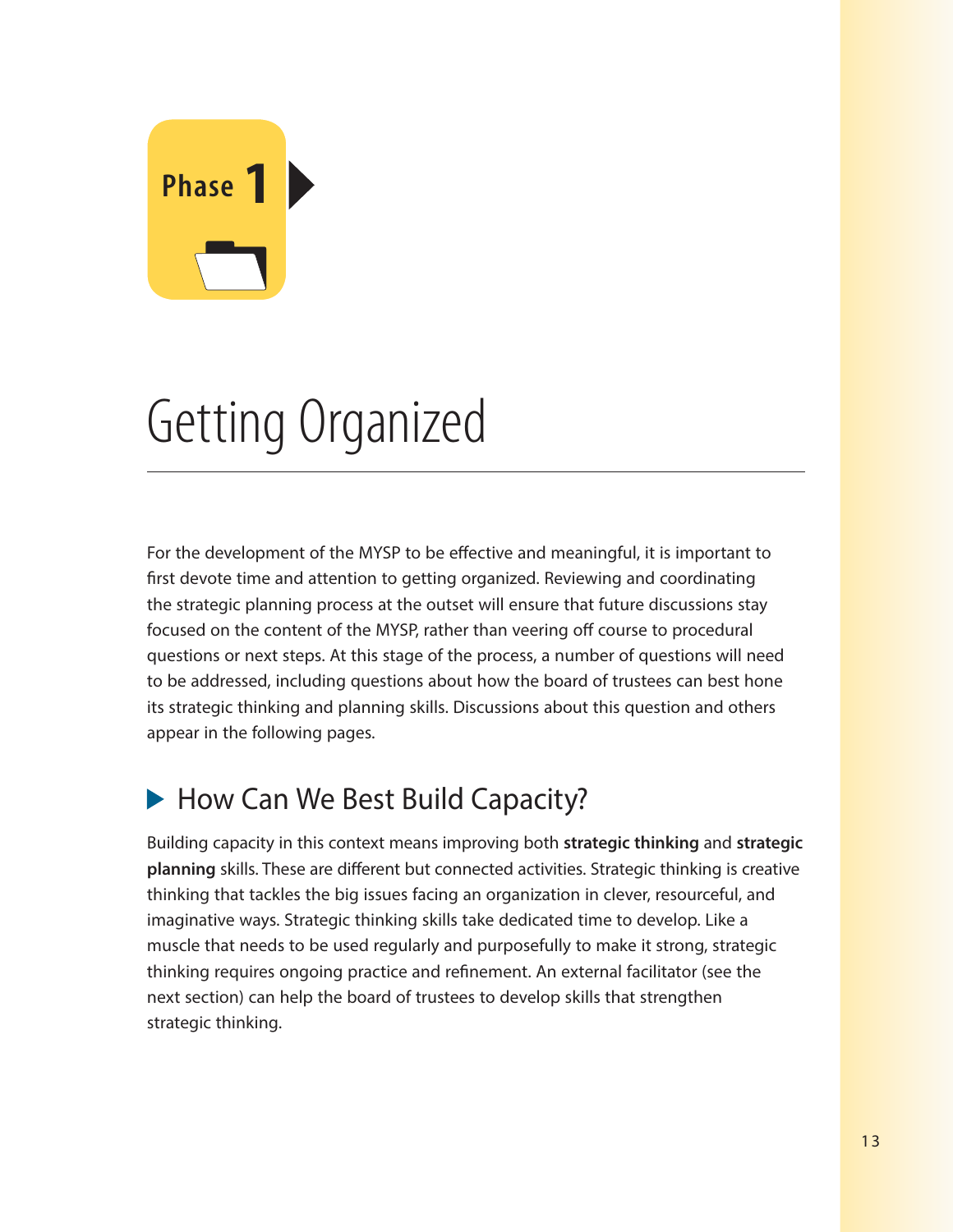Strategic thinking can be understood as being: (a) conceptual: reflecting ideas, models, and hypotheses, (b) systems-oriented: taking into account the interaction of the organization's parts as well as its relationship with the external environment, (c) directional: providing a sense of an aimed-for future state which is different from the present, and (d) opportunistic: taking advantage of the organization's past achievements and present competitive and environmental conditions.

– Judi Mellon and Michael Kroth, "Experiences That Enable One to Become an Expert Strategic Thinker", *Journal of Adult Education* 42, no. 2 (2013), p. 71

Strategic planning puts big thinking into action. It involves putting the pieces together into one coherent plan that will drive the organization forward. To improve strategic planning skills, the trustees, the director, and senior administrators should review the planning process for the previous MYSP to determine what can be learned from it, and how it can be improved. This can be done through orientation sessions, workshops, and retreats.



At the same time, a workshop to discuss the nine characteristics of strong districts outlined in the document *Strong Districts & Their Leadership* could also be organized. The strategic planning process is an opportunity to foster strong and effective leadership practices.

# **QUESTIONS FOR REFLECTION**

- **•** How will our skills, expertise, and experiences inform the strategic planning process? Do individual trustees have experience with strategic planning and performance measurement?
- **•** What gaps exist in our knowledge and competencies in terms of strategic planning and how will we fill them?
- **•** What tools and resources do we have, and how can we use them efficiently to ensure we are well prepared for the strategic planning process?
- **•** How can we build trustee capacity and ensure knowledge transfer to new trustees?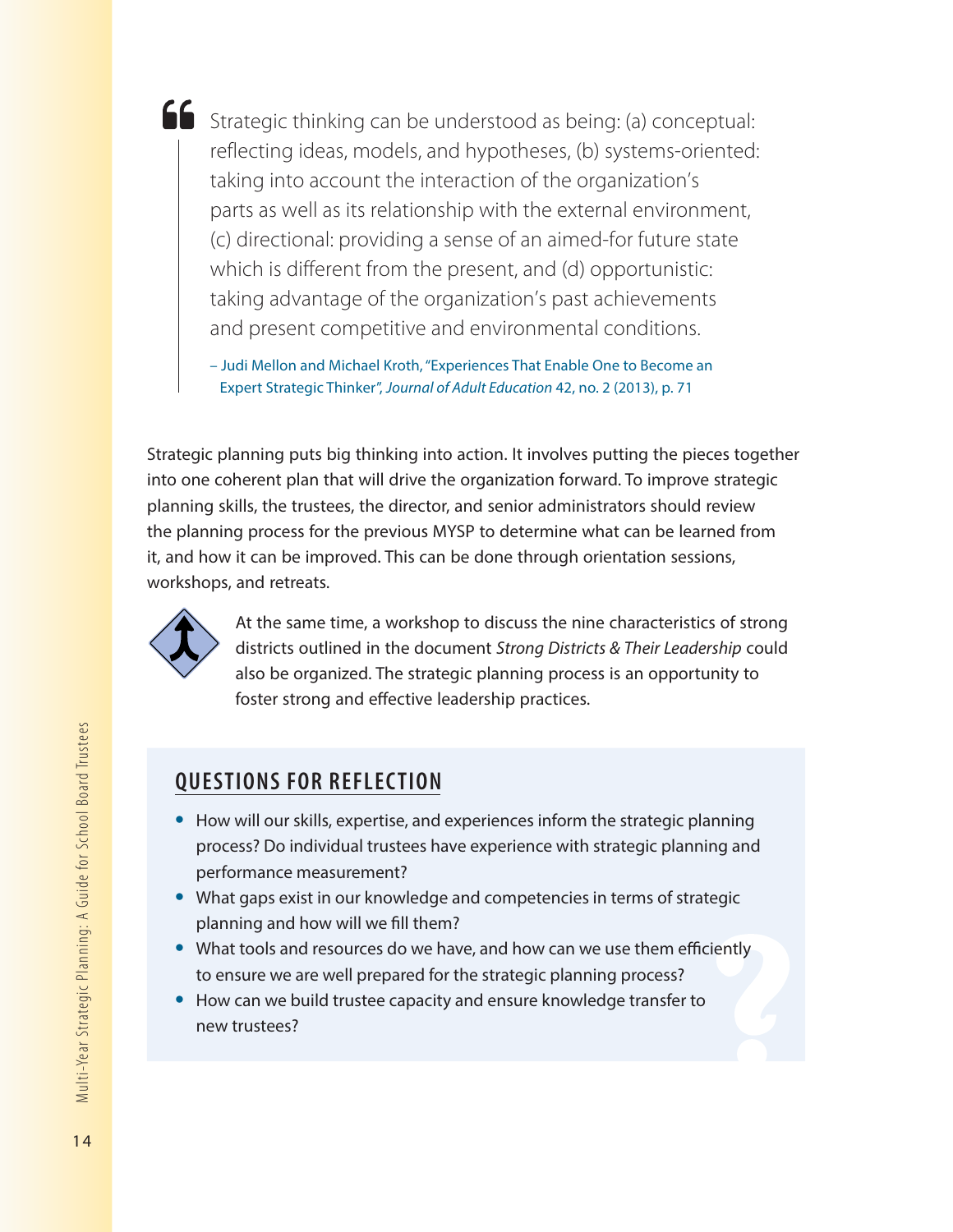# ▶ Could Our Planning Process Benefit from the Perspective of a Third Party?

Some boards of trustees have found it helpful to engage an external consultant, facilitator, or coach, particularly if there has been a major change in the school board's operating environment, such as a high turnover of trustees or a change in provincial priorities. A third party can help identify trends and give a fresh, outside perspective. They can help with specific aspects of the planning process or with the overall process, to ensure that everyone is fully informed and prepared to participate. A third party can help a board of trustees to develop its own capacity and facilitate knowledge transfer. A third party should not do the work for the trustees, but rather support the trustees in doing their own work.

# **QUESTIONS FOR REFLECTION**

- **•** What part(s) of our strategic planning process might benefit from an external party's input?
- **•** Does the third party under consideration demonstrate skill and experience at ensuring that equity and human rights are embedded in the strategic planning process?
- **•** Will the third party be able to support us in identifying and mitigating our own unconscious biases<sup>7</sup> and in enhancing our understanding of systemic barriers to achievement and well-being in order to ensure equity of access and equity of outcomes for all students and staff?

<sup>7.</sup> *Unconscious bias* is a term that refers to the tendency for all individuals and groups to unintentionally think and act in ways that perpetuate discrimination.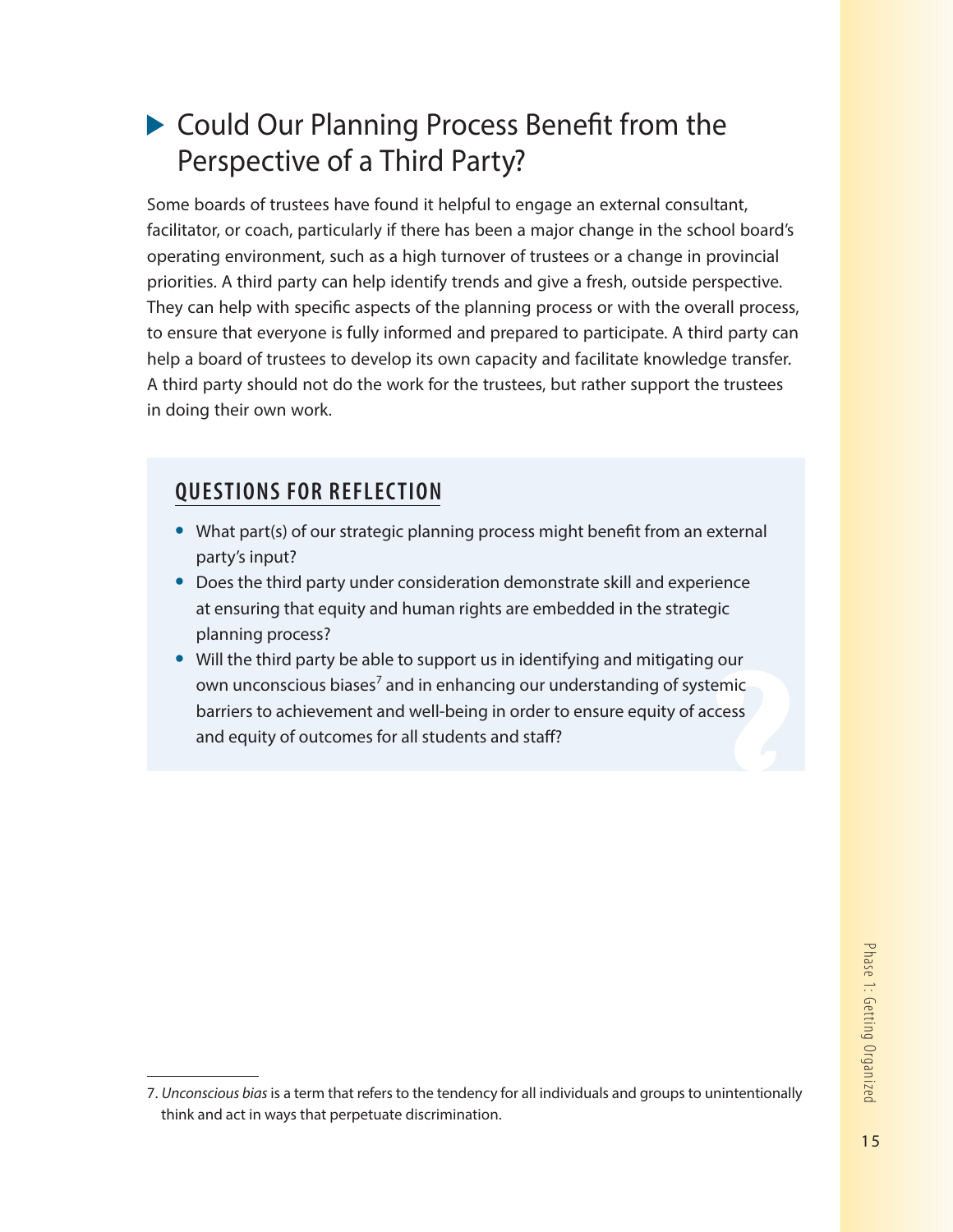Equity and inclusive education aims to understand, identify, address, and eliminate the biases, barriers, and power dynamics that limit students' prospects for learning, growing, and fully contributing to society…. These barriers and biases, whether overt or subtle, intentional or unintentional, need to be identified and addressed.

*– Equity and Inclusive Education in Ontario Schools: Guidelines for Policy Development and Implementation* (2014), p. 6

# How Will We Assign Responsibilities?

Strategic planning requires strong leadership to promote the process itself, to maintain momentum, and ultimately, to deliver an effective and inspiring MYSP. The director and the board of trustees should discuss who will be responsible for guiding the process and for ensuring that the strategic goals reflect the direction determined by the board of trustees.

Some boards of trustees may decide to establish a strategic planning committee $^8$  that dedicates time for strategic planning outside of regular monthly meetings. Smaller boards may choose to include all trustees on the committee and to rely heavily on senior administrators to support the plan's development. Larger boards may include only a few trustees on the committee. The committee should include, among others, those who have the greatest responsibility for carrying out the plan and reviewing its progress – the board chair, the director, and the senior administrators. First Nations trustees, as representatives of First Nations communities, must be fully engaged and should be considered for membership on the committee.

To fulfil the Ontario government's commitment to implementing the calls to action outlined in the Truth and Reconciliation report (*Truth and Reconciliation Commission of Canada: Calls to Action* [2015]), and the goals outlined in the *Ontario First Nation, Métis, and Inuit Education Policy Framework* (2007), the Indigenous Education Lead and/or another member of the Indigenous Education Advisory Council (IEAC) should be included as members of the committee. This ensures that the histories and current contexts of Indigenous communities in Ontario's publicly funded education system are considered throughout the strategic planning process.

<sup>8</sup> In this document, *committee* is used to refer to the group of individuals selected to oversee the board of trustees' strategic planning process.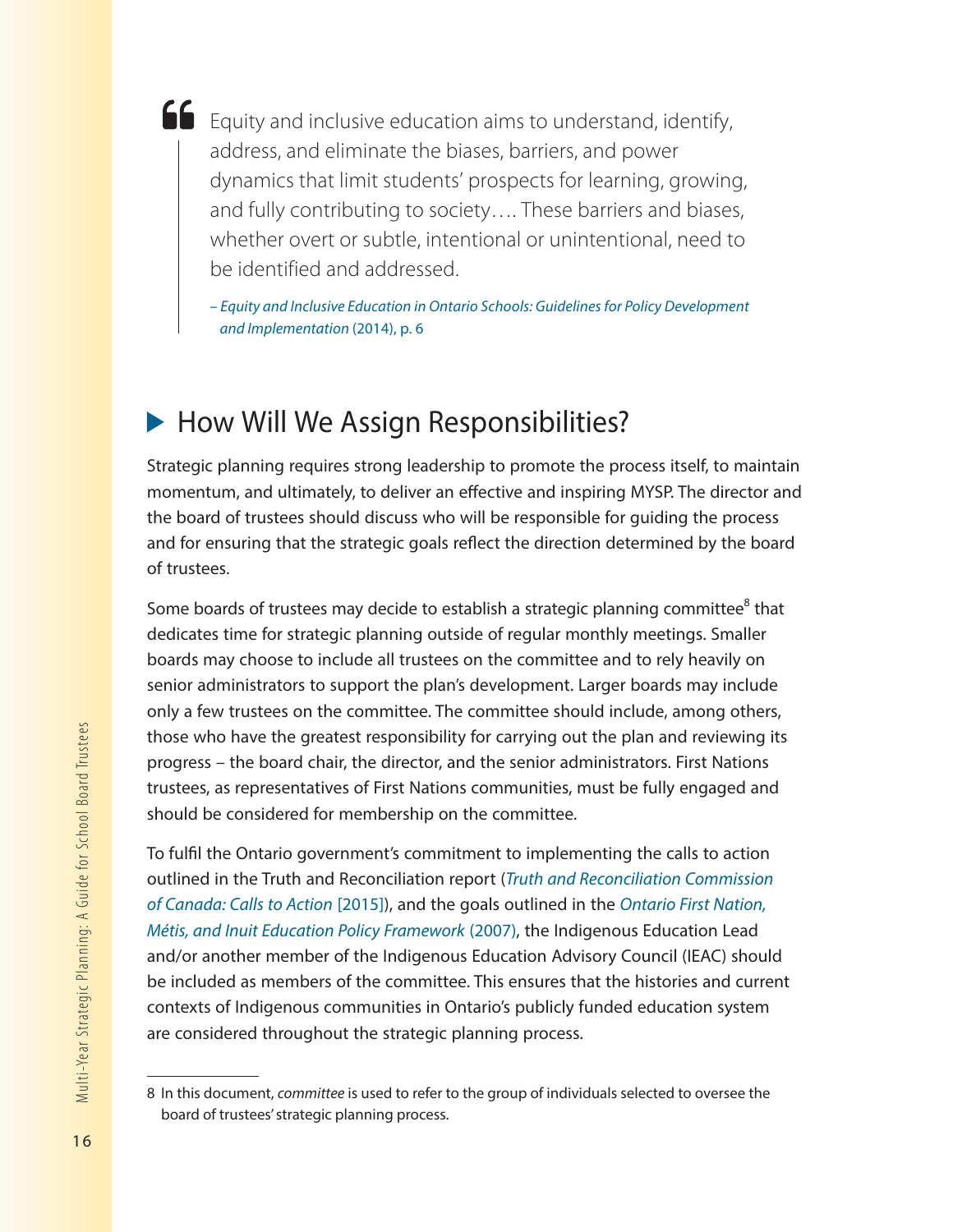Mainstream Canada sees the dysfunction of Indigenous communities, but [has] no idea how that happened, what caused it, or how government contributed to that reality through the residential school policy. They do not realize that just as Indigenous children were taught that they were inferior, so were non-Indigenous children [taught that Indigenous children were inferior]. They do not realize that for the non-Indigenous child, this teaching had an insidious aspect – it reinforced a false belief in their own superiority. This too must be addressed. Most Canadians do not realize, therefore, that for there to be true reconciliation, they must be part of the solution.

– The Honourable Justice Murray Sinclair, Chairperson of the Truth and Reconciliation Commission, speaking at the Ninth Session of the United Nations Permanent Forum on Indigenous Issues, New York, April 2010

Student trustees should also be fully engaged throughout the strategic planning process. As they are elected to represent the interests of students, they bring an important perspective to the table. The board may also wish to consider including members of the public on the committee, such as representatives from social service agencies and representatives in equity and/or human rights.

Whatever the structure and composition of the committee, it is important to clarify the roles and responsibilities at the outset (e.g. in a reference document). The committee should have the autonomy to make preliminary decisions and then seek input and approval from the board of trustees, as required.

# **QUESTIONS FOR REFLECTION**

- **•** How can we ensure that our committee is diverse and provides multiple perspectives?
- **•** How will we make sure our committee includes individuals from outside the organization, such as business leaders, social service agency representatives, advisors with experience in equity and/or human rights, and community partners? Have we included service system managers of child care and early years programs?
- **•** What will the mandate of our committee be during the strategic planning process?

Phase 1: Getting Organized Phase 1: Getting Organized<br>17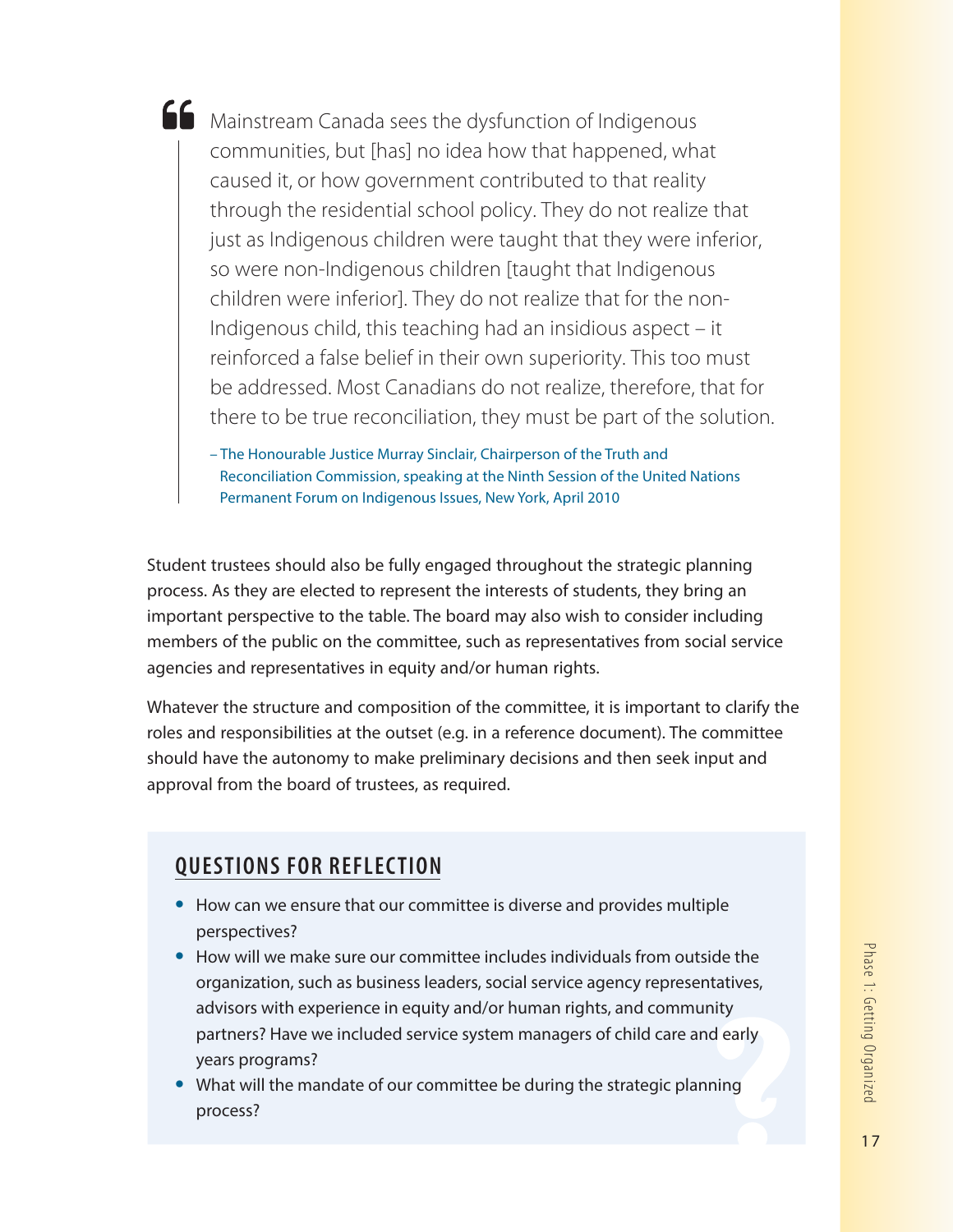# ▶ What Will Our Timelines Be?

The committee should determine both general and specific timelines – how long the plan will take to complete, and when to begin each step of the strategic planning process.

The time it takes to develop an MYSP varies widely. It can take as little as a few months or as long as a year, depending on the level of experience of the committee and senior administrators, their familiarity with the internal and external operating environments, and the extent of their plans for data gathering and formal stakeholder engagement.

The committee should determine specific timelines by establishing a final date for the new MYSP and then working backwards in the schedule until they arrive at the present. **There are no shortcuts in the process**. Each step is important. It takes time to create the plan, and this time needs to be planned for and protected from other competing priorities.

# **QUESTIONS FOR REFLECTION**

- **•** What staff capacity do we have to support the strategic planning process?
- **•** Which parts of the process are dependent on predetermined timelines, such as budget submissions to the ministry? How can we plan accordingly?

# ▶ Have We Reviewed Our Mission, Vision, and Values Statements?



At this stage of the strategic planning process, the board of trustees should review its school board's mission, vision, and values statements. These statements are unique to each board and should reflect its beliefs,

needs, and priorities. Mission, vision, and values statements guide the board in everything it does, including in the creation of the MYSP. They help ensure that the plan's strategic direction is aligned with the school board's purpose and its sense of who, and what, it represents. It is recommended that each board establish a regular and predictable review cycle for these statements. One recommended practice is to review them in the year prior to a new strategic planning cycle.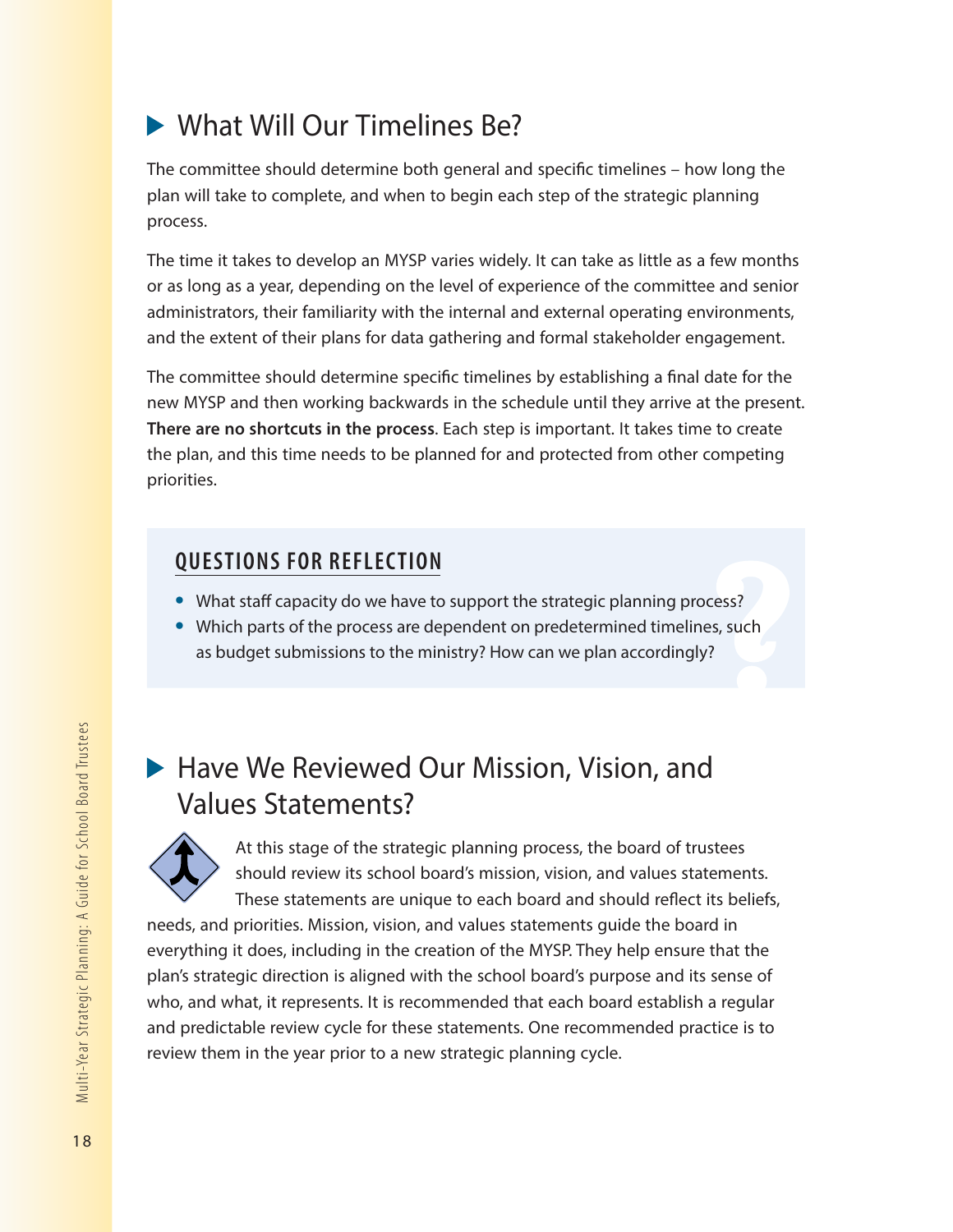An organization's **mission** statement is a concise description of its purpose. Its **vision** statement is a vivid and engaging description of its idealized future state, and its **values** statement outlines its core beliefs.

A renewed vision is integral to the MYSP process. In response to the changing needs of the community and to evolving provincial priorities for education, a board's vision statement will probably change more frequently than its mission and values statements.

# **QUESTIONS FOR REFLECTION**

- When was the last time we reviewed our mission, vision, and values statements? Do they still resonate?
- **•** How do our mission, vision, and values statements reflect the legislated purpose and goals of public education in Ontario as well as our obligations under the Ontario Human Rights Code and related legislation? How do they reflect the specific circumstances of our school system and our schools? In Catholic and French-language school systems, for example, do the statements reflect the mandates of the respective systems?
- **•** What are the views among our trustees and senior board staff members about the board's direction?
- **•** To what extent will educators, principals, and other board staff and volunteers see themselves reflected in these statements?
- **•** To what extent will everyone in the larger community see themselves reflected in these statements? How can we solicit community input?
- **•** How can we create opportunities for our stakeholders to tell us what they expect from our board, based on our mission, vision, and values statements? What collaborative processes can we refine or create to support a fulsome review and refresh of these statements?
- **•** Are the statements concise, clear, aspirational, and optimistic?

**SUPPLEMENTARY RESOURCE: Characteristics of Effective Mission, Vision, and Values Statements**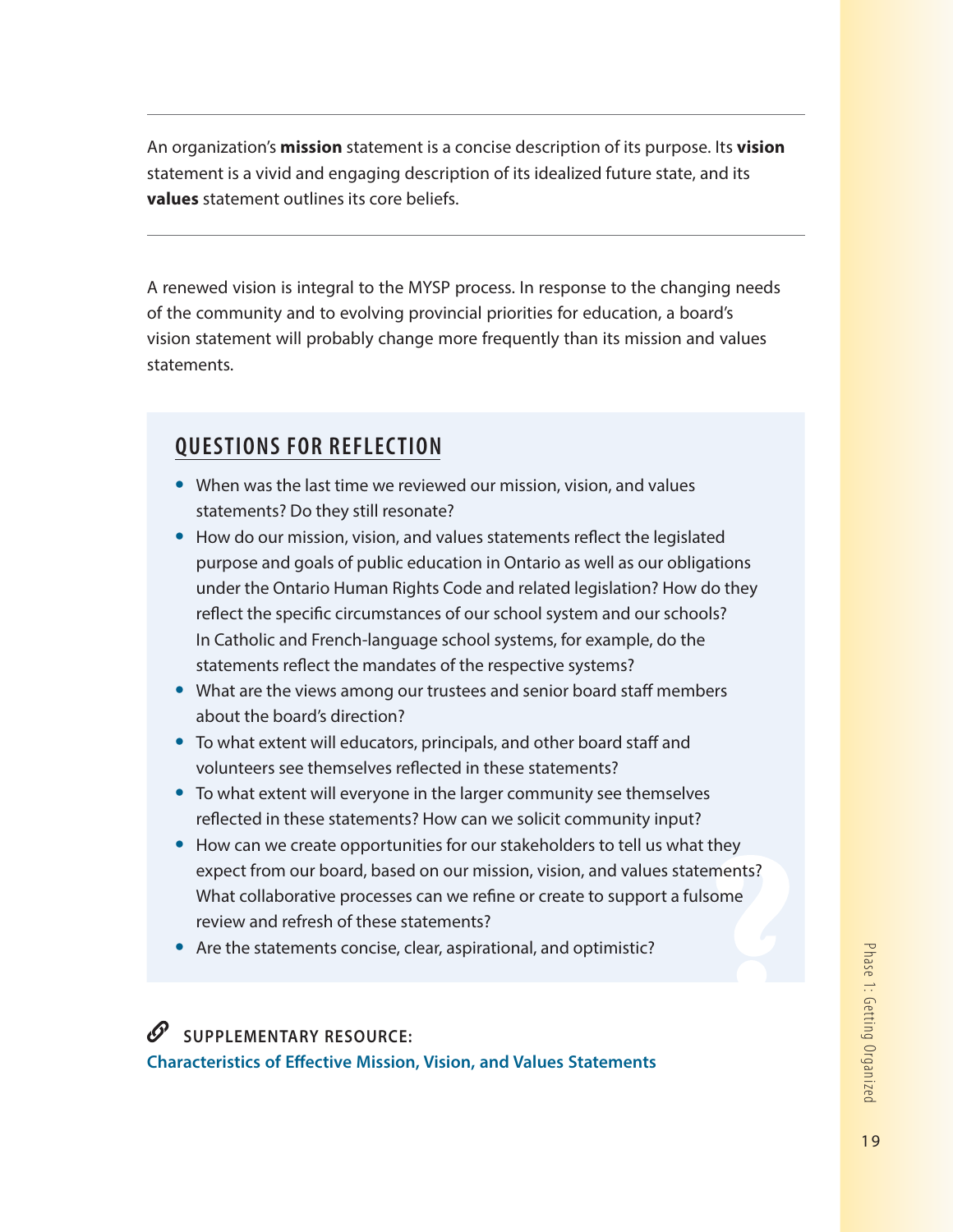# **Phase 2**

# Gathering Information

When organizations make decisions that are grounded in the best available evidence, they are more purposeful about where they focus their efforts and channel their resources. For this reason, it is recommended that the committee gather a great deal of information and weigh it carefully before setting the strategic direction for its MYSP.

Gathering information tends to be time- and resource-intensive, but careful planning, with purpose in mind, will facilitate the most efficient use of resources. The information gathered needs to be current and relevant. New sources of information may also be needed. A discerning eye is required to sort through it and paint an accurate picture of what's really happening in the board. **Because it takes time to gather information, it is a good idea for the committee to update the board of trustees periodically throughout the two stages of this phase: data collection and formal stakeholder engagement.**

# How Will We Collect and Analyse Data?



Boards already have a wealth of existing data, so it is important to first understand what data is available and what data is needed for the strategic planning committee to do its work. The committee should

prioritize gathering data that will support effective decision making on equitable outcomes for all students. This should include demographic data cross-referenced with student-level data on student achievement and well-being, and human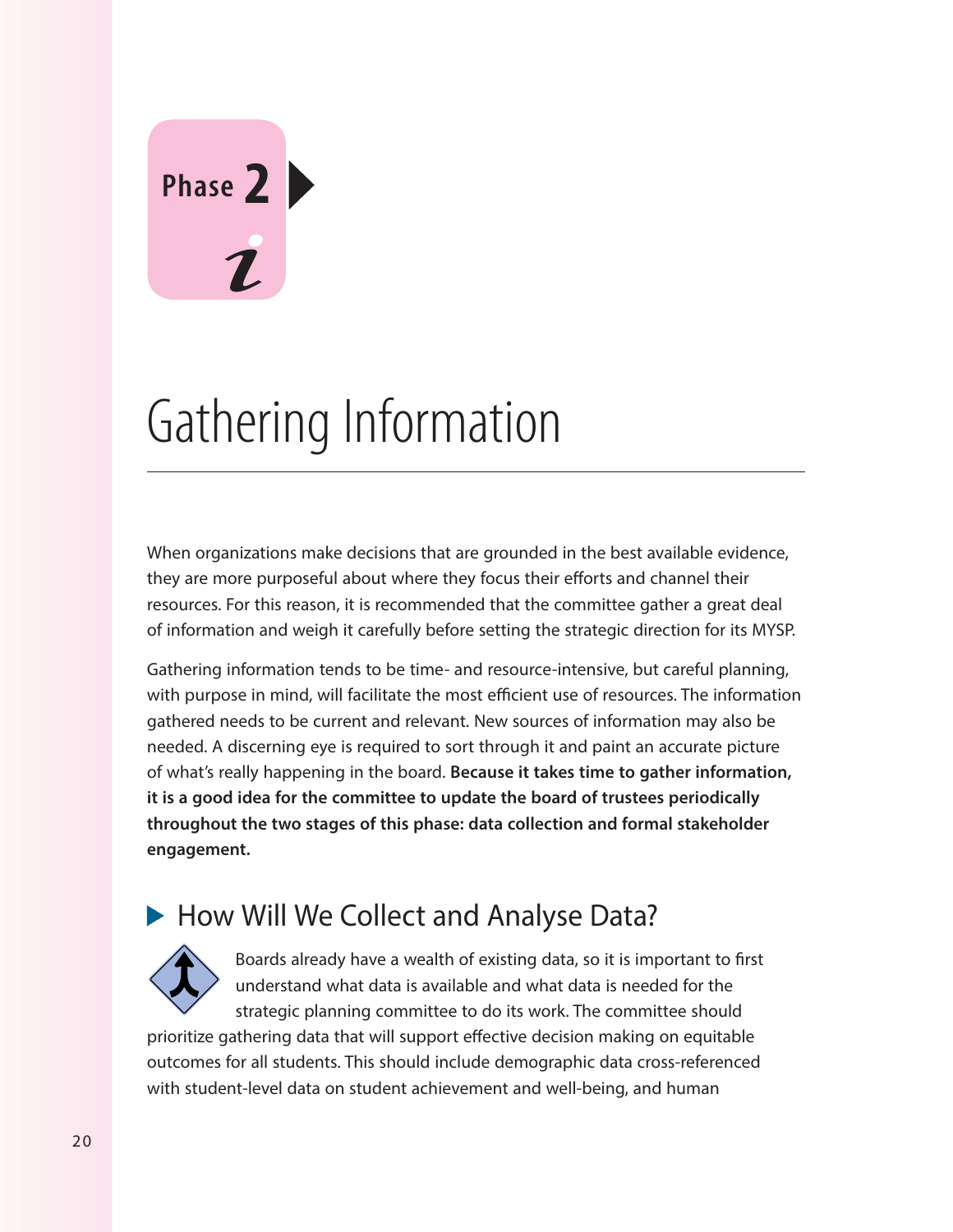resources data on employment trends. Such a data set would support an analysis of intersectionality<sup>9</sup> and the complex realities of how people experience discrimination.

The first step in collecting data is to conduct scans of the board's internal and external environments. The second step is to analyse the data and identify the areas of greatest need. What follows is an overview of these two steps.

Educational leaders and school staffs who are committed to professional accountability and making informed professional judgments think of accountability not as a static numerical accounting but as a conversation, using data to stimulate discussion, challenge ideas, rethink directions, and monitor progress, providing an ongoing image of their school as it changes, progresses, stalls, regroups, and moves forward again.

– Lorna Earl and Steven Katz, as quoted in "Using Data: Transforming Potential Into Practice", *Ideas Into Action for School and System Leaders*, no. 5 (2014), p. 4

# **QUESTIONS FOR REFLECTION**

- **•** What do we already know about students who face systemic barriers to achievement and well-being and are not thriving? What more do we need to know to support effective decision making?
- **•** What type of evidence should we be gathering? How much? And to what end?
- **•** How will the evidence we gather be used and shared by the board and relevant stakeholders?
- **•** How can we collaborate with coterminous boards to gather data on the external environment?

<sup>9.</sup> Information on an intersectional approach to discrimination is available on the Ontario Human Rights Commission website.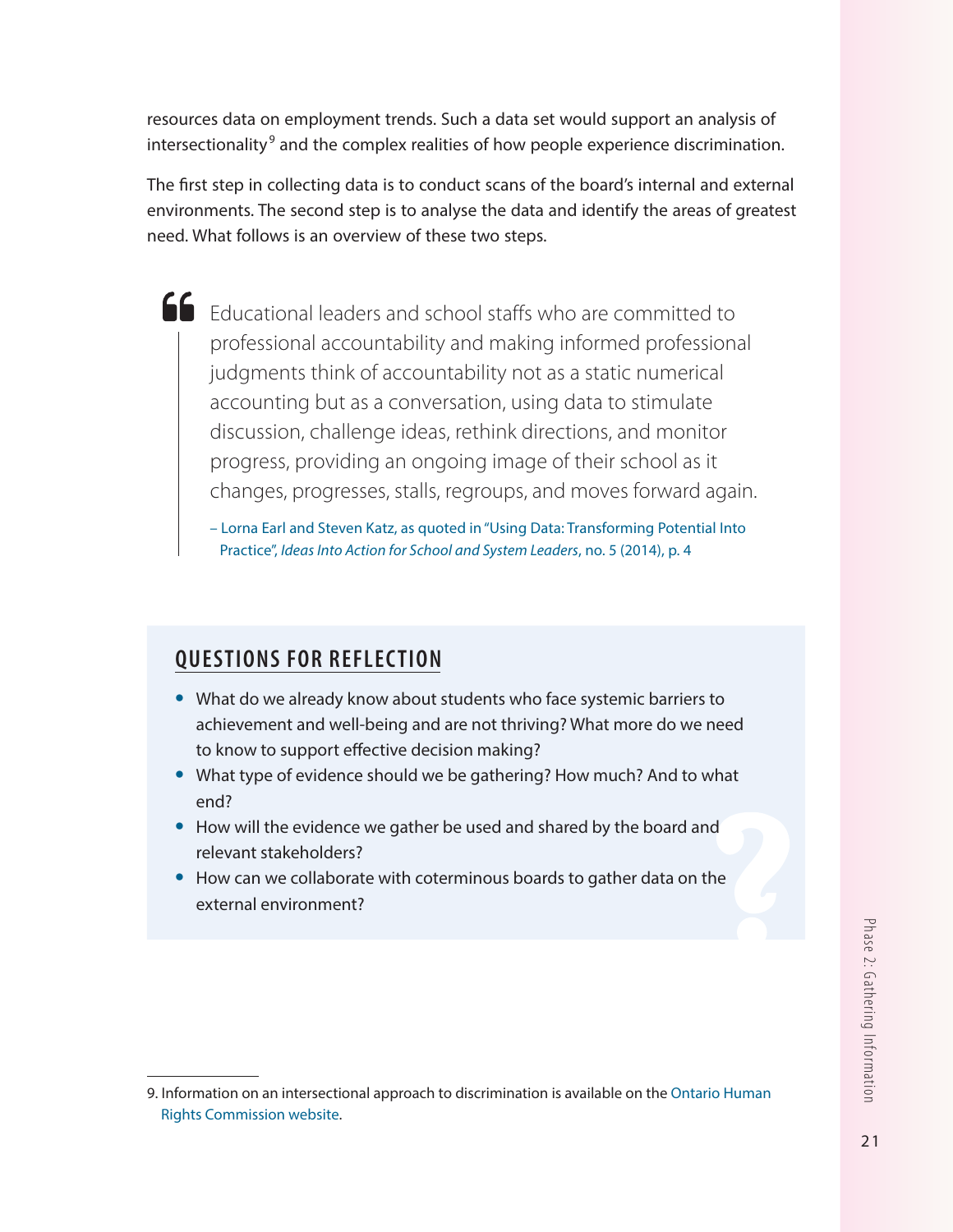#### **Step 1. Scan the internal and external environments**

It is important for the committee to understand the internal environment of the school board, including the impact of the previous MYSP, student achievement levels, student and staff well-being, employee satisfaction, parent engagement, school climates, student perceptions of safe environments and experiences of discrimination, the status of buildings and infrastructure, enrolment trends, succession planning patterns, and the projected retirement rates of school and board leaders. Indicators for quantitative and qualitative measurements, such as Early Development Instrument (EDI) data; trends in employee movement into, within, and out of the board – generally and according to demographics; the state of student and staff well-being; and reviews of board governance structures and processes, are all sources of relevant information for the internal environmental scan. It is also important to identify what is working well and to continue to support those areas.

It is equally crucial for the committee to understand the evolving nature of the external environment in which their school board operates. They should be aware of demographic shifts; immigration patterns; the economic, political, and social climates; changes in policies and legislation; changes in technology; legal requirements and Ministry of Education directives; education trends; local developments in policies and procedures; new collective agreements; and global influences. Effective external environmental scans consider the factors that may be contributing to the challenges faced by the most underserved students and those not meeting their full potential. In this regard, demographic data can be particularly instructive.

At this stage of the process, boards should leverage their relationships with municipal councils. When boards and councils share plans, data, and information, both are better equipped to provide enhanced services to the public they serve and to mutually support each other's initiatives. Boards are encouraged to maintain an ongoing responsive process with municipal councils within their jurisdiction as well as with municipal services organizations such as early childhood services, special needs services, mental health services, and police services. Such a partnership encourages wrap-around support for students who are struggling so that police, health care, and school officials can work together to support students and their families. Gathering information from municipal tables and sharing board data with those tables creates clearer thinking about the areas of the board's greatest need.

 $\mathscr{O}$ **SUPPLEMENTARY RESOURCE: Potential Sources of Information for Data Collection**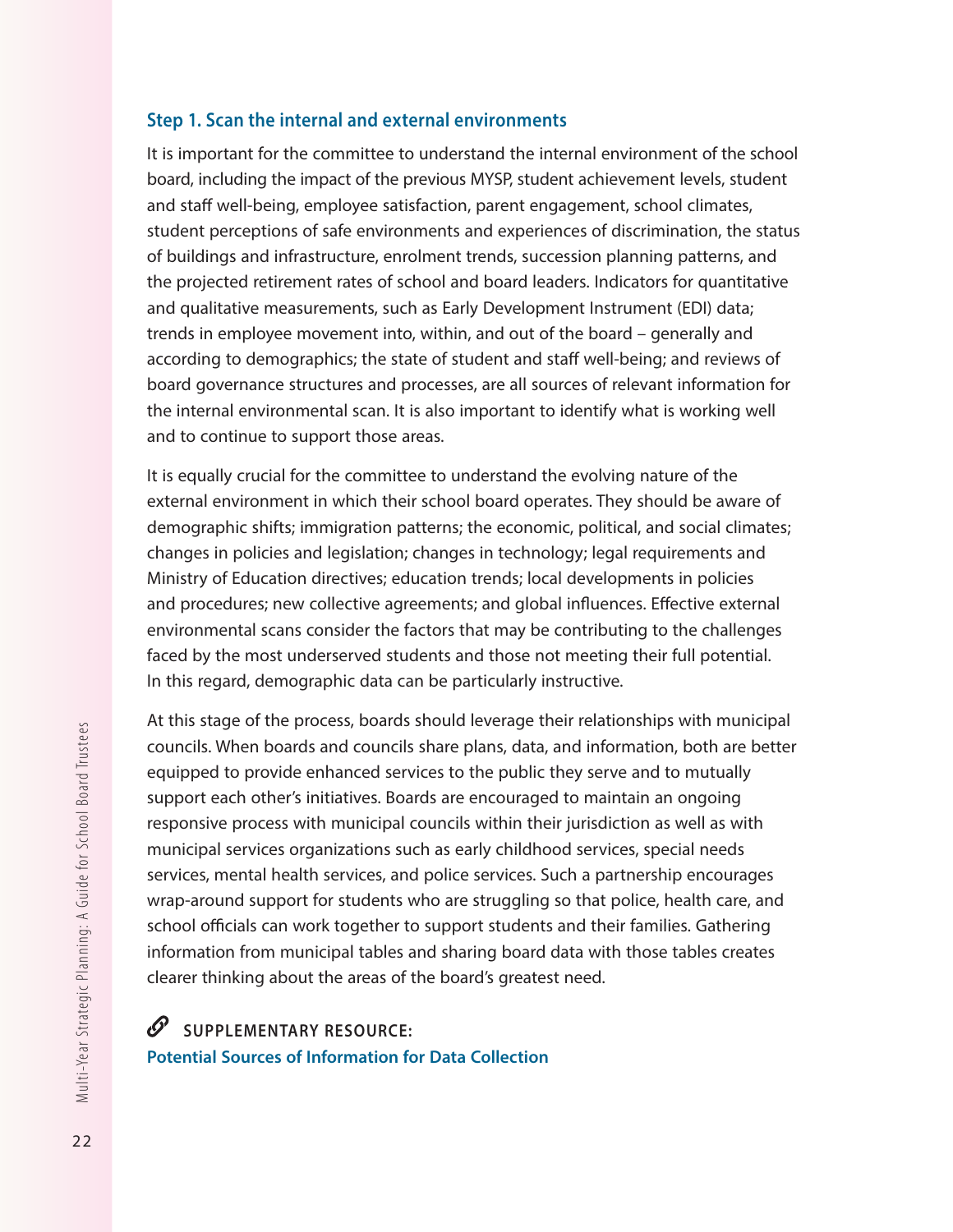#### **Step 2. Analyse the data**

Data analysis is how sense is made of the information gathered. Effective data analysis ensures that the areas of greatest need become the areas of focus. Some boards find that collaboration software helps them to identify and distil the areas of focus. However the data is analysed, it is important that the process be collaborative so that a common understanding emerges regarding the areas of focus.

Two commonly used approaches for analysing internal and external factors affecting an organization are: SOAR (Strengths, Opportunities, Aspirations, and Results) and SWOT (Strengths, Weaknesses, Opportunities, and Threats). The SWOT approach requires an organization to focus on both its strengths and weaknesses. SOAR is part of the Appreciative Inquiry (AI) school of thought, which maintains that looking at what an organization is doing well, and basing planning on its strengths, is a more effective way of creating successful new strategies. With the help of either of these approaches, the committee can develop an accurate picture of where the board is and where it should go. As they analyse the data, the committee should do the following:

- **• Find the themes and outliers:** Themes that suggest a direction for the board will gradually emerge as the committee analyses the data. At the same time, it is important for the committee to identify the "outliers", or any evidence that may fall outside the primary strategic themes, as some of it may be significant.
- **• Identify the tentative strategic priorities:** The committee sets the tentative strategic priorities that reflect the far-reaching results it would like to achieve across the board – in academics, well-being, equity, finance, employee relations, human resources, community partnerships, internal processes and procedures, and governance. These tentative strategic priorities will probably shift as the process unfolds, but having an initial set of priority areas provides a focus for the upcoming formal stakeholder engagement process (see the next section) and the planning process going forward.

## **QUESTIONS FOR REFLECTION**

#### **About the internal environment**

- **•** What progress have we made in realizing the four renewed goals for education outlined in *Achieving Excellence*? Consider achievement gaps; child and student well-being; safety and bullying prevention; global competencies and technology adoption; and parent engagement.
- **•** What is our performance record for increasing equity of outcomes in student achievement? How are we measuring our impact, both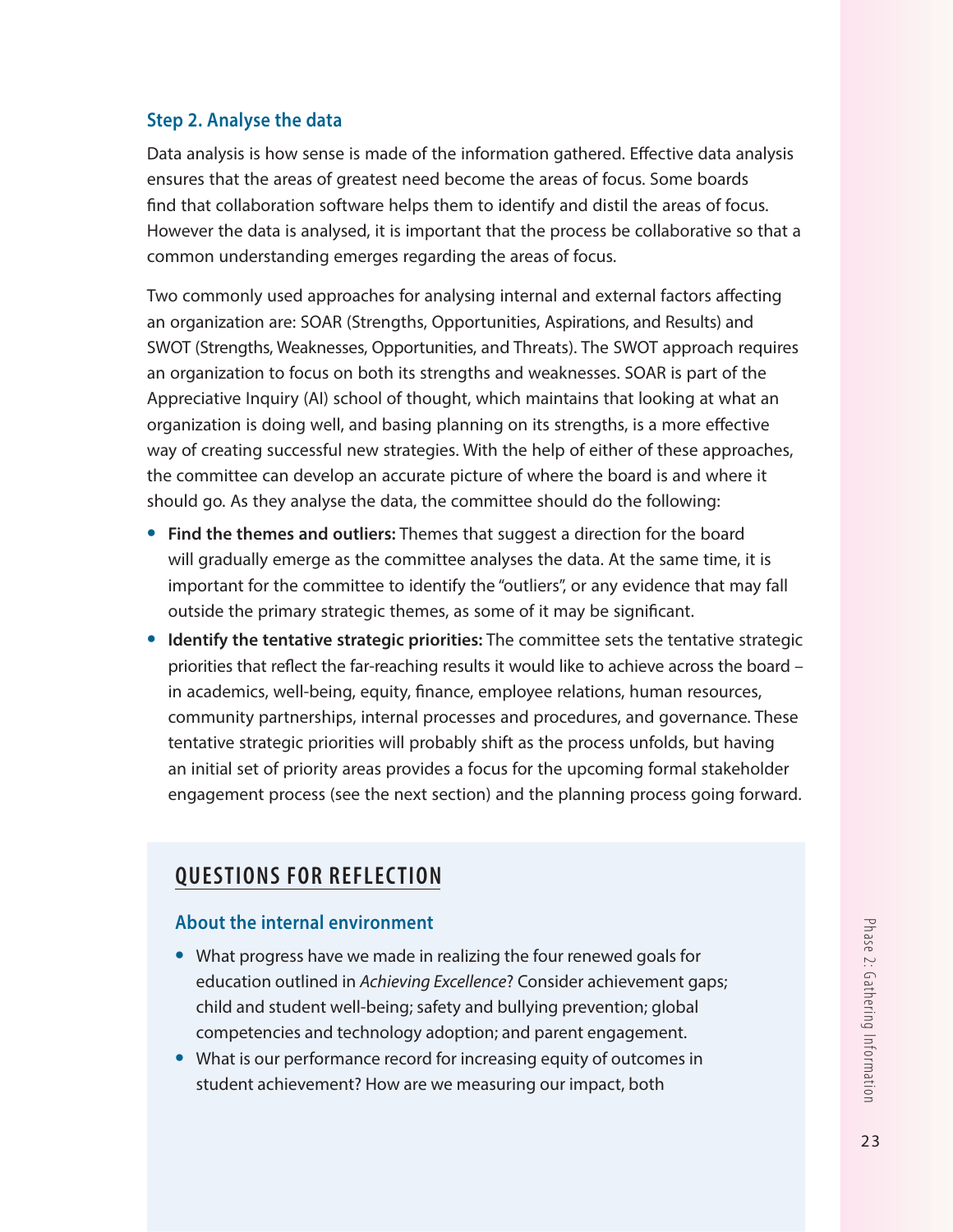quantitatively (e.g., in terms of test scores) and qualitatively (e.g. in terms of critical thinking, collaboration, creativity)?

- **•** What is our board's record in ensuring that its staff is demographically diverse and broadly representative of the public we serve?
- **•** To what extent has our board been successful in using the principles of "targeted universalism"10 in the development of all policies and practices?
- **•** To what extent is our staff engaged and highly skilled? For example, in French-language boards, to what extent are staff members involved in enhancing the study and transmission of French language and francophone culture?
- **•** How have we included and honoured the voices of all education professionals and staff throughout our strategic planning process?
- **•** Do we have a strong Board Leadership Development Strategy (BLDS)? Does our BLDS ensure the hiring of high-quality staff and provide for their ongoing professional development? Does it support aspiring leaders from diverse backgrounds? What will be the board's future human resource needs?
- **•** How can data and input from the Indigenous Education Advisory Council (IEAC) be used to better support decision making?
- **•** What is the level of parent and community engagement in our board? What have we done to identify and remove barriers that prevent marginalized families from becoming more involved?
- **•** Are we allocating our resources effectively to support the areas of greatest child and student need?
- **•** In what ways does our governance structure reflect effective and transparent practices? (Consider legislative compliance, regular reviewing of board policies, trustee use of school board association professional development opportunities and other ministry supports, regular evaluation of the director's performance in realizing the goals of the MYSP.)

#### **About the external environment**

**•** How can we realize our commitment to reconciliation and contribute to the collective efforts necessary to repair the relationship between Indigenous and non-Indigenous peoples in Canadian society?

<sup>10.</sup> Targeted universalism means finding the policy or process that would best serve the most marginalized groups, and then applying that policy or process to everyone. (john a. powell, Stephen Menendian and Jason Reece, "The Importance of Targeted Universalism", *Poverty & Race*, March/April 2009)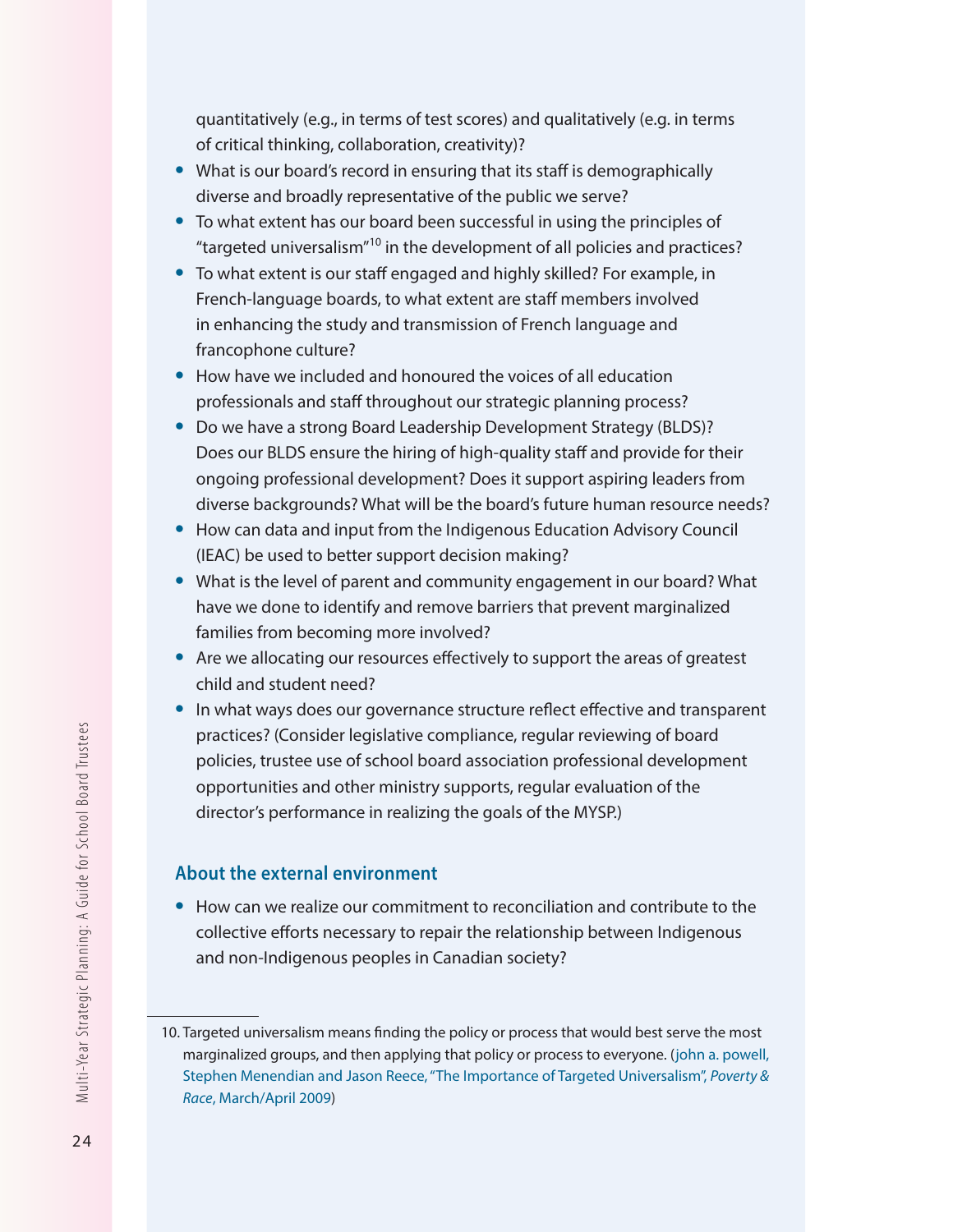- **•** What are the current and expected population and demographic trends in our community? Factors to consider include immigration and urbanization, religious and ethnic composition, socio-economic composition, and languages spoken. How will a changing student composition affect our equity and inclusion initiatives?
- **•** What are the major economic and social justice issues affecting our community? Consider indicators such as housing, household income, employment, educational attainment of parents, the health and well-being of the broader community, child and family resources, and technology.
- **•** What are the current and emerging trends in education? Do they address specific challenges facing students, children, staff members, trustees, and school communities (e.g., the new global competencies and digital tools required for secondary school students)?
- **•** For hospital-based school authorities, what are the emerging trends for in-care settings?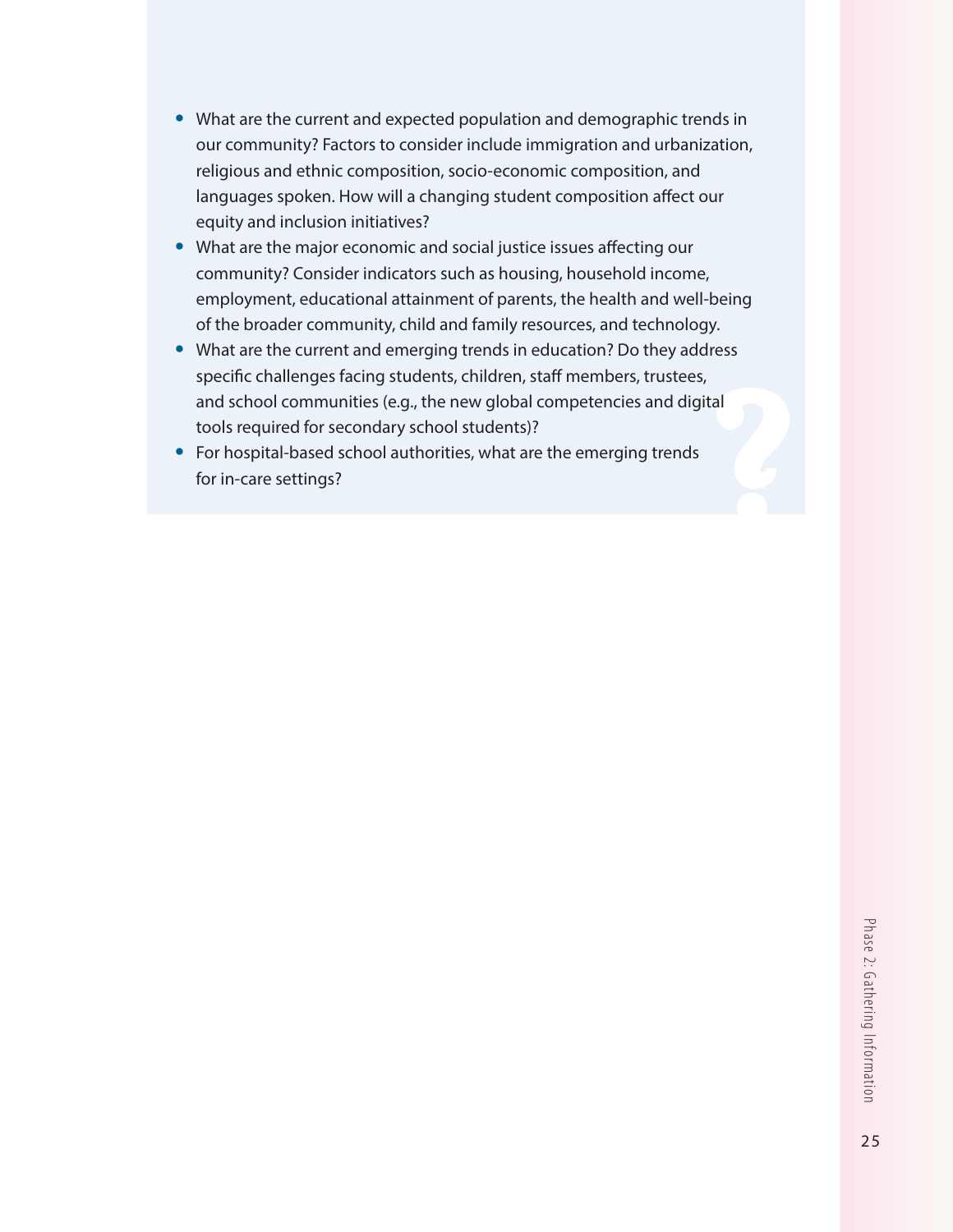# ▶ How Will We Engage with Our Stakeholders?



Engaging with stakeholders is fundamental to developing the MYSP and to ensuring that it is adopted and supported by the community. This guide makes a distinction between two types of engagement with stakeholders:

ongoing community engagement and formal stakeholder engagement.

**Ongoing community engagement** happens on a regular basis, regardless of what the board of trustees is working on. It may involve weekly or monthly blog posts or website postings, live streaming of board and committee meetings, meetings with community members, or an "open door" approach in which the community is invited to raise issues and in which trustees proactively engage with their constituents. Ongoing community engagement helps turn stakeholders into partners and builds the board's relationships with individual and group members of the public. Ongoing and effective community engagement paves the way for strong formal stakeholder engagement when developing the MYSP because stakeholders are kept abreast of board decisions and are able to participate in their development.

It is important to note that building and maintaining stakeholder relationships is not as simple as hosting an open meeting and expecting that people will come. Those who feel marginalized or disengaged may not attend these meetings because they may feel unwelcome or disempowered. **It is the responsibility of the board to build and maintain good relationships with its many diverse communities and utilize their preferred process for engagement.** Relationship building takes thoughtful and sustained effort.

**Formal stakeholder engagement** is a part of the strategic planning process that involves actively soliciting the views, concerns, ideas, and questions of the board's communities, so that the committee can make informed, thoughtful, and courageous decisions. It takes time, partly because it requires the committee to see things through the lens of what matters to diverse stakeholders. It is efficient to make good use of existing structures, such as special education advisory committees, parent involvement committees, and community partnerships, as well as existing gatherings, such as senior administrator meetings, principal meetings, school council meetings, and student council meetings. The MYSP can be added to the meeting agendas, and in this way, the information and knowledge of existing groups can be utilized.

For formal stakeholder engagement to be meaningful and authentic, the committee may want to consider inviting stakeholders to help develop engagement processes, rather than simply responding to questions. Stakeholders can help identify others who should be engaged, develop and frame the engagement questions, and facilitate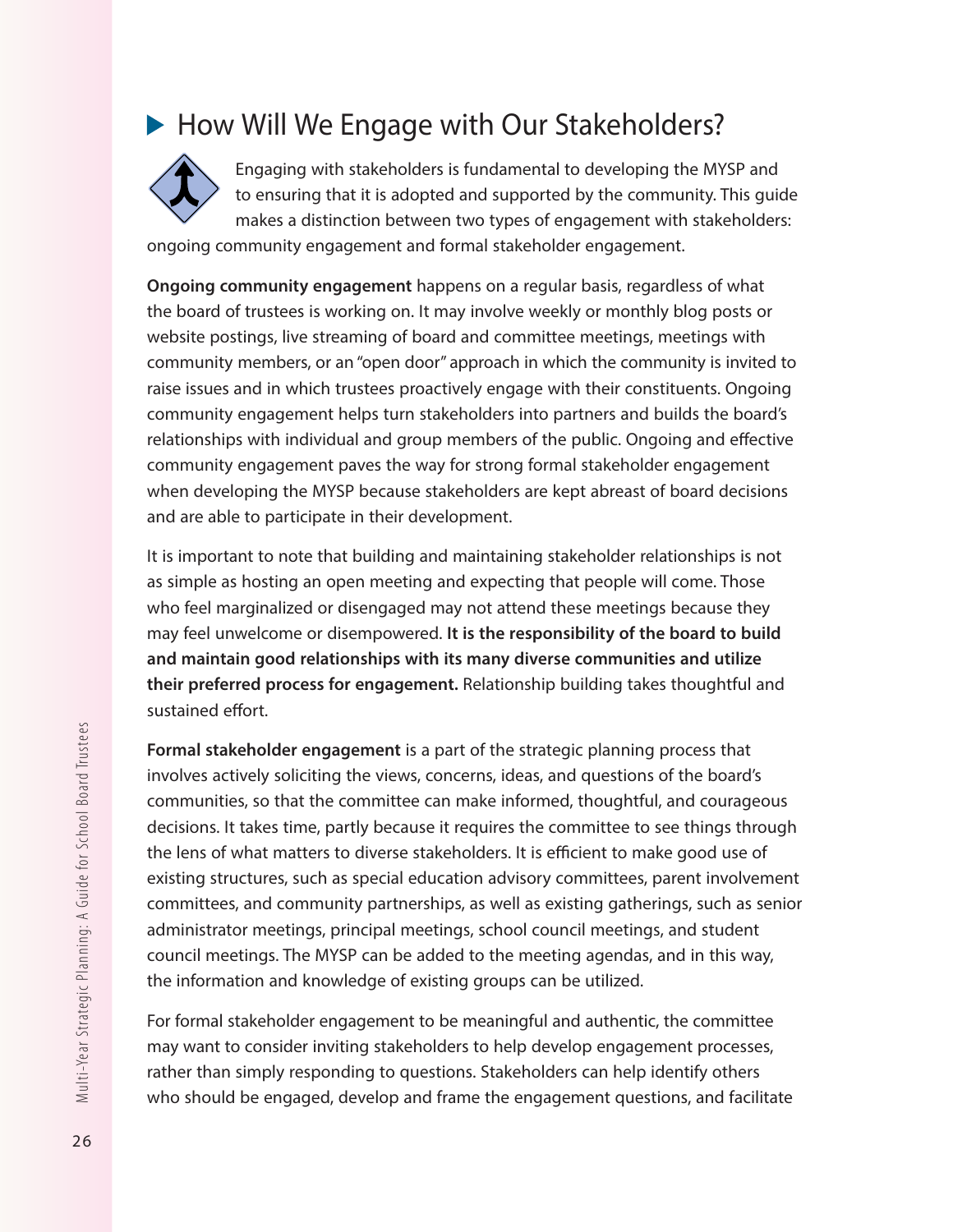the discussions. A collaborative approach can increase stakeholder ownership of the process and strengthens relationships with the board of trustees.

The formal process of engaging with stakeholders can be broken down into four steps; an overview of each step follows.

#### **Step 1. Identify the stakeholders**

Community voices are crucial, and not only the loud voices, but the quiet ones, the minority ones, the under-represented ones. The voices of children and students are important. Indigenous voices are important. Newcomer voices are important. Parent voices are important. The committee should ensure its list of stakeholders is robust and inclusive. Board staff should be invited to be heard. The committee should actively seek to hear from all parent and community groups – those speaking for children and students who are not achieving their full potential and those speaking for children and students who are thriving.

The ministry's policy on collaborative professionalism, Policy/Program Memorandum No. 159, offers guidance on how to consider the key interests of multiple groups, including unions, teacher federations, and other partners.

#### **Step 2. Determine the engagement approach and questions**

A formal stakeholder engagement process can be conducted in various ways – through online surveys, collaboration software, teleconferencing, interviews and focus groups, and town hall or community meetings. The focus of the engagement will determine which approach is best. Whatever approach is used, it must be accessible. The Accessibility for Ontarians with Disabilities Act (AODA), 2005 requires organizations to ensure that events and materials are accessible and that accommodations are offered. Upon request, accommodations must be made available to the best of the board's ability.

The committee may decide to use a variety of approaches to deepen their understanding of the broader community issues and concerns. Again, it can be useful to invite stakeholders themselves to help determine the best approach and to play a role in crafting questions that will resonate with their constituents, invite conversation, and elicit useful information. Some boards have had tremendous success with increasing student engagement by using social media and mobile technology (e.g., by asking students one question per week for four weeks). It is an effective practice to conduct an engagement in the languages of the constituents.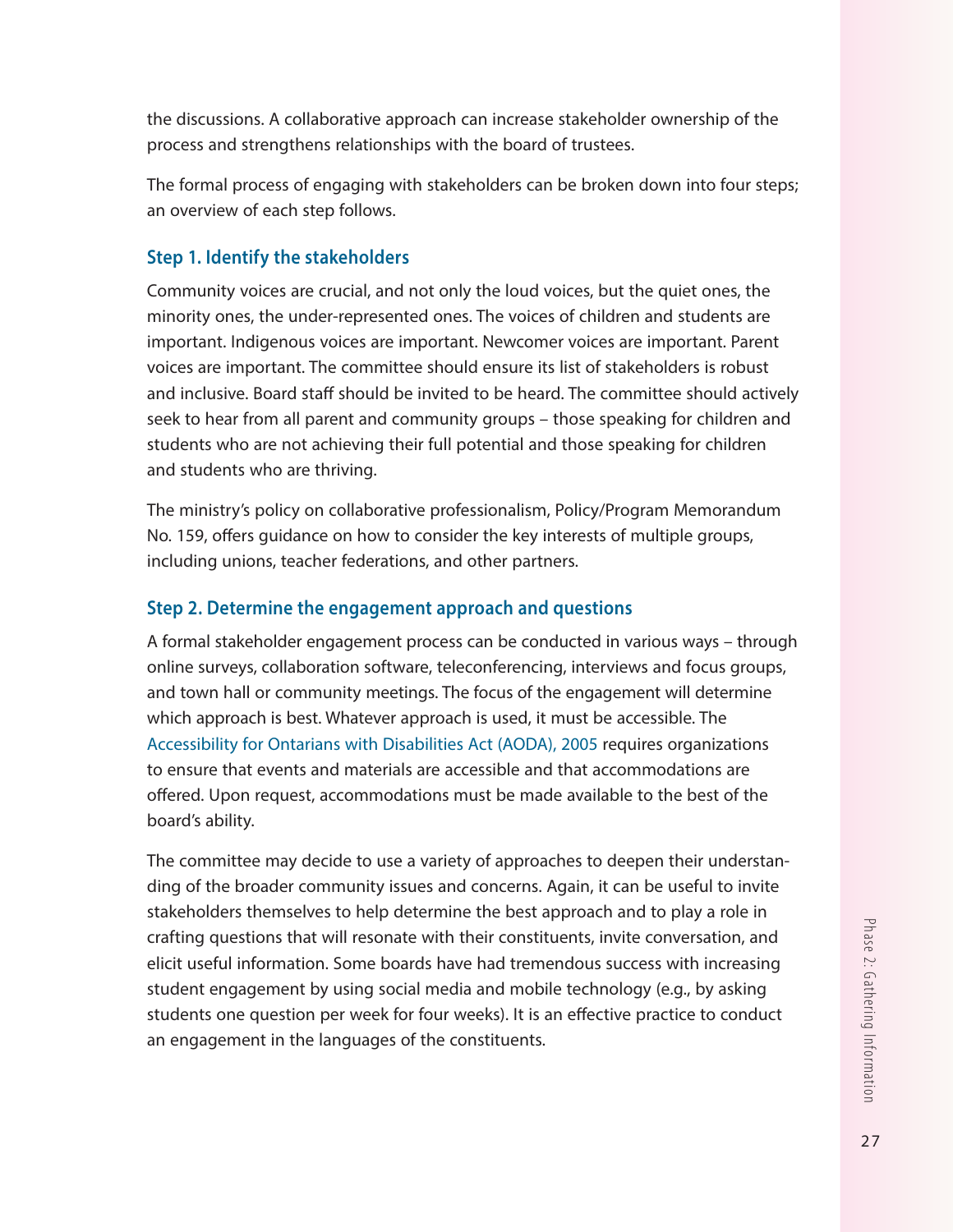Questions should be brief, straightforward, open-ended, unbiased, and meaningful to the stakeholders. They should be based on the tentative strategic priorities, so that the stakeholders can see the committee has done its research and is providing them with something concrete to respond to.

It is important for the committee to think through *how* it will gather the stakeholders' input. Ideally it will do this in a way that facilitates both the stakeholder discussions and analysis of these discussions. The committee should choose what is right for the board and its constituency, and dedicate its resources to where it perceives the greatest need to hear different perspectives. The use of online collaboration software has dramatically increased the number and diversity of respondents in several boards. This software often has an analysis function that can provide enhanced data analysis in a short amount of time.

#### **Step 3. Conduct the engagement**

The committee may lead the engagement itself, work with a third-party facilitator, or, as mentioned above, engage stakeholders from either within or outside the board to facilitate the engagement process. For some boards, this process may take a few weeks; for others, several months. Stakeholders should be provided with multiple ways and opportunities to participate.

It is vital to capture the feedback from stakeholders accurately. The feedback that the committee receives should be reflected back to each stakeholder group to confirm that they were heard correctly. Some collaboration software programs build in a feedback function. However the confirmation process is conducted, it must invite engagement and relationship building. Once accuracy is confirmed, the committee should review all the input.

## **SUPPLEMENTARY RESOURCE: Guidelines for Formal Stakeholder Engagement**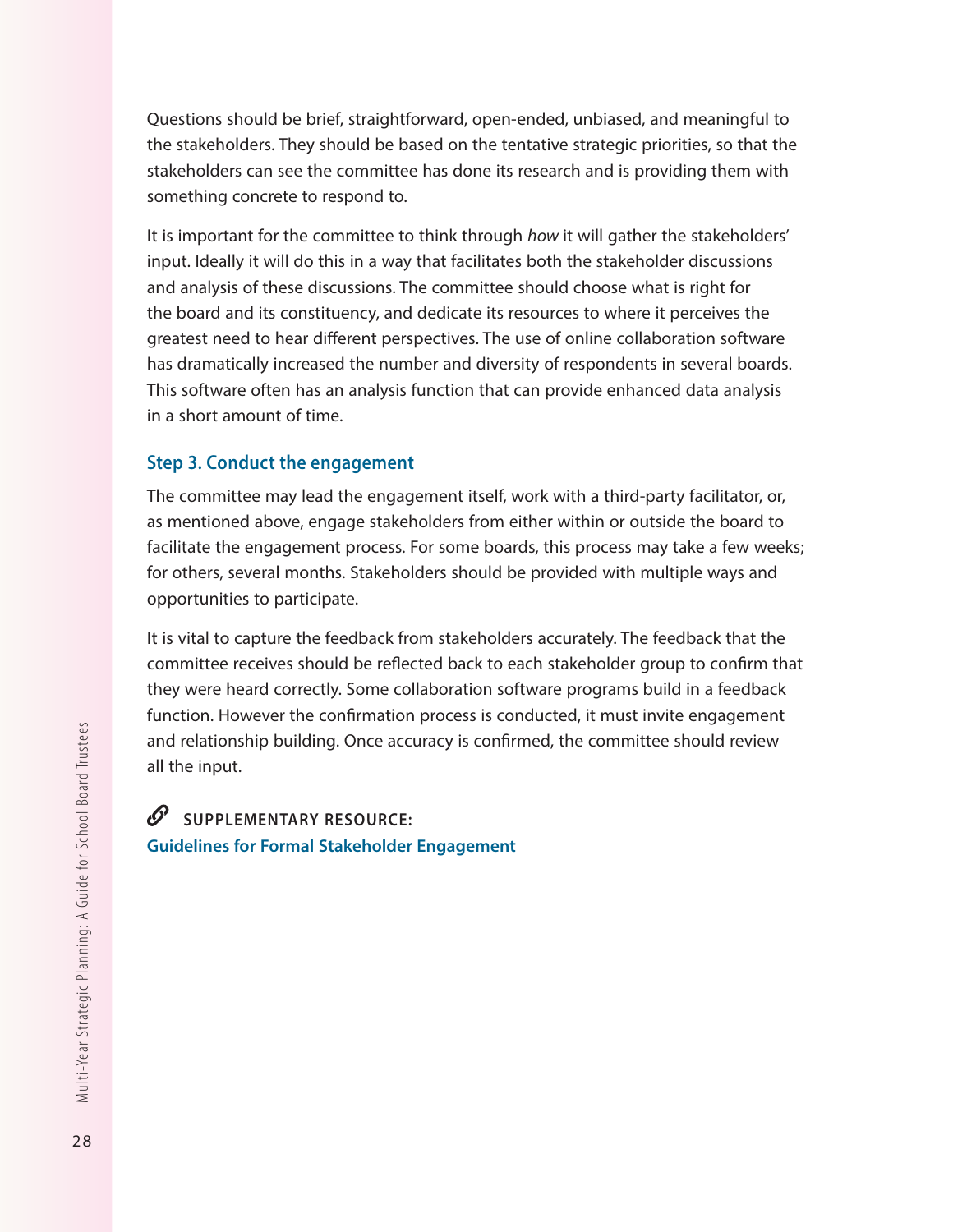# **QUESTIONS FOR REFLECTION**

- **•** Have we heard from all of our stakeholders, including those representing students who are underserved and students who are not achieving their full potential? What else can we do to reach these stakeholders?
- **•** How have we engaged Indigenous communities as partners?
- **•** How have we engaged all education professionals, at all levels, in fostering and sustaining the conditions for collaborative professionalism? What more should we do?
- **•** Have we engaged stakeholders that have a particular interest in our school system? For example, in French-language school boards, have we heard from the ministry's key French-language education partners, such as provincial French-language associations and organizations? In Catholic school boards, have we heard from diocesan bishops, diocesan staff, and parish communities? In hospital-based school authorities, have we heard from coterminous boards and treatment facilities, including local hospitals?

### **Step 4. Analyse the findings**

Effective analysis of stakeholder input is a vital step in the MYSP process. It allows the committee to translate stakeholder thinking into board action and ensures that all decisions are based on evidence. As part of its analysis of the feedback, the committee should do the following:

- **• Find the themes and outliers:** Common themes that suggest a direction for the board will become apparent. It is also necessary for the committee to distinguish between popular opinion and important points made by sometimes unpopular, or minority, groups. The latter can bring to light real issues that need to be addressed.
- **• Compare the stakeholder feedback to the research data:** The findings from the formal stakeholder engagement and the research data should be consistent. For example, if the data shows a widening achievement gap between certain student groups, the findings from the engagement should reveal the same concern. If there are significant inconsistencies, more research may need to be done. The problem may be misinformation, miscommunication, or poor data.

Finally, at this stage, it is important to revisit and refine the tentative strategic priorities, although they will remain tentative until Phase 3, "Developing the MYSP".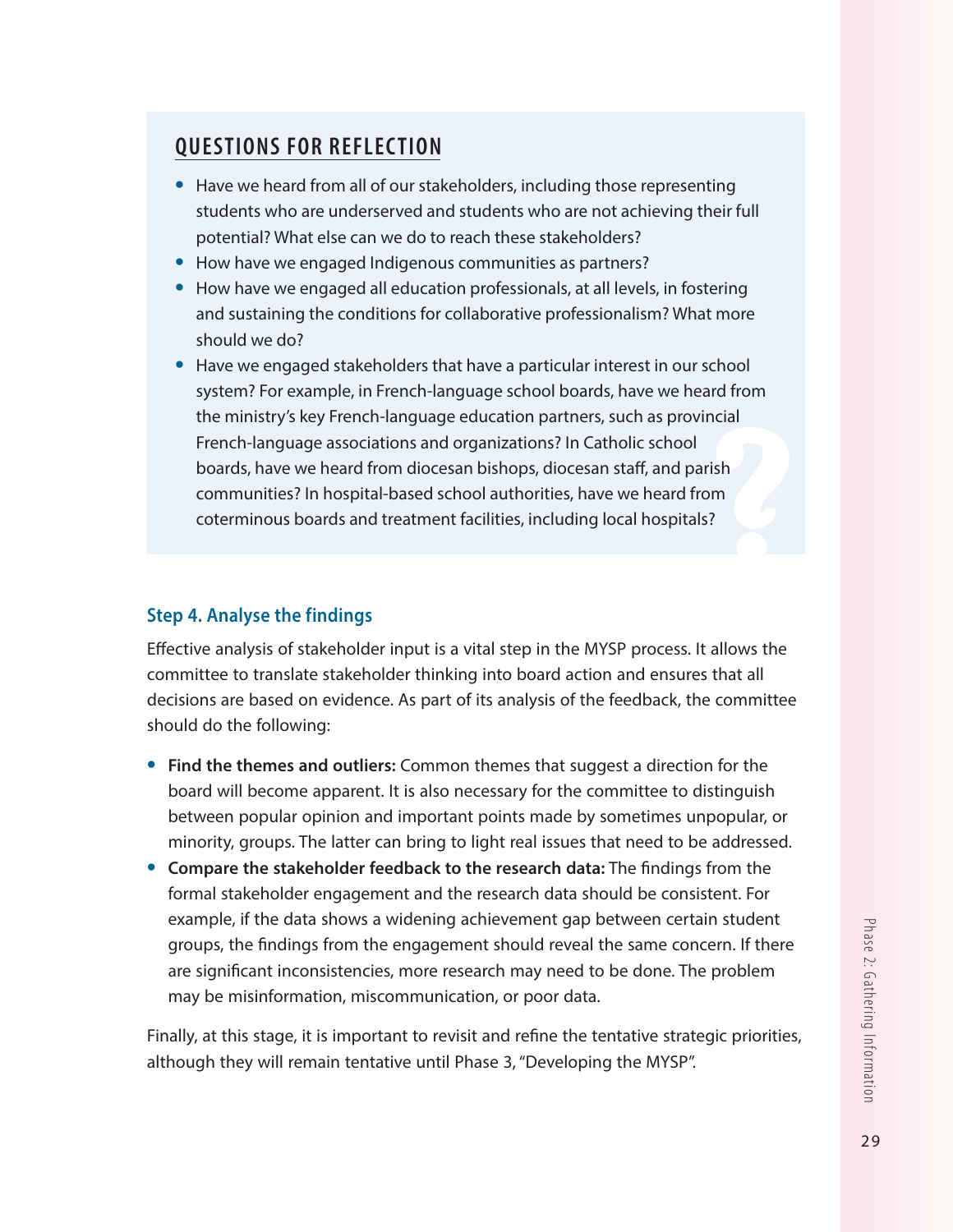# **QUESTIONS FOR REFLECTION**

- **•** What were the notable variations in opinion across the stakeholder groups? Do these variations correlate with known or suspected systemic barriers to achievement and/or well-being?
- **•** How can we make sense of any surprising or unexpected findings from the formal stakeholder engagement?
- **•** In what ways do certain stakeholder groups seem more satisfied than others? What factors might be contributing to this? How can we ensure that we have considered how to meet everyone's needs?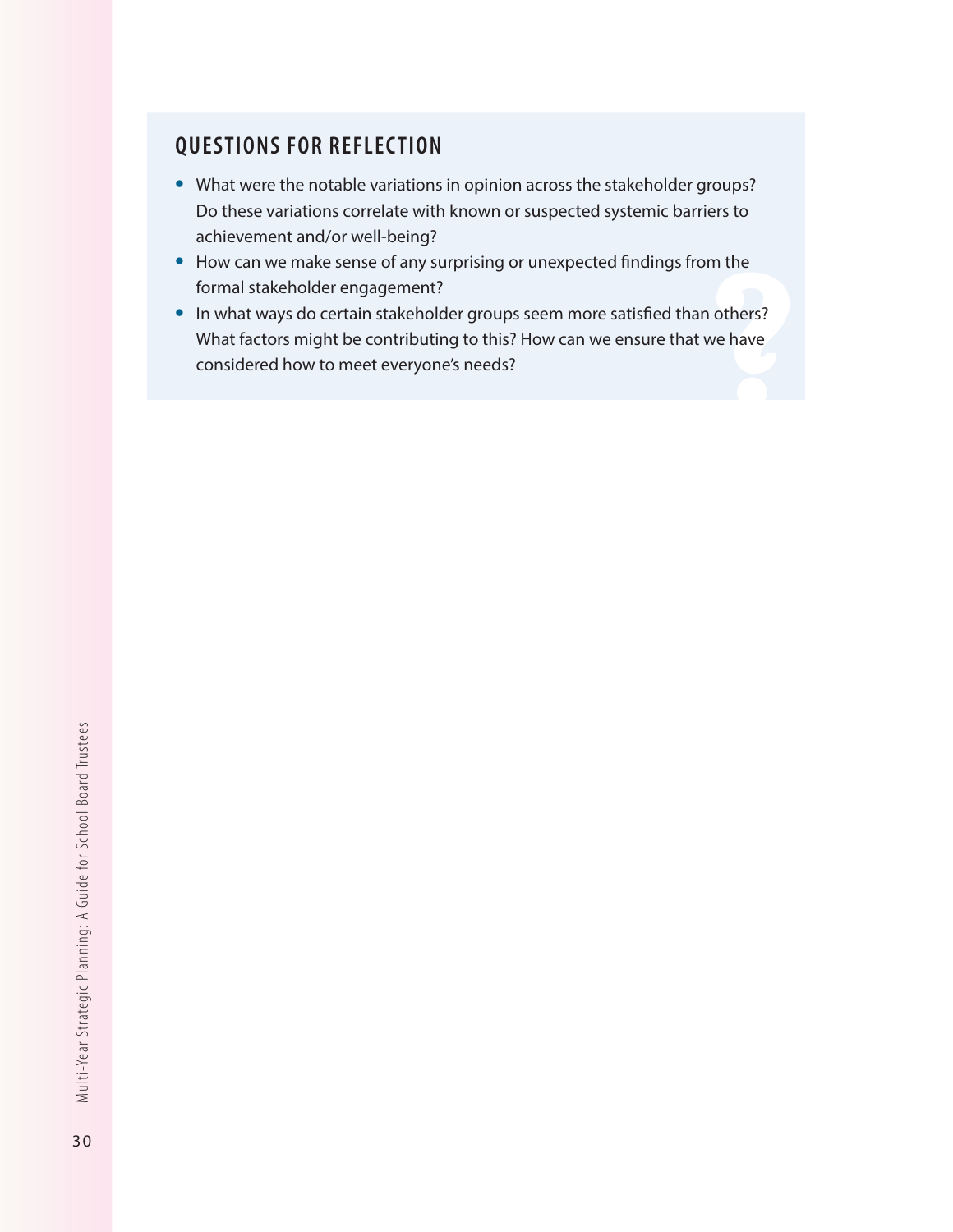

# Developing the MYSP

The research has been done. The formal stakeholder engagement has taken place. The information has been analysed. Now the committee must develop the MYSP. As it does so, it should periodically share the emerging plan with the board of trustees. Based on the evidence that has been gathered, the board of trustees and senior administrators must decide on the direction to take for the school board's future. **This phase requires some heavy lifting – everyone must engage together in reflection and strategic thinking.**

As the MYSP for the board is developed, the principles of equity and inclusion must be kept in mind. They need to be evident and visible throughout the plan. "Ensuring equity", one of the four renewed goals for education outlined in *Achieving Excellence*, must be woven into every aspect of the MYSP, including the strategic priorities and the strategic goals. Equity of outcomes sets the conditions for success in the other three renewed goals for education – achieving excellence, promoting well-being, and enhancing public confidence.

# What Would Be the Ideal Duration of Our MYSP?

Under the Education Act, the board of trustees is required to develop an MYSP that spans three or more school years. Boards of trustees should consider a four-year plan because it allows for short-term improvements to happen and for long-term improvements to begin to take shape. A four-year plan also aligns with the trustee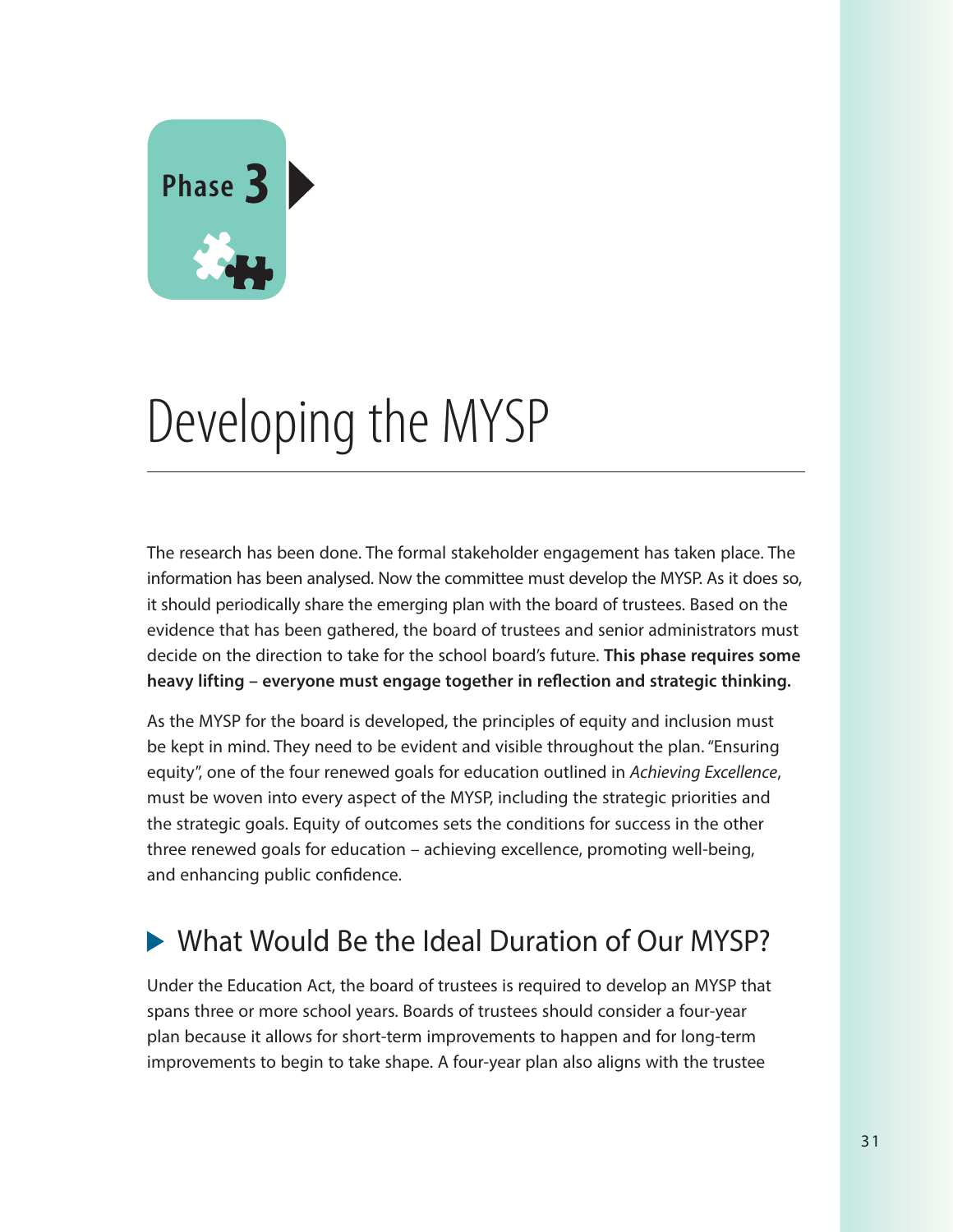election cycle. One recommended practice is for the MYSP to run for the same duration as the trustee election cycle but offset by one year. This would allow incoming trustees to have a plan in place when they arrive and to participate in the creation of a new plan during their term of office.

## **QUESTION FOR REFLECTION**

**•** What duration of our MYSP will allow us to be flexible and adaptive to changing needs while also enabling long-term progress?

# Which Strategic Priorities Should We Finalize?

A **strategic priority** is an area of high importance that an organization establishes in order to realize its vision. A strategic priority provides a framework for organizing, defining, and communicating strategic goals.

The **strategic goal(s)** are what an organization will achieve over the course of its strategic plan. Strategic goals are achieved through the initiatives that an organization implements.

It is now time for the committee to finalize its strategic priorities. A small number of ambitious priorities – three to five – is usually the most effective. Priorities identify the **direction** for the board. They should be courageous, focused, and unafraid to challenge the status quo. They should reflect all voices in the community and strive to transform the culture into one that supports higher achievement levels, a culture of respect for equity and human rights, and improved well-being for *every* child and student. They should be **responsible** and **responsive**. They should have the power to **motivate** every staff member, parent, child, and student.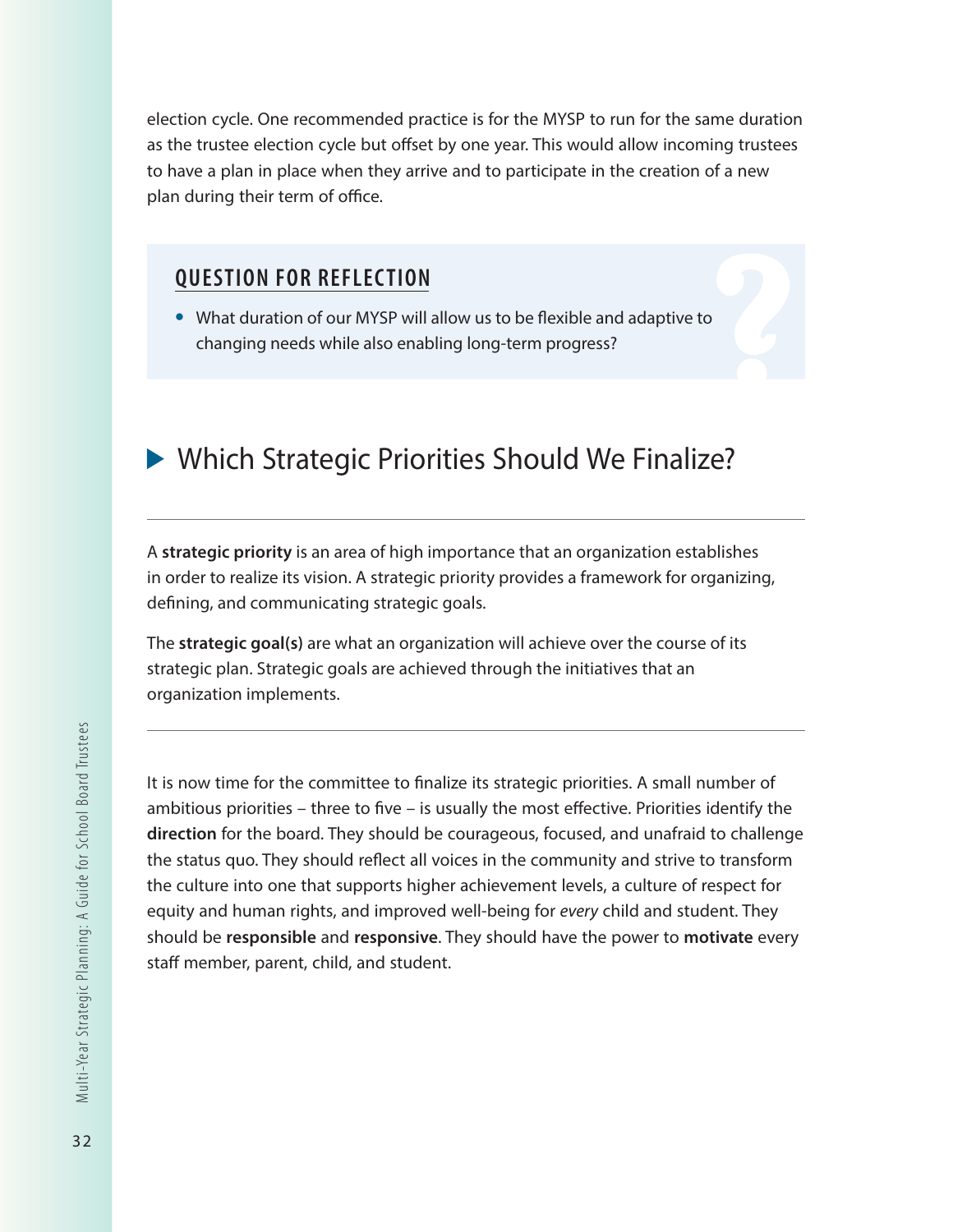# **QUESTIONS FOR REFLECTION**

- **•** Are our strategic priorities comprehensive and balanced that is, concerned with *all* students, from their early years to adulthood, and with many facets of education (e.g., academics, equity, well-being, finance and governance, human resources, and community partnerships)?
- **•** How can our strategic priorities be developed so that both internal and external stakeholders can see themselves reflected in them?
- **•** Are our strategic priorities aligned with ministry priorities? Do they also address the local realities and mandates of our particular school system (e.g., French-language and Catholic school systems have particular interests and concerns)?
- **•** Do our strategic priorities demonstrate the heart, mind, and identity of our board?
- **•** Will our strategic priorities enhance public confidence in our board?

# What Criteria Should Determine Our Strategic Goals?

SChools begin to change only when their leaders use equity as a lens to recognize the disparities that exist, and then intentionally develop, implement, and monitor clear, unambiguous action plans for producing the desired educational outcomes.

– Ontario Principals' Council, *Equity and Inclusive Education: Implementing Ontario's Equity and Inclusive Education Strategy* (2011), p. 5

Once the strategic priorities are finalized, the committee must develop the corresponding strategic goals that will provide focus to the priority areas and determine where to allocate the board's resources. Each strategic priority should have at least one strategic goal.

It is recommended that organizations adopt a small number of clearly defined goals that the board can focus on and achieve within the time frame of the MYSP. The goals should complement one another and present a unified vision of the future.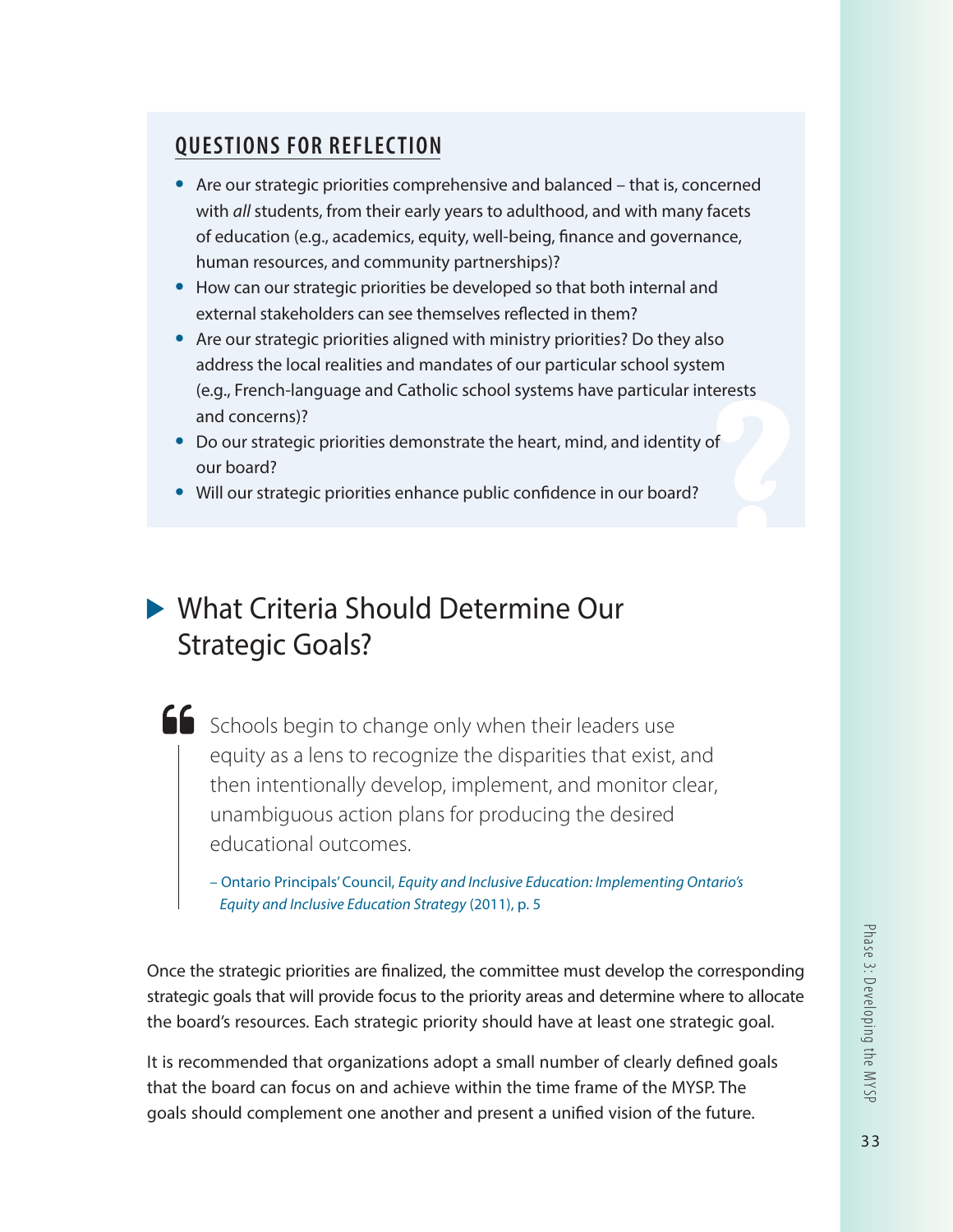They should also be aligned with the vision, mission, and values statements of the board as well as with the ministry's renewed vision for education, outlined in *Achieving Excellence*.

Note that having a small number of goals also makes it easier for the trustees to monitor the board's progress and to appraise the performance of the director. (Phase 4, "Implementing and Monitoring the MYSP", provides more information on these reviews.)

The committee should strive to ensure that each strategic goal is:

- **• Translatable** into short-term initiatives so that progress can be seen each year;
- **• Enduring** over the multi-year period not so specific or easily achieved that it becomes irrelevant after the first year of the plan;
- **• Aligned** with the board's long-term vision;
- **• Just within reach:** a stretch, but achievable.

# **QUESTIONS FOR REFLECTION**

- **•** Given our commitment to implementing the calls to action in the Truth and Reconciliation report, in what ways do our goals prioritize education and awareness about Canada's Indigenous histories and contemporary issues? In what ways will non-Indigenous students and staff fulfil their duties as treaty people? In what ways will the achievement and well-being of Indigenous children and students be demonstrated?
- **•** How do our goals reflect a strong motivation to improve student achievement and the well-being of every child, student, and staff member?
- **•** How do our goals reflect our commitment to ensuring equity for all?
- **•** How have we utilized progress made on our previous MYSP to establish new aspirational, yet achievable, goals?

# **SUPPLEMENTARY RESOURCE: A Framework for Assessing Strategic Goals**

# ▶ How Will We Develop an Evaluation Framework?

Evaluation frameworks translate high-level strategic thinking into concrete plans of action. They do this by providing statements about what will be accomplished and how these accomplishments will be measured. They set clear and specific parameters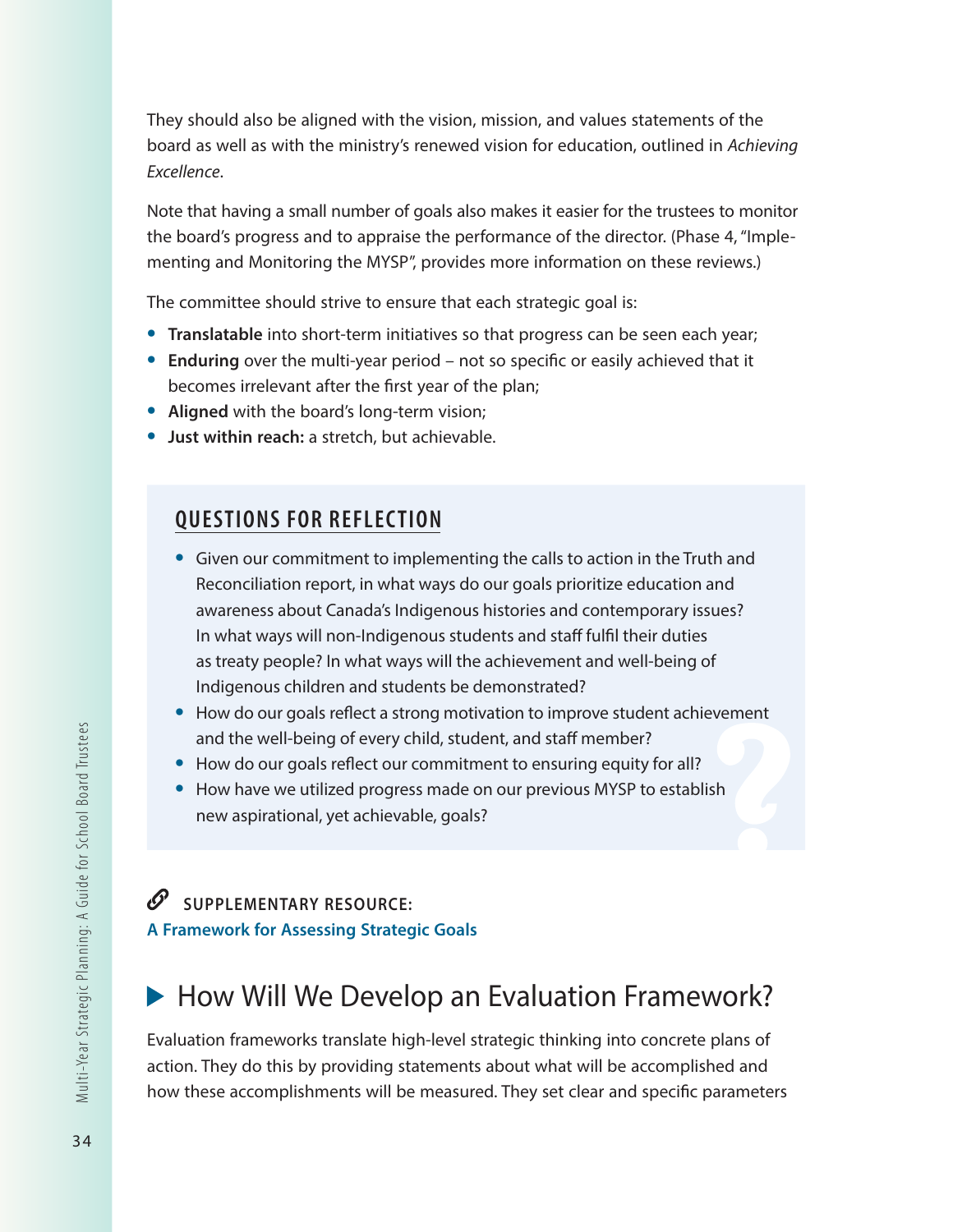for implementation, and measurable metrics for monitoring and evaluating progress towards achieving the stated outcomes. Like a rubric a teacher uses to assess students' work, an evaluation framework provides clear expectations for the achievement of goals.

The primary structure for doing this work is the logic model. At this stage in the strategic planning process, the committee should work collaboratively to develop a high-level logic model for the MYSP as a whole. Later, in Phase 4, the director develops detailed logic models for each strategic goal in the MYSP.

Below is a template of a high-level logic model designed specifically for MYSP development. In the pages that follow, each step involved in creating this logic model is described.

|                                       | Goal $1.1$ | Short-Term<br>Outcome(s) | Intermediate<br>Outcome(s)              | Target(s) | Reporting<br>Structure(s) |  |
|---------------------------------------|------------|--------------------------|-----------------------------------------|-----------|---------------------------|--|
| <b>Strategic</b><br><b>Priority 1</b> | Goal $1.2$ | Short-Term<br>Outcome(s) | Intermediate<br>Target(s)<br>Outcome(s) |           | Reporting<br>Structure(s) |  |
|                                       | Goal 1.3   | Short-Term<br>Outcome(s) | Intermediate<br>Outcome(s)              | Target(s) | Reporting<br>Structure(s) |  |
| <b>Strategic</b><br><b>Priority 2</b> | Goal 2.1   | Short-Term<br>Outcome(s) | Intermediate<br>Outcome(s)              | Target(s) | Reporting<br>Structure(s) |  |
|                                       | Goal 2.2   | Short-Term<br>Outcome(s) | Intermediate<br>Outcome(s)              | Target(s) | Reporting<br>Structure(s) |  |

## **Step 1. Articulate outcome statements for each goal**

The committee should articulate a few outcome statements for each goal. Outcome statements are specific descriptions of what success will look like, so that the parameters are clear when the progress of each goal is measured. An outcome statement describes the desired impact of the goal.

**When designing outcome statements, it is important to be explicit about equity.**  This keeps equitable results at the forefront of every strategic goal, embedding in the MYSP a focus on mitigating systemic barriers to student achievement and well-being. It also enables the monitoring and measuring of **adverse impact** – negative effects that seemingly neutral policies or practices have on a particular group(s).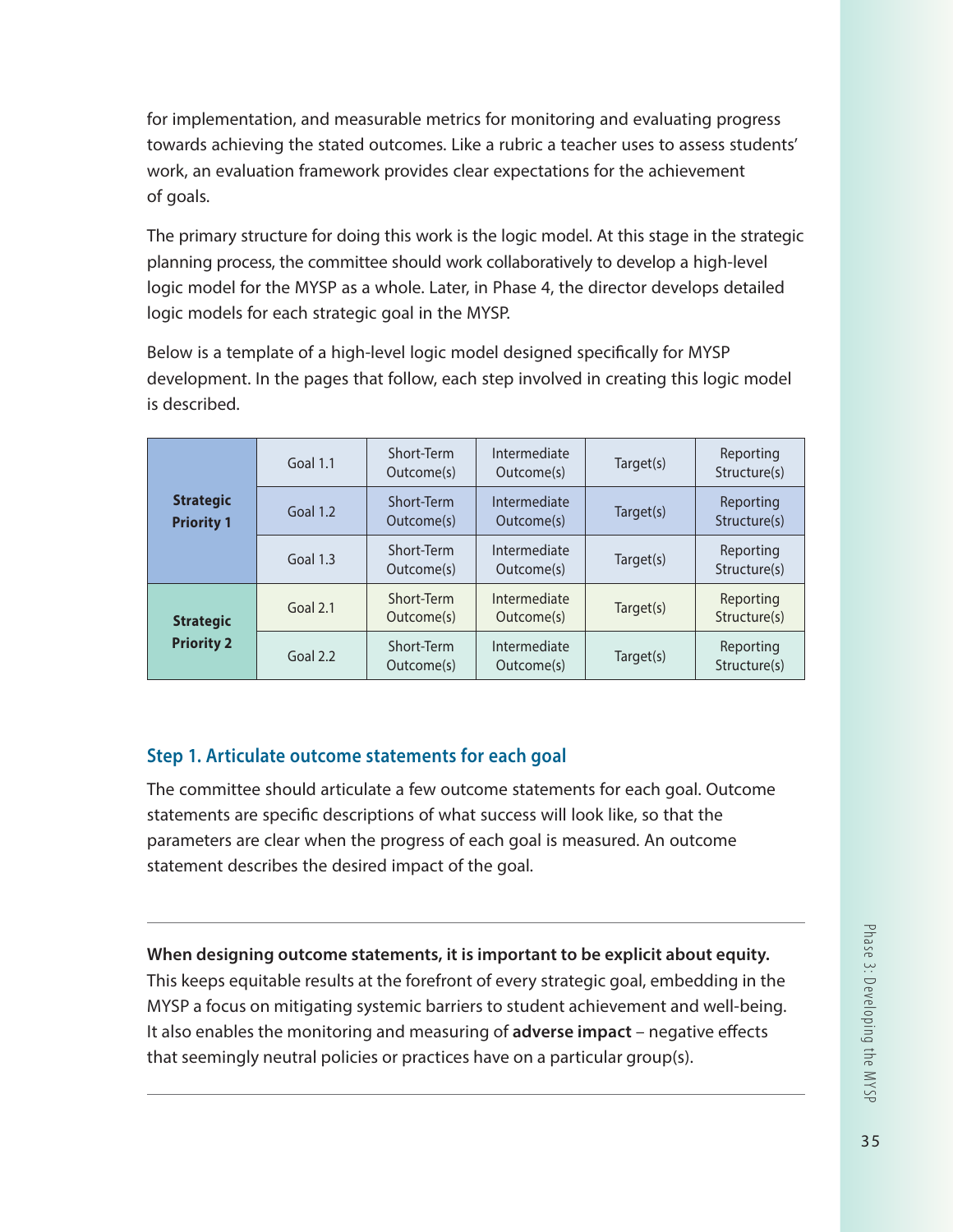Logic models often distinguish among short-term, intermediate, and long-term outcomes:

- **• Short-term outcomes:** In the short term, changes can be expected in **learning, awareness, knowledge, and skills.** These outcomes are a direct result of the initiatives.
- **• Intermediate outcomes:** In the intermediate term, an initiative will effect changes in **behaviours, practices, decision making, policies, and social action.**
- **• Ultimate (or long-term) outcomes:** In time, an initiative will contribute to change in the **broader social sphere.** This type of change is seldom due to one initiative but, rather, to many factors. Generally, the ministry determines the ultimate outcomes (e.g., the key goals for education), so they do not need to be indicated in the logic model. However, school boards may decide to establish additional ultimate outcomes that reflect their specific contexts.

# **QUESTIONS FOR REFLECTION**

- **•** Do our outcome statements describe how our desired future state will be different from our current state?
- **•** Do our outcome statements clearly show the skills and behaviours the MYSP will cultivate?
- **•** To what extent do our intermediate outcomes (e.g., improvements in behaviors and practices) align with our strategic priorities and goals?
- **•** Are our outcome statements hopeful and reachable? Do they make us smile?
- **•** Are our goals SMART (Specific, Measurable, Attainable, Relevant, Time-based)? Do our outcome statements reflect our SMART goals?

#### **Step 2. Determine targets for each goal**

With a baseline in mind, the committee should use data to define targets that are a stretch, but reachable, for each goal. A target provides a stated objective to be achieved within a set period of time, against which results can be measured. In this way, targets help maintain progress towards achieving a goal.

Targets are not simple to set and must be carefully considered. Targets should be:

**• Achievable:** When designing challenging targets, it helps to visualize attaining the stated outcomes (described in Step 1).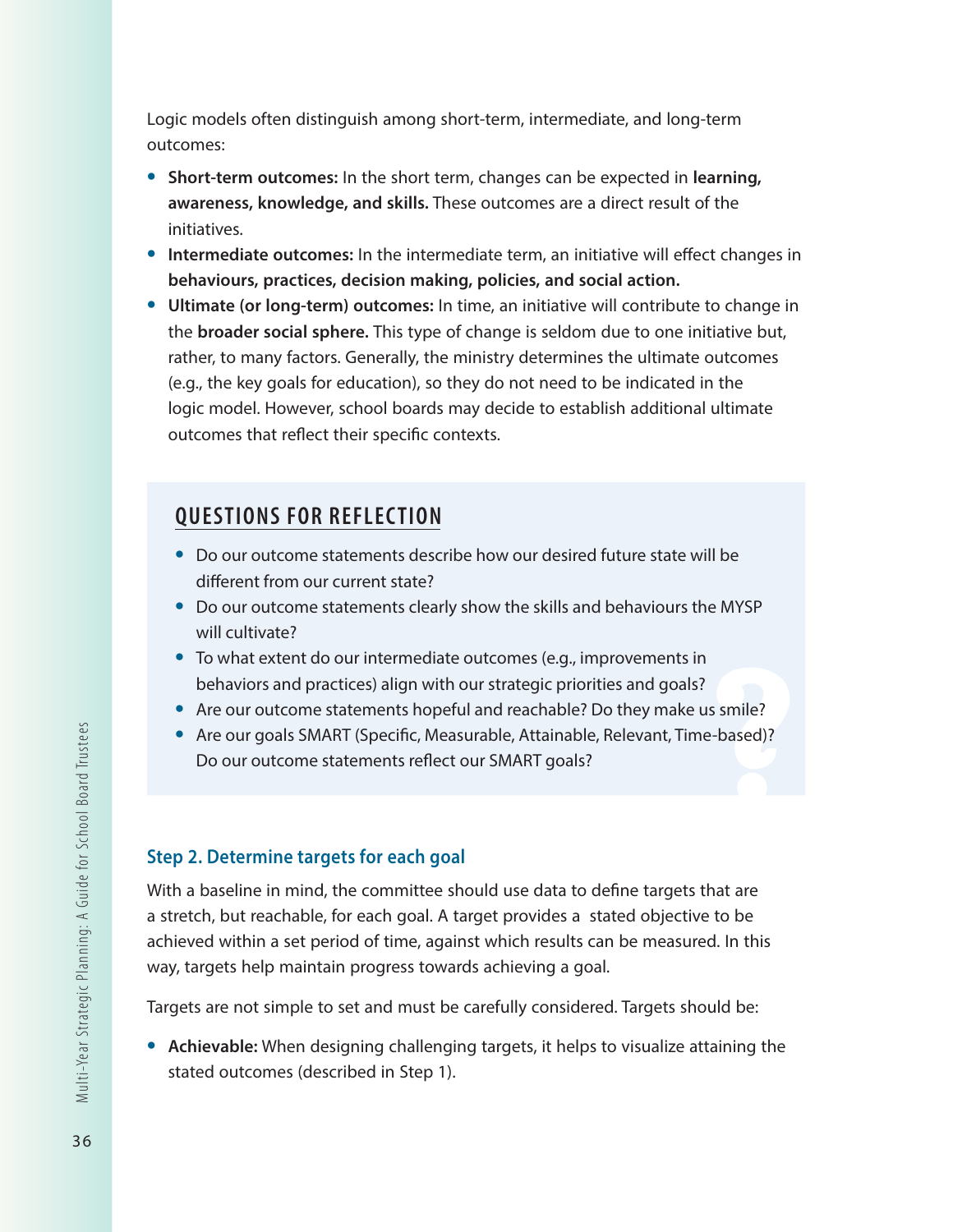- **• Measurable:** It is important for those implementing and monitoring the initiatives that targets be based on real data.
- **• Time-bound:** A specific time frame for each target provides a clear sense of when progress will be measured and assessed.

Targets can be set by comparing a board's current state to its ideal state. Based on the data, targets should be just within reach. In setting targets, it is useful to look at other successful boards in the province as well as at a board's past performance.

## **Step 3. Determine the reporting structures for each goal**

It is important for the committee to indicate in the logic model *how* and *how often* the progress of each strategic goal will be reported to the board of trustees by the director or senior administrators. Some goals will require more regular tracking and reporting than others. Updating the board on progress towards a particular goal should be done in different ways – for example, in the form of stand-alone reports and as brief updates that are part of a larger item for discussion. The reporting structures established by the committee will provide the director with regular and reliable information on the status of goals, which will help the director develop the annual operational plan (in Phase 4).

# **QUESTIONS FOR REFLECTION**

- **•** How often will our community expect to hear updates on the progress of each strategic goal? How will the community provide feedback to us?
- **•** Which strategic goals will require more time to show results? Which goals will show results more quickly?
- **•** How can the Indigenous Education Advisory Council (IEAC) be utilized to best support and guide our monitoring and reporting structures?

Determining the reporting structures is the final step in the development of the highlevel MYSP logic model. Once the MYSP logic model is completed, the building blocks of the MYSP are in place. Now it is time to write the narrative.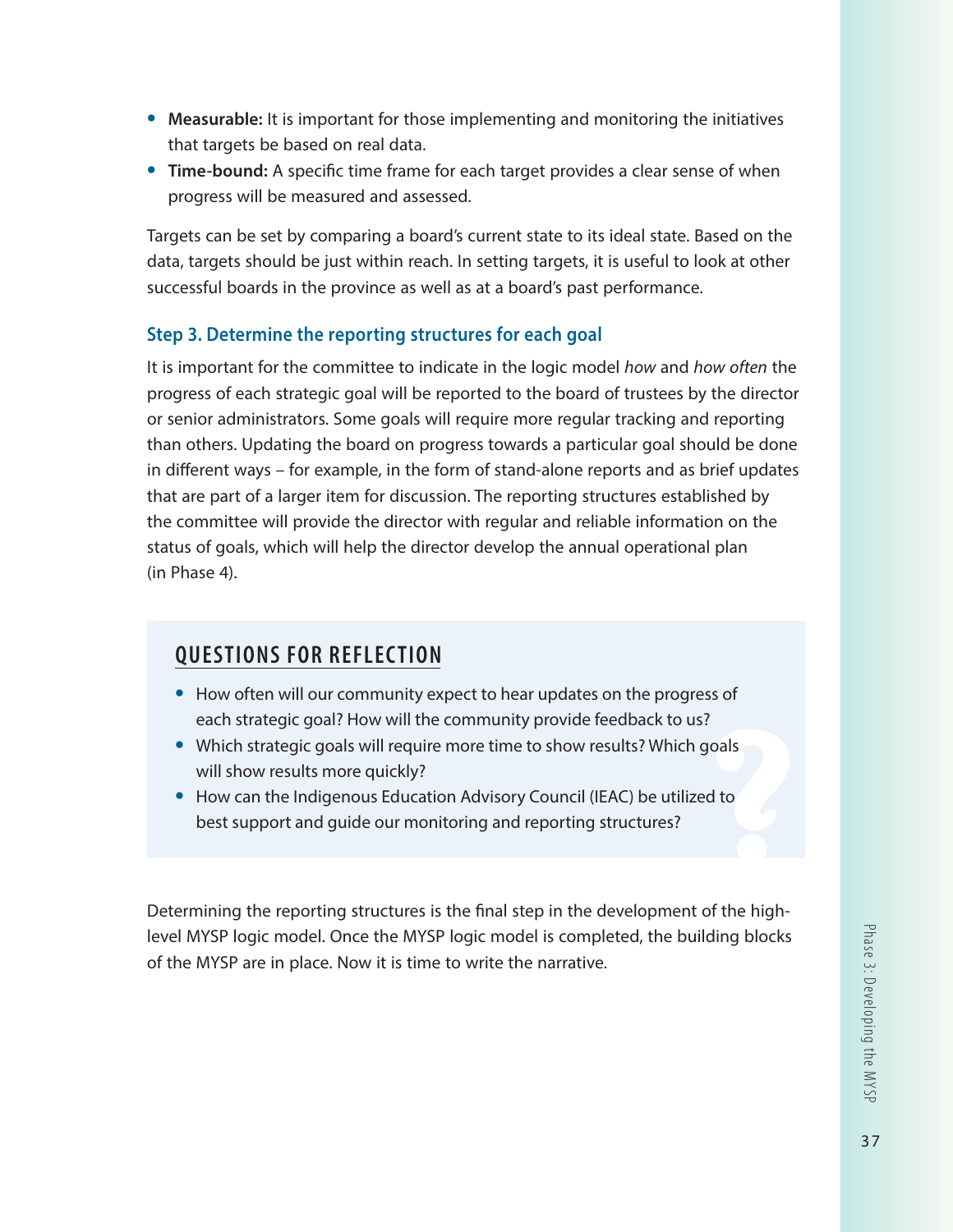# How Can We Tell Our MYSP Story?

In order for the board's communities to see themselves reflected in the plan and to understand how the MYSP came to be what it is, the committee should use story and narrative to transform the MYSP logic model into an accessible and engaging document. The story that is told should be one that everyone can relate to.

When the committee writes the MYSP document, it should balance facts and figures with student anecdotes, school descriptions, and invitations to the children, students, staff members, parents, and other community members to be part of bringing the MYSP to life. In this storytelling mode, the committee can tell what it learned in the information-gathering phase, why it chose the priorities and goals it did, and how it has put equity at the forefront of its process. In short, everyone should be made to feel as though they were at the table sharing in the decision making.

# When Should We Submit Our MYSP for Final Approval?

An MYSP is ready for the approval process when it meets the requirements outlined in the checklist below.

#### **OUR MYSP:**

- $\Box$  is aligned with relevant provincial legislative requirements and addresses local circumstances
- $\Box$  puts our mission, vision, and values statements into practice
- $\Box$  reflects the diverse perspectives of the children, students, parents, staff, and communities within the board
- $\Box$  reflects the interests of our educators, administrators, and support staff
- $\Box$  maps out continuous, focused improvement for the board
- $\Box$  is written in plain language
- $\Box$  has been reviewed by the Indigenous Education Advisory Council (IEAC), and the council has been given an opportunity to provide feedback
- $\Box$  is courageous, feasible, inclusive, and, above all, focused on improving student achievement and student and staff well-being
- $\Box$  has a strong likelihood of building public confidence in our board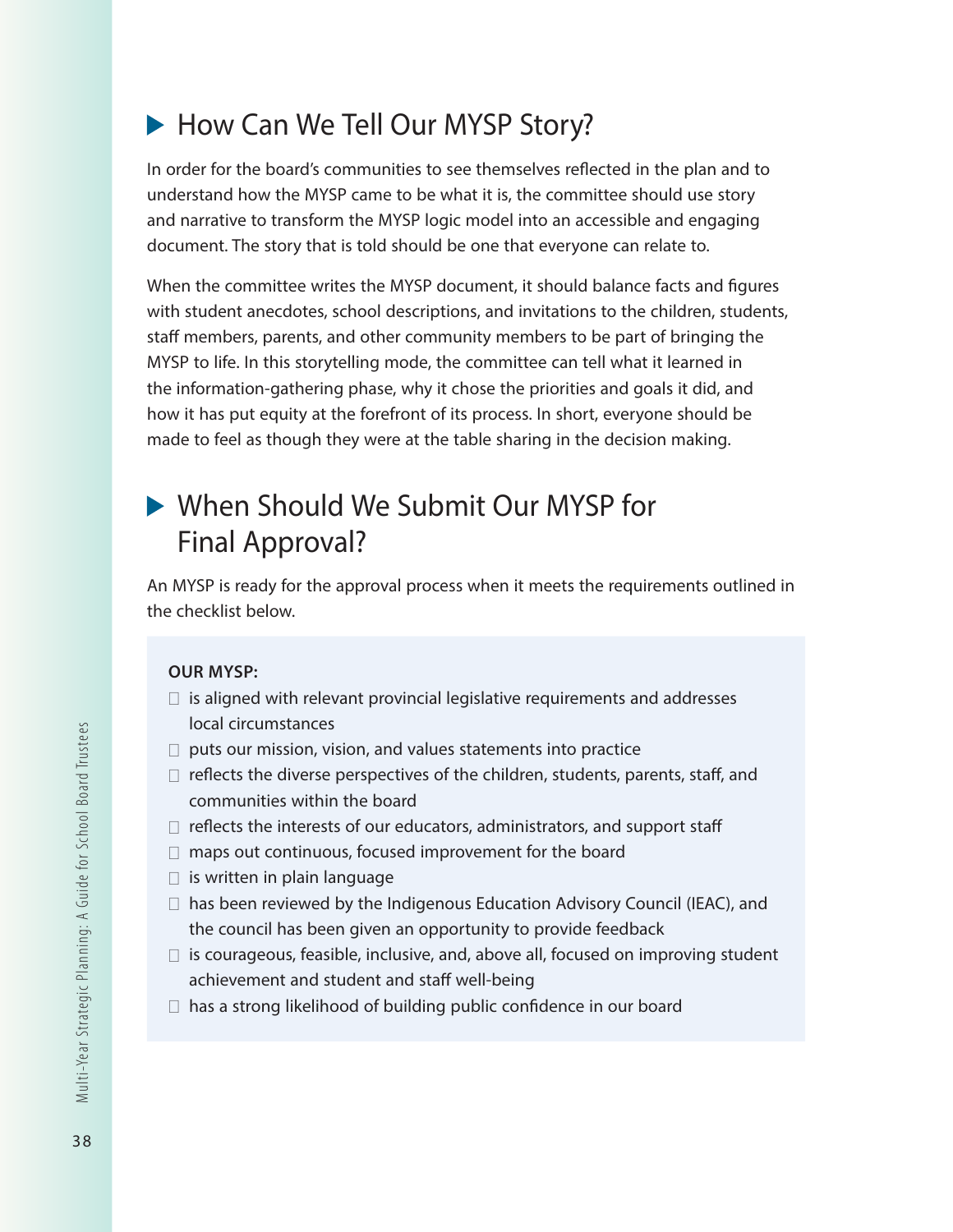Before submitting a final copy of the MYSP to the board of trustees, the committee should submit a copy for review. During the review process, the board of trustees may decide to revisit the views of the stakeholders to ensure that their feedback has been accurately captured. Other revisions may also be requested before the board of trustees gives its final approval of the MYSP. The process of refining and approving the plan should give the committee, and the board of trustees as a whole, a sense of delight and accomplishment.

# ▶ How Will We Create a Communications Plan?

The communications plan should name the multiple ways in which the board will communicate information about the MYSP, both at the plan's launch and throughout the life cycle of the plan. To launch the plan, a variety of communication tools and methods should be used, including posting the document online, hosting staff and advisory committee meetings, and sending a report home to parents.

As part of their communications plan, many boards create two versions of their MYSP – a full version with all the details included, and a streamlined version for broader publication. In the interest of transparency, each board should make its full plan publicly available on its website or at least be prepared to share the full version of its plan with the public upon request. Both versions should tell the MYSP story and invite everyone to participate in making the plan a living reality.

In all communications, the messaging of the plan must be consistent and clear. Communications should also be ongoing. The MYSP should be visible and communicated often at the school and board levels. In schools, the board should use posters, signs, and teacher and school email and website communications to clearly link classroom and school initiatives to the MYSP. This keeps everyone moving together towards shared goals.

At the board level, trustees and senior administrators should include MYSP language in all email and website communications. This will ensure that the MYSP guides their decision making and actions, and enhances the transparency of the board's operations. Board and school leaders should be encouraged to continually reinforce the priorities and goals of the MYSP – both internally (during meetings, as part of professional development, in classrooms and schools, at school assemblies), and externally (at community events). In this way, everyone is accountable for the plan's success and sees their contributions reflected in the plan.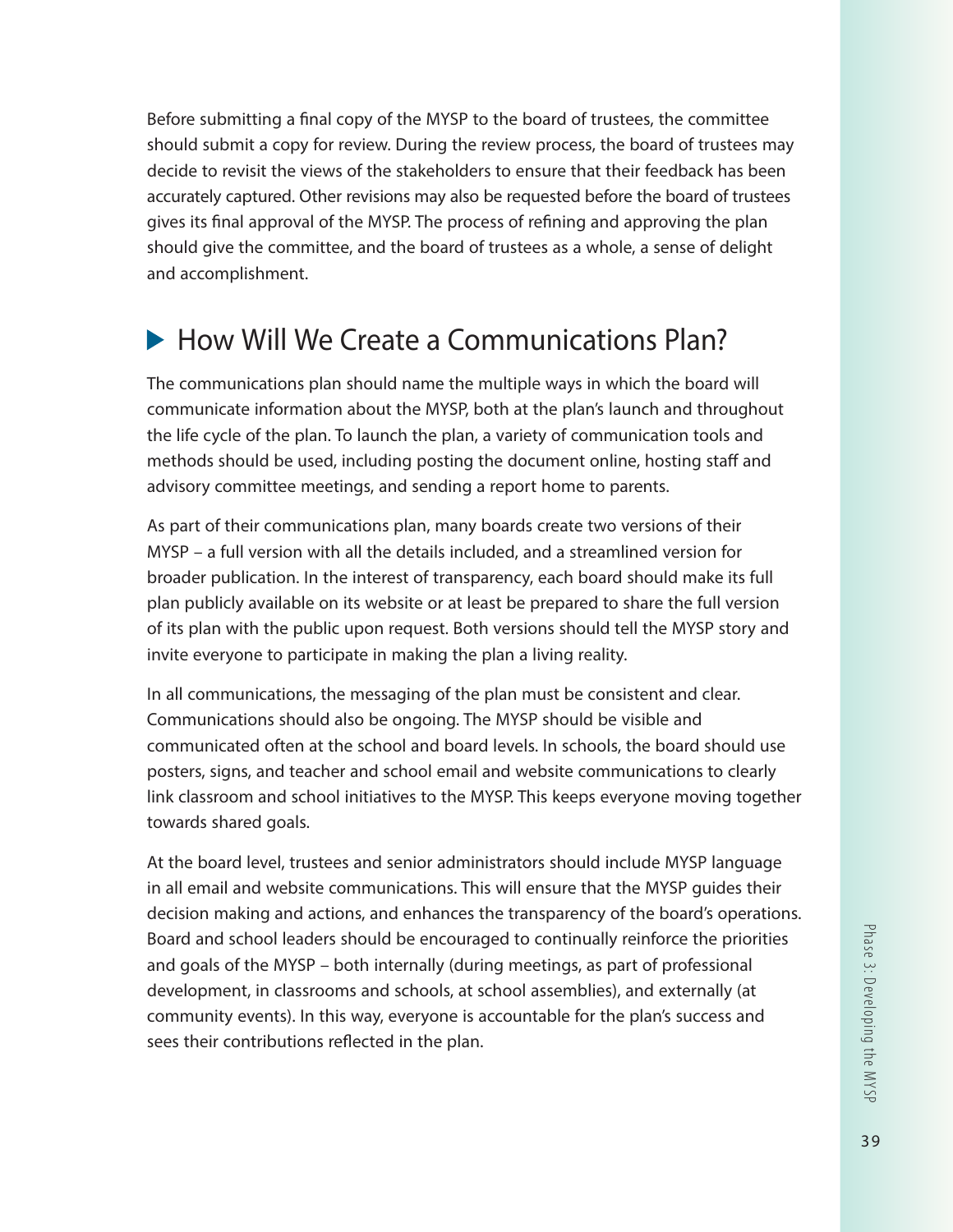# **QUESTIONS FOR REFLECTION**

- **•** How does our communications plan ensure that our stakeholders know they were heard and considered?
- **•** What variety of communications methods will we use to provide all stakeholders with access to the MYSP, in both digital and non-digital formats?
- **•** How can educators, school administrators, senior administrators, and trustees take advantage of communications opportunities to bring the MYSP to life?

 $\mathscr{O}$ **SUPPLEMENTARY RESOURCE: Key Considerations for the Communications Plan**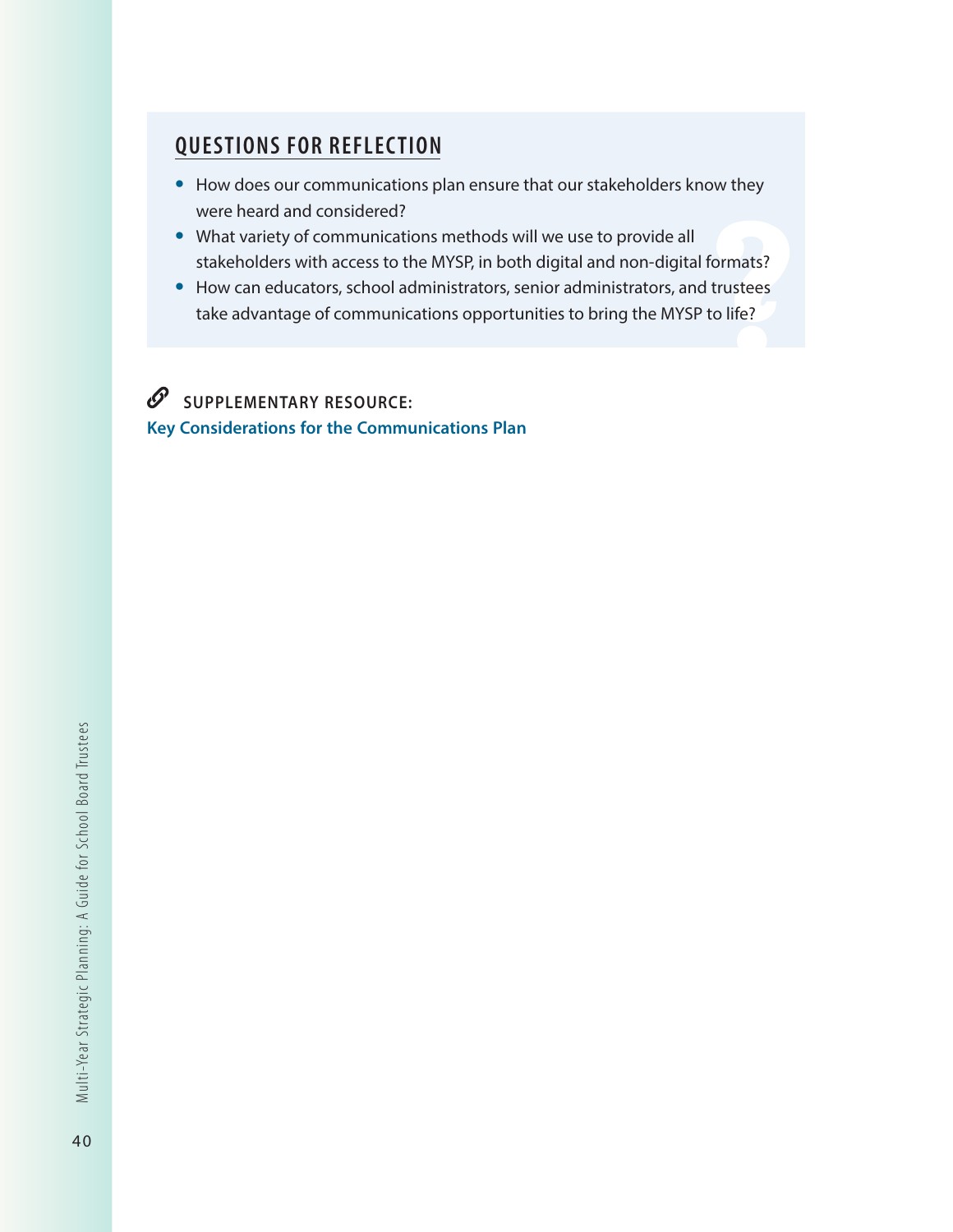

# Implementing and Monitoring the MYSP

The director and the board of trustees each have specific responsibilities for putting the MYSP into practice and monitoring it. These are outlined in the following pages as chronological steps. Alignment and coherence between the MYSP and board- and school-level operational and improvement plans is critical to ensuring that the MYSP vision and goals are realized.

# ▶ What Are the Director of Education's Responsibilities?

## **Step 1. Develop logic models for each strategic goal**

In Phase 3, "Developing the MYSP", the committee developed the high-level logic model for the MYSP. Now, in Phase 4, the director works collaboratively with senior administrators to develop a detailed logic model for each strategic goal. While this is the director's responsibility, it is important that the board of trustees understands what is involved in developing these logic models. These detailed logic models help to organize board-level implementation and monitoring of each goal. They should include the initiatives, inputs, outputs, and outcomes, as well as performance measures, data collection tools, reporting structures, and champions. The template on the following page, which defines these terms in relation to one another, can be used when developing detailed logic models for each strategic goal.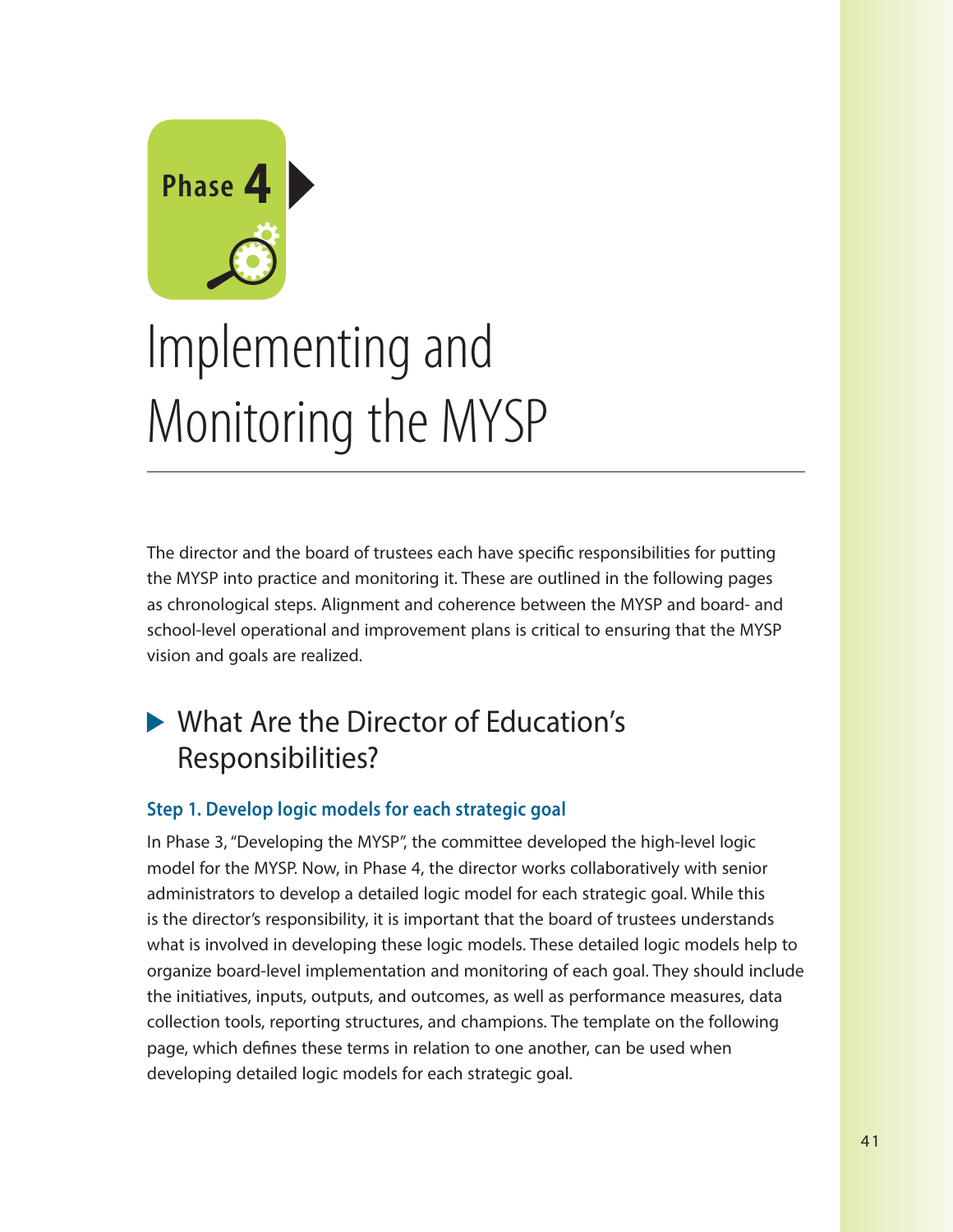| <b>Strategic</b><br>Goal                                                           | Initiative(s)                                                                                               | Input(s)                                                                                                          | Output(s)                                                                                                                                                           | <b>Short-term</b><br>Outcome(s)                                                                                                           | <b>Intermediate</b><br>Outcome(s)                                                                                                                         | <b>Performance</b><br>Measure(s)                                                                                                | <b>Data</b><br><b>Collection</b><br>Tool(s)                              | <b>Reporting</b><br>Structure(s)                                                                  | Champion(s)                                             |
|------------------------------------------------------------------------------------|-------------------------------------------------------------------------------------------------------------|-------------------------------------------------------------------------------------------------------------------|---------------------------------------------------------------------------------------------------------------------------------------------------------------------|-------------------------------------------------------------------------------------------------------------------------------------------|-----------------------------------------------------------------------------------------------------------------------------------------------------------|---------------------------------------------------------------------------------------------------------------------------------|--------------------------------------------------------------------------|---------------------------------------------------------------------------------------------------|---------------------------------------------------------|
| An<br>achievable<br>and realistic<br>expression<br>of the<br>desired<br>outcome(s) | What the<br>board does<br>– actions,<br>processes,<br>$events -$<br>to achieve<br>the desired<br>outcome(s) | What the<br>board<br>requires to<br>launch the<br>initiative(s)<br>- staff time,<br>supplies,<br>capital<br>funds | What<br>demonstrates<br>to the board<br>that the<br>initiative(s)<br>took place<br>– materials<br>produced,<br>ideas<br>generated,<br>new<br>processes<br>developed | <b>Directly</b><br>attributable<br>to an<br>initiative's<br>outputs<br>Lead to<br>change in<br>awareness,<br>knowledge,<br>skills, access | Expected<br>to logically<br>occur once<br>short-term<br>outcome(s)<br>are achieved<br>Lead to<br>change in<br>behaviour,<br>action,<br>decision<br>making | Indicate the<br>effectiveness<br>of an<br>initiative<br>$-$ that is,<br>whether it<br>is achieving<br>the desired<br>outcome(s) | Facilitate<br>reliable,<br>regular,<br>and easy<br>collection<br>of data | Provide<br>regular and<br>reliable<br>tracking of<br>the progress<br>made<br>towards<br>each goal | Ensure<br>individual<br>accountability<br>for each goal |

Once the detailed logic models have been developed for *each goal*, it can be very helpful for additional performance measures and data collection tools to be developed for *each outcome*. This degree of attention to detail allows senior administrators and the director to see trouble spots and bright spots and to use the additional information to inform their decisions as the initiatives progress.

Note that the logic models for each strategic goal should be used at the board and school levels to ensure that all initiatives are aligned with the MYSP and will support progress towards the stated goals. As Step 5 explains, the director should "embed data collection mechanisms and reporting structures into all board and school operations."

# **SUPPLEMENTARY RESOURCE:**

**Tips on Understanding Detailed Logic Models**

## **Step 2. Develop the annual operational plan**

Under the Education Act, the director is responsible for the implementation of the MYSP. The director therefore works collaboratively with senior administrators to create an annual operational plan that identifies the key initiatives that will help advance the MYSP's strategic priorities and goals. This plan, which is also known as the Director's Annual Plan, translates the strategic policy direction of the MYSP into high-level procedural reality. It ensures that board planning is operationally aligned with the MYSP to support student achievement and well-being. The logic models created for each strategic goal (in Step 1 above) will greatly inform the development of the annual operational plan.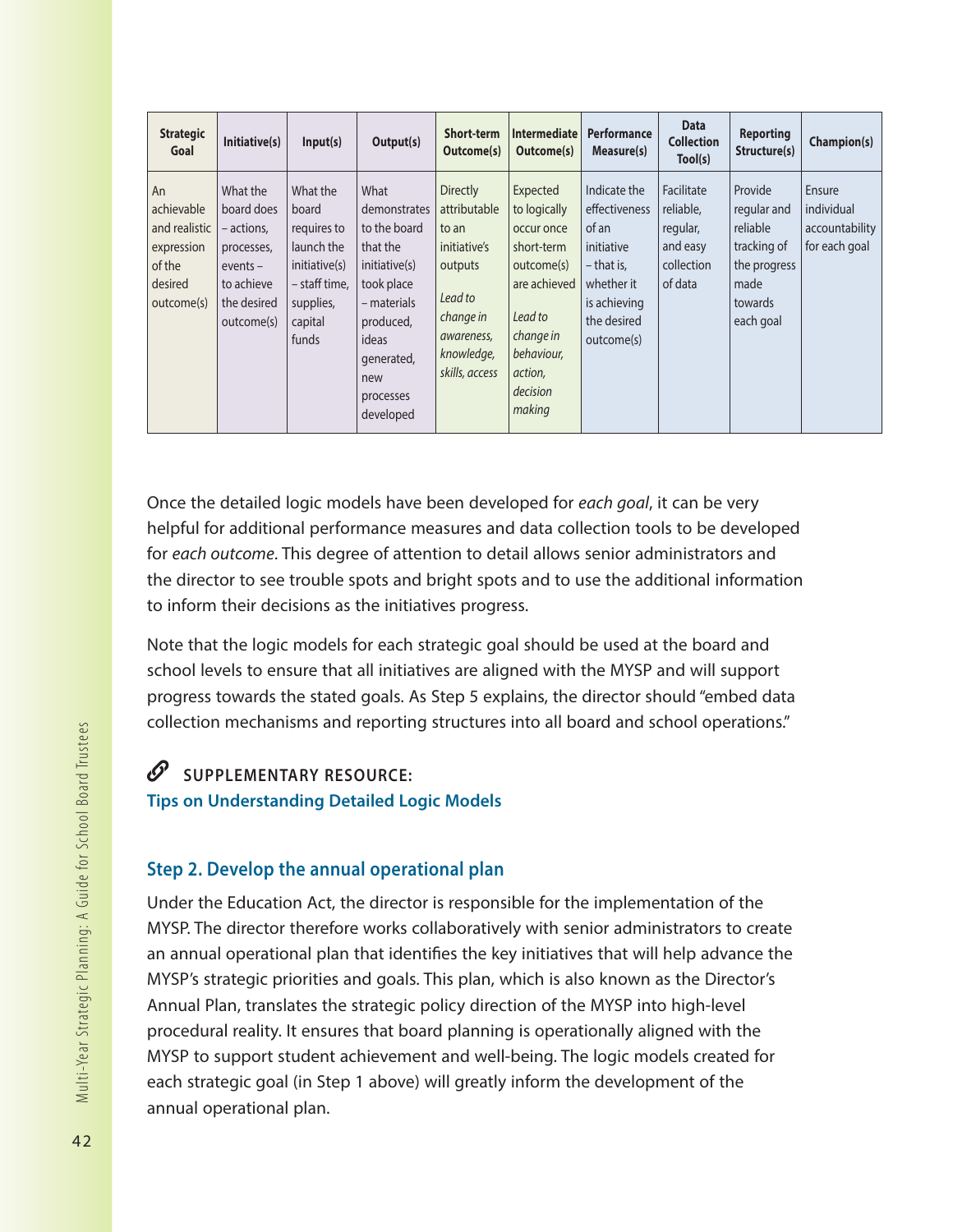#### **Step 3. Develop improvement plans**



The annual operational plan provides a blueprint for the implementation of the MYSP throughout the board. Once the director has created this plan, the board and school improvement plans can be developed. These plans

are also operational plans in the sense that they focus on the details of how to bring the MYSP to life.

In the creation of the **board improvement plan**, the director works collaboratively with senior administrators to further delineate how the strategic priorities and goals of the MYSP will be acted upon throughout the board. In the creation of **school improvement plans**, the director and senior administrators work collaboratively with school leaders, parents, teachers, and the broader community to transform the strategic priorities and goals of the MYSP into concrete school-level initiatives.

When the director ensures that *all* the plans are aligned with the MYSP (as in the graphic below), this increases the likelihood of consistent and sustained progress towards achieving the strategic priorities and goals of the board.

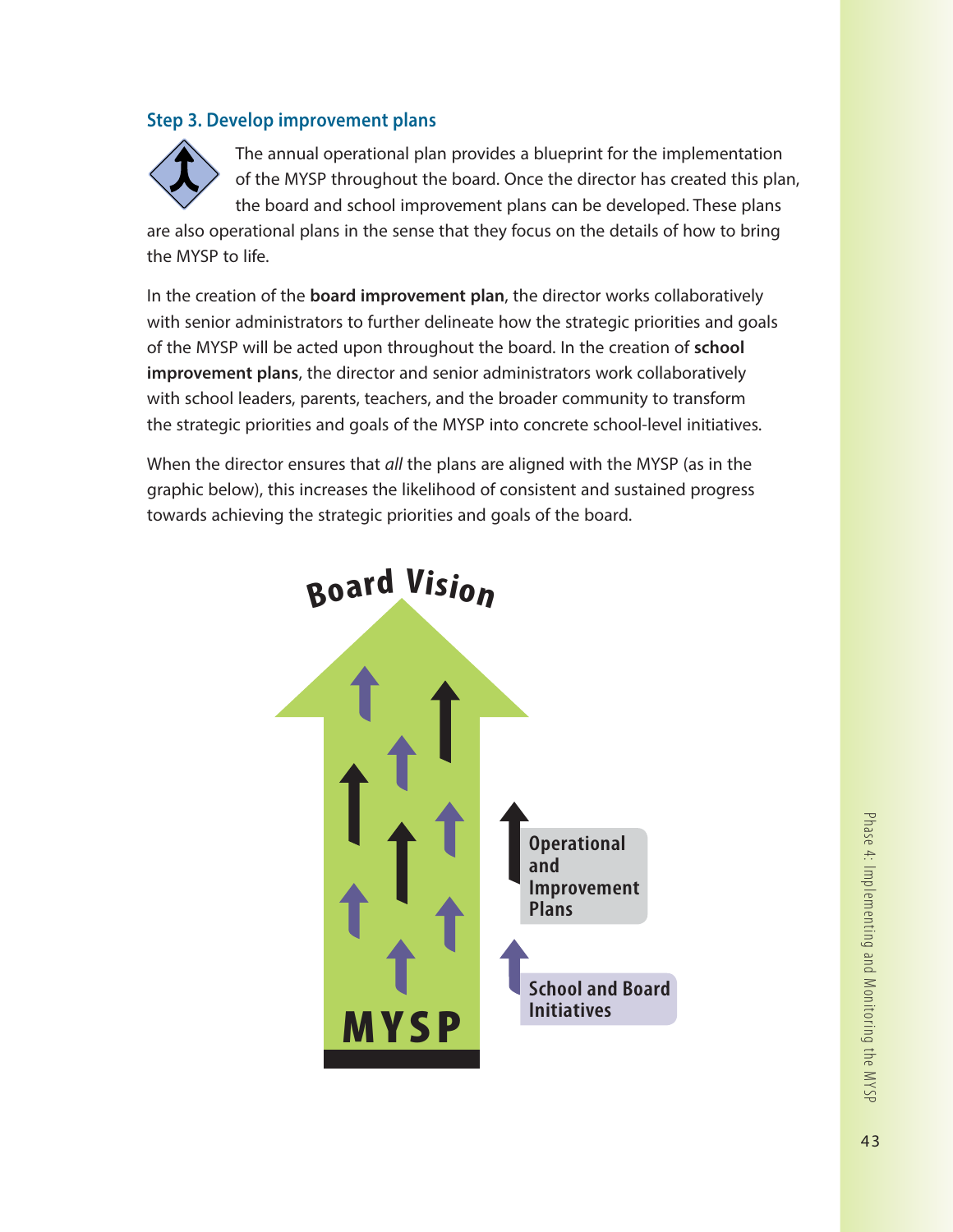#### **Step 4. Develop the annual board budget**

![](_page_45_Picture_1.jpeg)

The director, with the support of the senior administrators and the budget committee, develops the board budget, which is presented to the board of trustees for approval. **The board budget is a dollar-based reflection of** 

**the MYSP, with the same strategic priorities and goals identified and supported**. It ensures a strong stewardship of resources and a commitment to improving student achievement and well-being. The board budget development process must be transtransparent and collaborative and involve key stakeholders. Note that the board budget also reflects the projected cost of the annual operational plan. Developing the budget is thus an iterative process, involving ongoing dialogue between the board of trustees and senior administrators.

The board of trustees must adhere to the budget submission date set by the ministry.

#### **Step 5. Embed data collection mechanisms and reporting structures into all board and school operations**

The director is responsible for ensuring that the data collection mechanisms and reporting structures identified in the logic models for each strategic goal and those identified for particular outcomes are embedded into all board and school operations, including the annual operational plan and the improvement plans. When data collection mechanisms and reporting structures are embedded into all operations, monitoring the MYSP is not additional work, but part of regular practice. There are three stages of this process:

- **• Generating the data:** Once all the plans have been created, data collection tools should be identified and embedded into the initiatives. At every level of the board, from the classroom level up, data collection tools should support monitoring and evaluation of initiatives. For every initiative that is planned, the following question should be asked: "How will we know if we're succeeding?" The mechanisms for generating data, embedded into all the initiatives, will provide the answer to this question.
- **• Storing the data:** The data that is generated needs to be collected and stored so that it can later be analysed and referenced. It is recommended that the director create repositories for the data. These repositories will be a reliable source of information when creating future operational and improvement plans, and during the next MYSP cycle, when conducting the internal environmental scan.
- **• Analysing the data:** Directors should analyse the data themselves or ensure that they have sufficient staff to do this. Small boards may choose to share staff for this function or hire a consultant for a month or two each year to analyse the data. Boards may also purchase collaboration software that supports data collection and has an analysis function.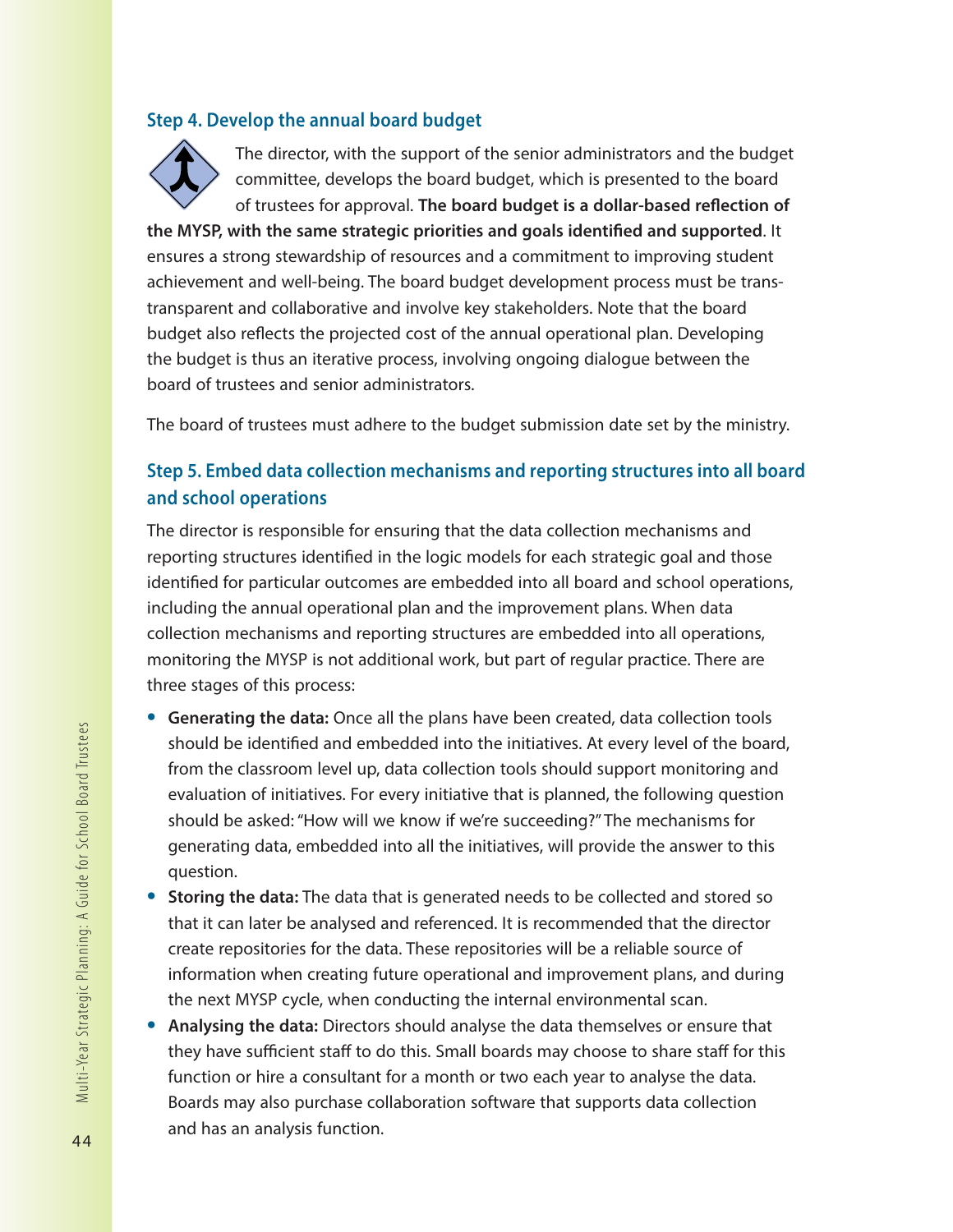#### **Step 6. Monitor the progress of the MYSP**

With data regularly gathered, stored, and analysed, monitoring progress becomes more manageable for the director and senior administrators. The findings will provide them with an accurate and comprehensive flow of information from the ground up, and will allow for the evaluation of overall performance in an ongoing manner. The impact of each initiative can be assessed and each initiative can be refined as necessary. Board structural practices, student achievement, and the well-being of students and staff should all be evaluated and monitored.

#### **Step 7. Report regularly to the board of trustees**

Under the Education Act, the director must review the MYSP annually with the board of trustees. The director must also update the board of trustees on the progress of the MYSP. It is recommended that these updates be conducted semi-annually or quarterly so that the trustees are regularly kept up to date on the board's progress towards achieving its goals.

## SUPPLEMENTARY RESOURCE:

**Sample Templates for the Director of Education's Regular Reports**

# ▶ What Are the Board of Trustees' Responsibilities?

#### **Step 1. Approve the annual board budget**

As mentioned above, the director, with the support of the senior administrators and the budget committee, develops the budget. The budget is then presented to the board of trustees for approval. **The budget reflects the proposed cost of implementing the strategic priorities of the MYSP, as outlined in the annual operational plan.**

#### **Step 2. Share the MYSP with the community**

Community interest and involvement in board planning varies. Some members of the public are very engaged and want to know what's going on in their schools and in their community. Others may feel disengaged or marginalized. Sharing the MYSP is an opportunity for outreach to the community and for building partnerships and shared ownership of public education. In this regard, it is important to demonstrate that the MYSP was developed through evidence-based decision making and has taken into account multiple voices within the community. But the data alone is not enough. The story of the MYSP must be told. Parents, students, children, and community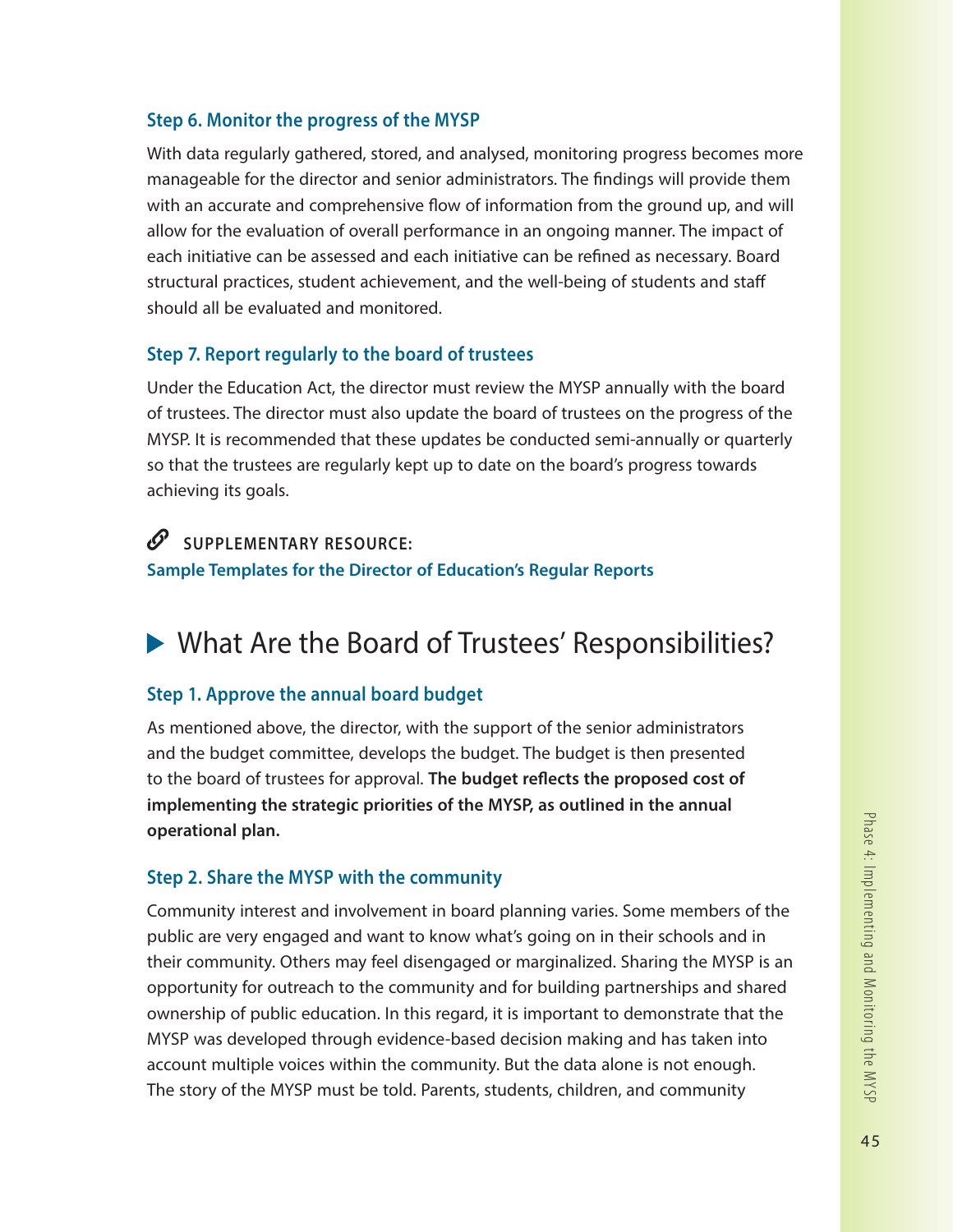partners all need to know how *every* child and student is being supported to be successful – this includes those who are thriving and those who are struggling.

#### **Step 3. Monitor progress of the MYSP**

The board of trustees can practice its evaluative thinking skills by assessing how much progress has been made towards the achievement of the stated strategic goals. (The MYSP logic model, developed in Phase 3, identifies how often progress on these goals is to be reported on.) This reporting enables the trustees to monitor and evaluate the MYSP in an ongoing manner and to use evidence to think systemically and intentionally about how to move the school board to its desired future state. This is also a good time for the board of trustees to take stock of its performance as a governing body, specifically in relation to the MYSP, through a self-evaluation process. The director's annual report, submitted to the board of trustees each December, should be aligned with the MYSP and provide the board of trustees with measures that show progress towards the MYSP goals.

#### **Step 4. Review the MYSP annually**

Under the Education Act, the director must review the MYSP annually with the board of trustees. With this evaluation comes the opportunity to measure success, to determine what to do about strategic goals that have not been met, and to consider how to communicate any updates to the public. In some boards, the trustees' annual review of the MYSP is undertaken as part of the development of the director's annual report. In other boards, the two processes are separate, with information from one process informing the other.

The annual review of the MYSP provides an opportunity for the board of trustees to keep the MYSP at the forefront of all board decision making. With its final destination in view and with built-in structures to provide constant feedback on its progress, the MYSP is more like a GPS than a static map. If an initiative is not working, or something has taken the board off course, the MYSP can lead everyone back on track and keep them moving in the right direction. Annual reviews of the MYSP can also provide evidence to inform the review and updating of the board and school improvement plans and ensure that all operations are aligned with the MYSP. The director's regular reports (as discussed in the previous section) further support the annual review. Some boards may wish to review progress on the MYSP semi-annually or quarterly.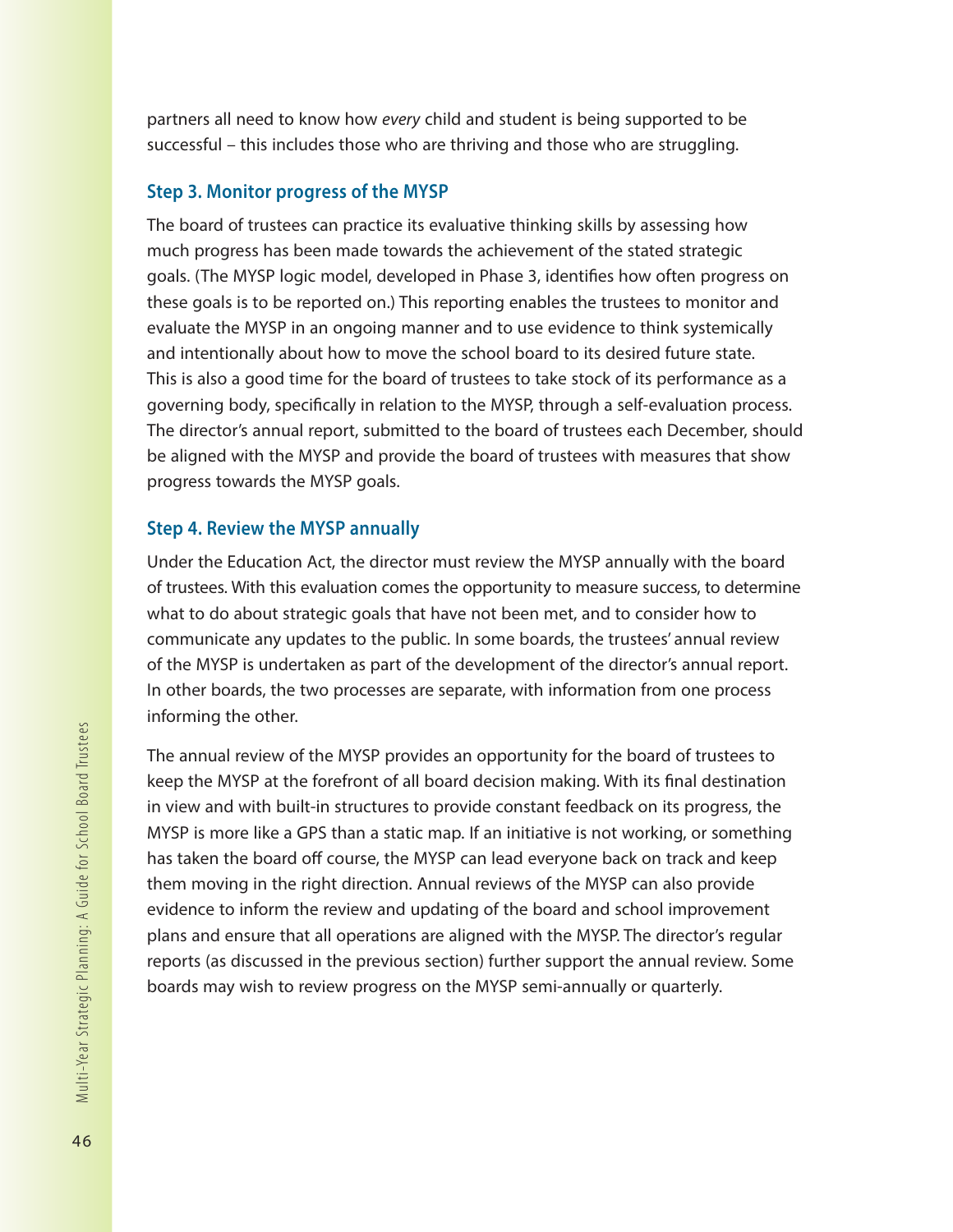# **QUESTION FOR REFLECTION**

**•** How can we ensure that the annual review of the MYSP takes place at a time when it can meaningfully inform the annual review of board and school improvement plans?

#### **Step 5. Review the director of education's performance**

The hiring and evaluation of the director, and the creation and monitoring of the MYSP, are among the most important roles of the board of trustees. The Education Act requires each board of trustees to review its director's performance. **Since one of the director's primary responsibilities is to operationalize the MYSP, it is incumbent on the board of trustees to base its appraisal of the director's performance on how much progress has been made towards the MYSP's priorities and goals.** It is strongly recommended that these reviews be conducted annually.

#### **Step 6. Report regularly to the community on the progress of the MYSP**

![](_page_48_Picture_6.jpeg)

It is good practice for the board of trustees to report regularly to the broader community, providing the public with substantive information about the progress that has been made towards achieving the goals in the MYSP.

Both the director's reports to the board of trustees and the board of trustees' reviews of the MYSP are excellent documents to use for this purpose.

It is important for the community to have access to information about student achievement and well-being. Since trustees are the point of access to the school board for members of the public, the ongoing communication that trustees provide will help build public trust in education and help each board to develop a stronger relationship with its community.

# **QUESTIONS FOR REFLECTION**

- **•** Are our strategic priorities and goals still **relevant** to our community?
- **•** How **effective** have our initiatives been at addressing the needs of our students and achieving the goals outlined in the MYSP?
- **•** How **efficient** have we been at using board resources to achieve our goals? Is there room for improvement?
- **•** How **responsive** have we been to feedback?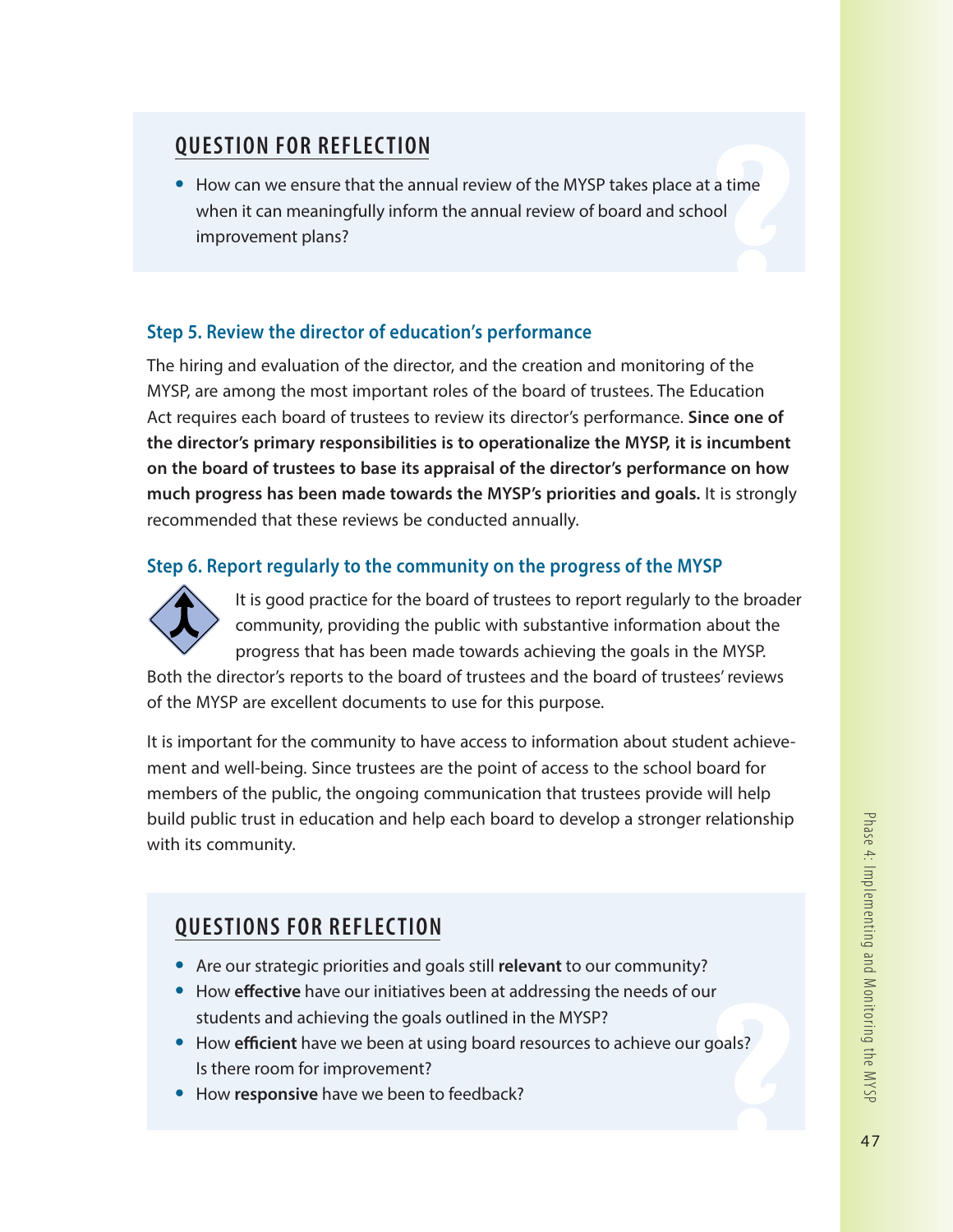# Looking Ahead

Our students and children have hopes and dreams. They strive to learn and do new things. They strive to have close relationships with their peers and with adults. They yearn for a sense of connection and belonging. They want to be valued and respected and to feel competent and capable. They want to contribute.

This is why our schools must be places where children and students feel safe to ask questions, to build friendships, to make their dreams a reality. They must feel accepted. They must feel confident in their identity and be proud of their cultural heritage, their beliefs and faiths, their first languages. We must foster their curiosity so that they can discover their own learning potential. We must make it easy for them to make smart choices.

To do all of this, our staff must have all the tools and support they need to put their good planning into action. Parents and families must be encouraged to become strong partners in the education of their children. In this way, our communities will benefit from the strength, resiliency, and innovative thinking of our students and children. Our students and children will bring the care, creativity, and integrity they learned at school into the workforce and into their roles as citizens.

All children and students deserve to be sustained in their efforts to pursue their own unique paths, to have equitable access to opportunity and achievement. Public education should be the great equalizer. It is our collective responsibility to make this happen and to ensure that each and every student experiences success.

It matters.

It makes a difference.

It is in our hands.